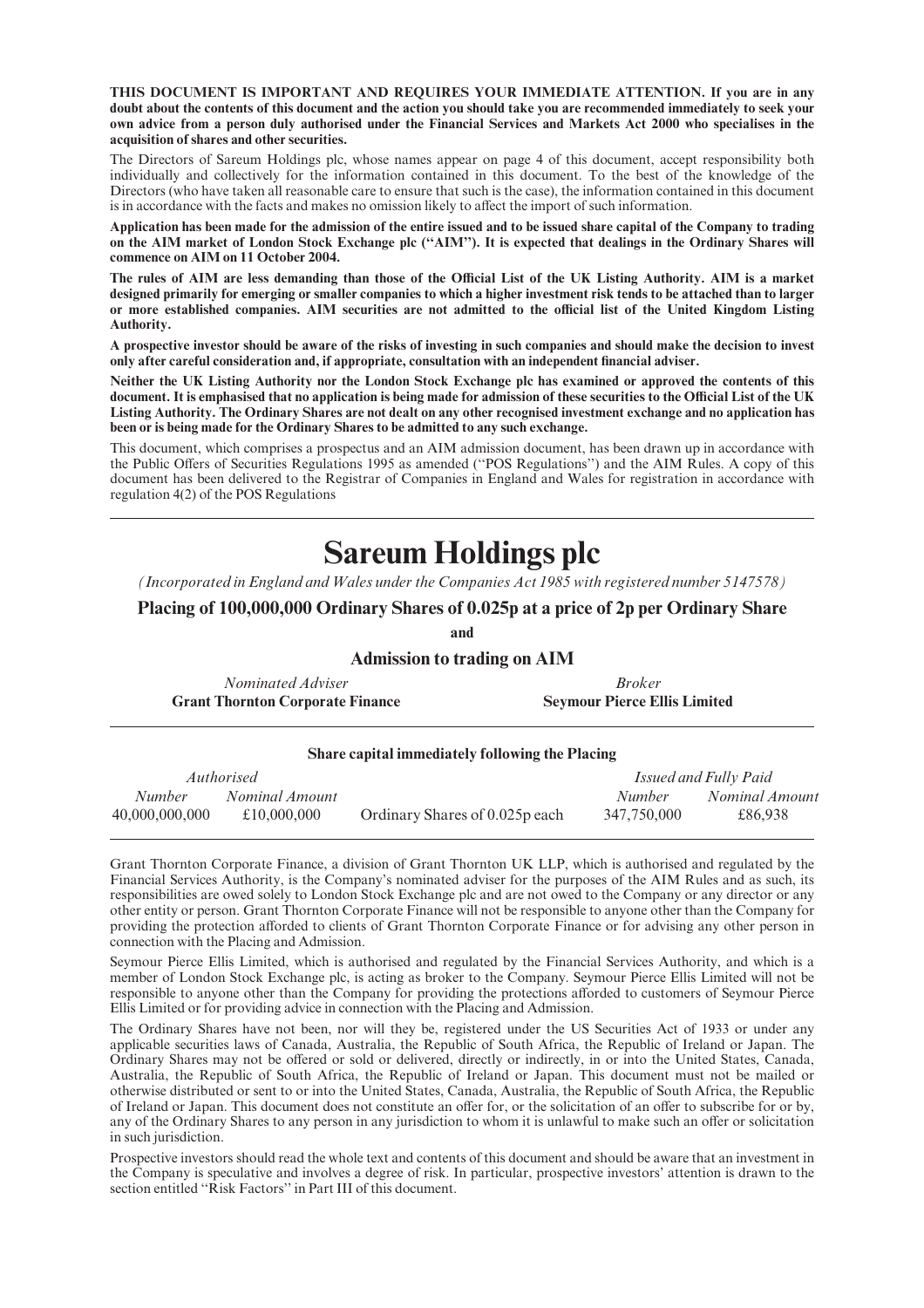# FORWARD-LOOKING STATEMENTS

This document contains forward-looking statements. These statements relate to the Group's future prospects, developments and business strategies.

Forward-looking statements are identified by their use of terms and phrases such as "believe", "could", "envisage", "estimate", "intend", "may", "plan", "will" or the negative of those, variations or comparable expressions, including references to assumptions. These statements are primarily contained in Parts I and II of this document.

The forward-looking statements in this document are based on current expectations and are subject to risks and uncertainties that could cause actual results to differ materially from those expressed or implied by those statements.

Certain risks to and uncertainties of the Group are specifically described in Part III of this document headed ''Risk Factors''. If one or more of these risks or uncertainties materialises, or if underlying assumptions prove incorrect, the Group's actual results may vary materially from those expected, estimated or projected. Given these risks and uncertainties, potential investors should not place any reliance on forward-looking statements.

These forward-looking statements speak only as at the date of this document. Neither the Directors nor the Company undertake any obligation to update forward-looking statements or risk factors other than as required by the AIM Rules or by the rules of any other securities regulatory authority, whether as a result of new information, future events or otherwise.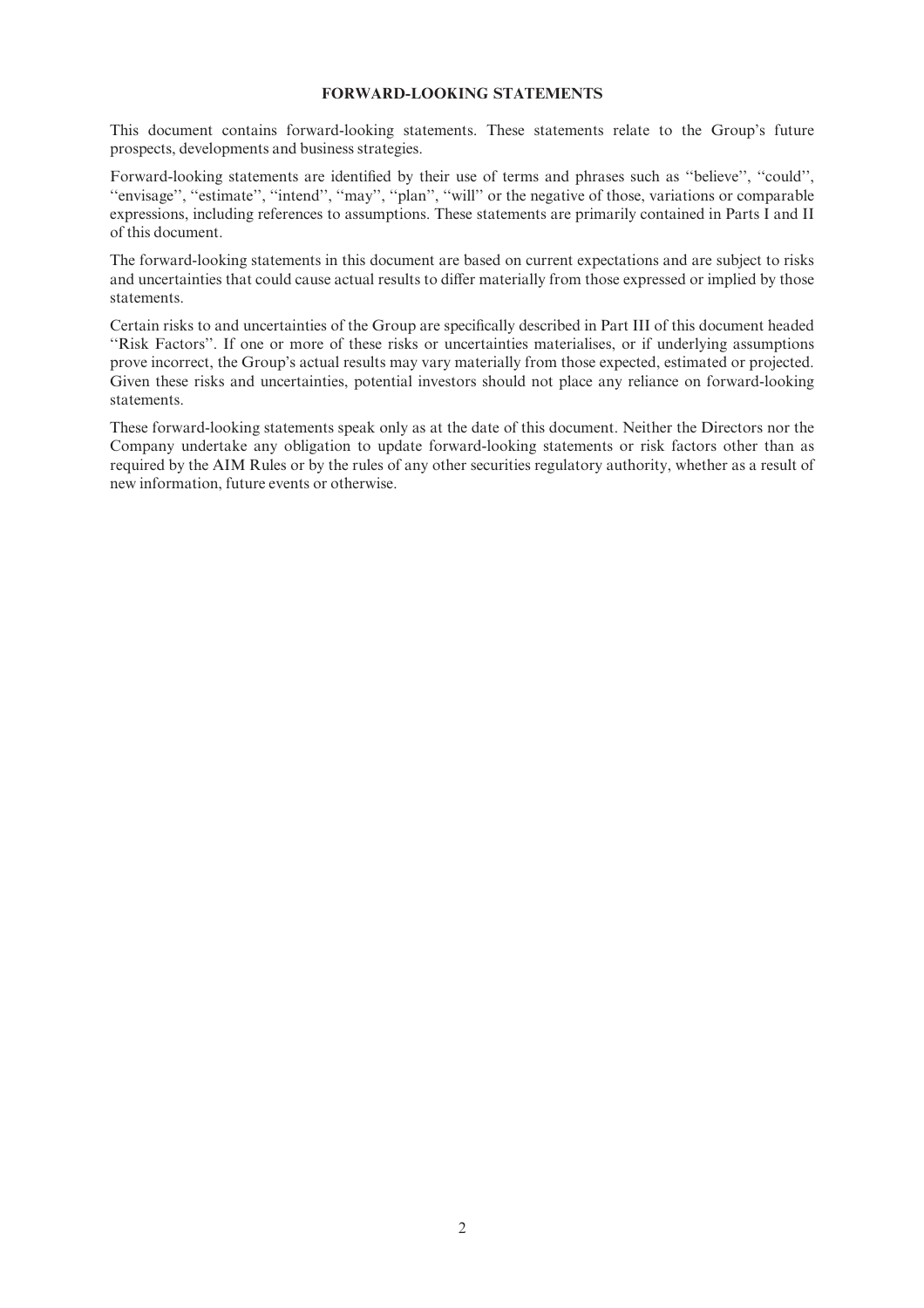# **CONTENTS**

| Page           |
|----------------|
| $\overline{2}$ |
| $\overline{4}$ |
| 5              |
| 7              |
| 10             |
| 10             |
| 11             |
| 15             |
| 21             |
| 23             |
| 36             |
|                |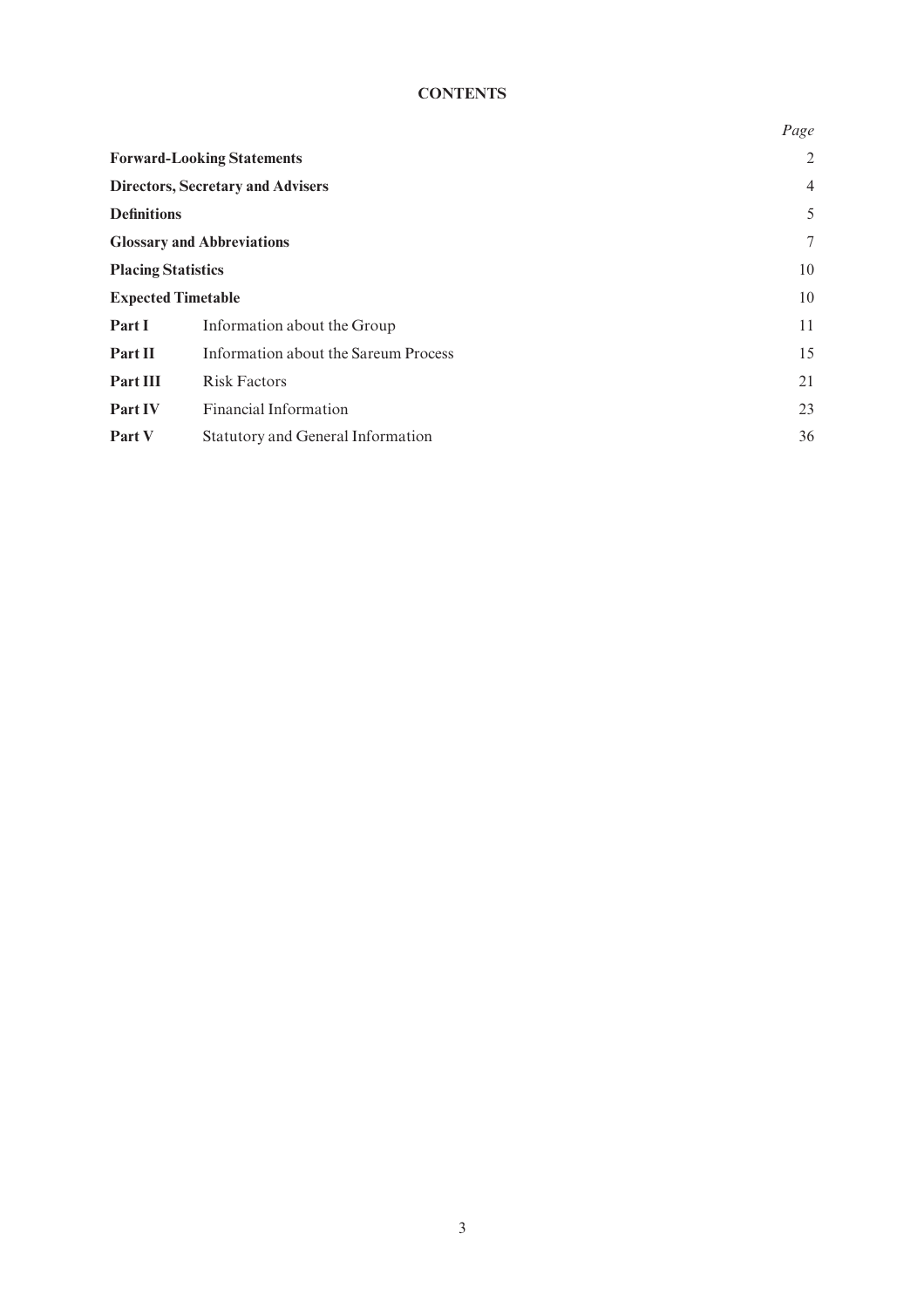# DIRECTORS, SECRETARY AND ADVISERS

| <b>Directors</b>                                         | Dr Paul Bernard Harper (Non-executive Chairman)<br>Dr Timothy John Mitchell (Chief Executive Officer)<br>Edward Morgan Oliver (Finance Director)<br>Dr John Charles Reader (Vice President of Chemistry)<br>Dr David Hugh Williams (Vice President of Biology and Structural Sciences)<br>Dr Alan Gordon Lamont (Non-executive Director) |
|----------------------------------------------------------|------------------------------------------------------------------------------------------------------------------------------------------------------------------------------------------------------------------------------------------------------------------------------------------------------------------------------------------|
|                                                          | all of whose business address is at:<br>2 Pampisford Park, London Road, Pampisford, Cambridge CB2 4EE                                                                                                                                                                                                                                    |
| <b>Company Secretary and</b><br><b>Registered Office</b> | John Taylor Stewart<br>2 Pampisford Park<br>London Road<br>Pampisford<br>Cambridge<br>CB <sub>2</sub> 4EE                                                                                                                                                                                                                                |
| <b>Nominated Adviser</b>                                 | Grant Thornton Corporate Finance<br><b>Grant Thornton House</b><br><b>Melton Street</b><br><b>Euston Square</b><br>London<br>NW12EP                                                                                                                                                                                                      |
| <b>Broker to the Company</b>                             | Seymour Pierce Ellis Limited<br>Jubilee Walk<br>Three Bridges<br>Crawley<br><b>West Sussex</b><br>RH <sub>10</sub> 1LQ                                                                                                                                                                                                                   |
| <b>Solicitors to the Company</b><br>and the Placing      | Bircham Dyson Bell<br>50 Broadway<br>Westminster<br>London<br>SW1H0BL                                                                                                                                                                                                                                                                    |
| <b>Reporting Accountants</b>                             | <b>Grant Thornton UK LLP</b><br>1-4 Atholl Crescent<br>Edinburgh<br>EH3 8LQ                                                                                                                                                                                                                                                              |
| <b>Auditors</b>                                          | <b>Grant Thornton UK LLP</b><br><b>Byron House</b><br>Cambridge Business Park<br>Cowley Road<br>Cambridge<br>CB40WZ                                                                                                                                                                                                                      |
| <b>Registrars</b>                                        | Capita Registrars<br>The Registry<br>34 Beckenham Road<br>Beckenham<br>Kent BR3 4TU                                                                                                                                                                                                                                                      |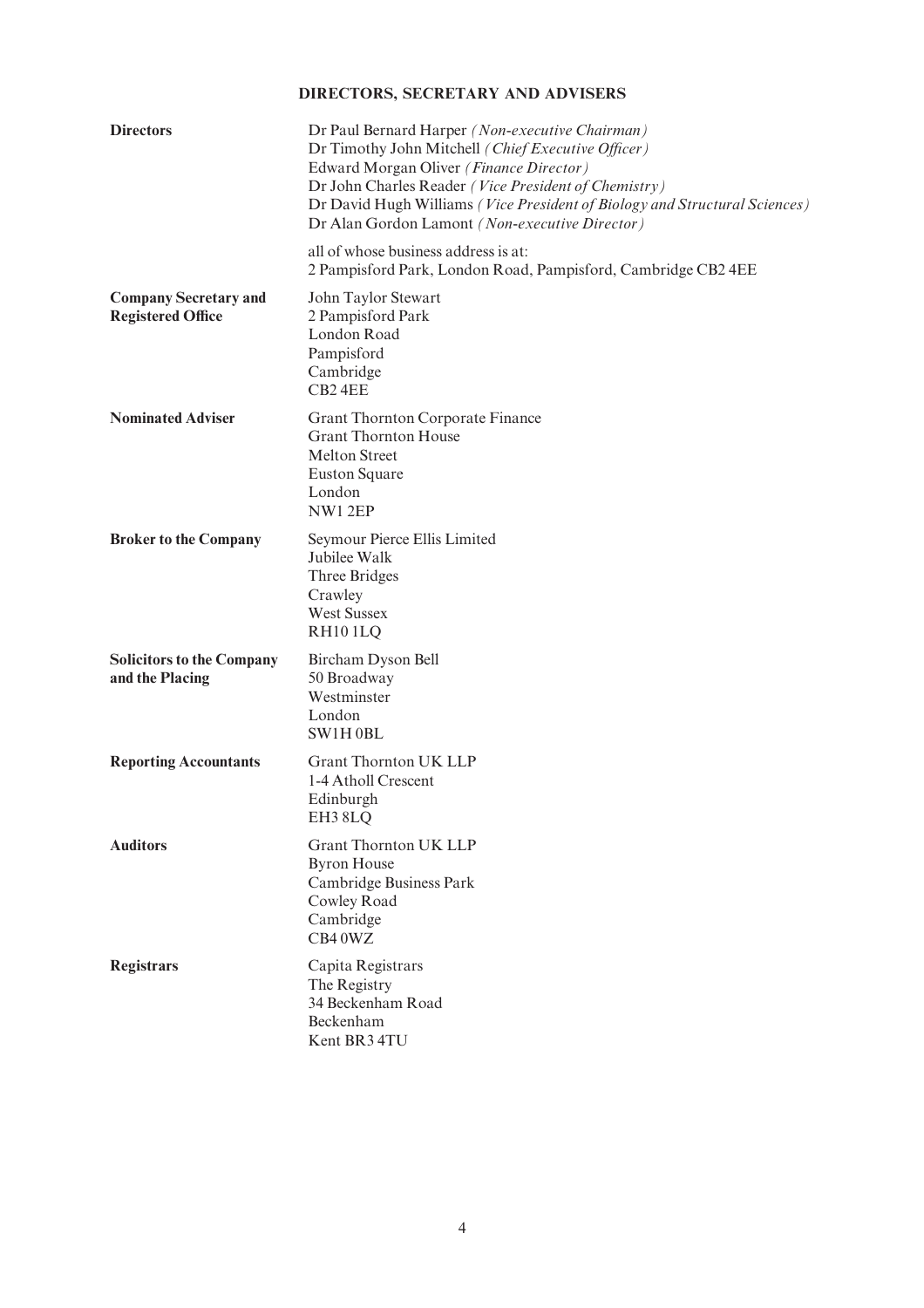# DEFINITIONS

|                                       | The following definitions and terms apply throughout this document unless the context otherwise requires:                                                                                   |
|---------------------------------------|---------------------------------------------------------------------------------------------------------------------------------------------------------------------------------------------|
| ``Act"                                | the Companies Act 1985 (as amended)                                                                                                                                                         |
| "Admission"                           | the admission of the entire issued share capital of the Company<br>(including the Placing Shares) to trading on AIM becoming effective in<br>accordance with Rule 6 of the AIM Rules        |
| ``AIM"                                | the AIM market of the London Stock Exchange                                                                                                                                                 |
| "AIM Rules"                           | the rules relating to AIM published by the London Stock Exchange                                                                                                                            |
| "Combined Code"                       | the Principles of Good Governance and the Code of Best Practice<br>included with the Listing Rules of the UKLA                                                                              |
| the "Company"                         | Sareum Holdings plc                                                                                                                                                                         |
| "CREST"                               | the system of paperless settlement of trades and the holding of<br>uncertificated shares of which CRESTCo Limited is the operator                                                           |
| "Directors" or "Board"                | the directors of the Company being Paul Bernard Harper, Timothy<br>John Mitchell, Edward Morgan Oliver, John Charles Reader, David<br>Hugh Williams and Alan Gordon Lamont                  |
| "Enlarged Issued Share Capital"       | the issued share capital of the Company following the issue of the<br>Placing Shares and the Issue Shares                                                                                   |
| "Grant Thornton Corporate<br>Finance" | the corporate finance division of Grant Thornton UK LLP which is<br>authorised and regulated by the Financial Services Authority to carry<br>on investment business                         |
| "Group"                               | the Company together with its subsidiary, Sareum Limited, details of<br>which are set out in paragraph 2 of Part V of this document                                                         |
| "Issue Shares"                        | the 7,750,000 Ordinary Shares to be allotted and issued to Billam AG,<br>Peter Hoskins and Jemima Thorpe, further details of which are set out<br>in paragraph 5 of Part V of this document |
| "London Stock Exchange"               | London Stock Exchange plc                                                                                                                                                                   |
| "Millennium"                          | Millennium Pharmaceuticals Incorporated, a US company                                                                                                                                       |
| "Millennium Pharmaceuticals"          | Millennium Pharmaceuticals Research and Development Limited, a<br>company registered in England and Wales and formerly a wholly<br>owned operating subsidiary of Millennium                 |
| "Ordinary Shares"                     | ordinary shares of 0.025p each in the capital of the Company                                                                                                                                |
| "Placing"                             | the conditional placing of the Placing Shares at the Placing Price                                                                                                                          |
| "Placing Agreement"                   | the agreement between the Company, Seymour Pierce Ellis and the<br>Directors in connection with the Placing, details of which are set out in<br>paragraph 5 of Part V of this document      |
| "Placing Price"                       | 2 pence per Ordinary Share                                                                                                                                                                  |
| "Placing Shares"                      | 100,000,000 Ordinary Shares to be allotted and issued pursuant to the<br>Placing                                                                                                            |
| "POS Regulations"                     | The Public Offers of Securities Regulations 1995 (as amended)                                                                                                                               |
| "Sareum"                              | Sareum Limited                                                                                                                                                                              |
| "Seymour Pierce Ellis"                | Seymour Pierce Ellis Limited, which is authorised by the Financial<br>Services Authority to carry on investment business                                                                    |
| "Shareholders"                        | holders of Ordinary Shares                                                                                                                                                                  |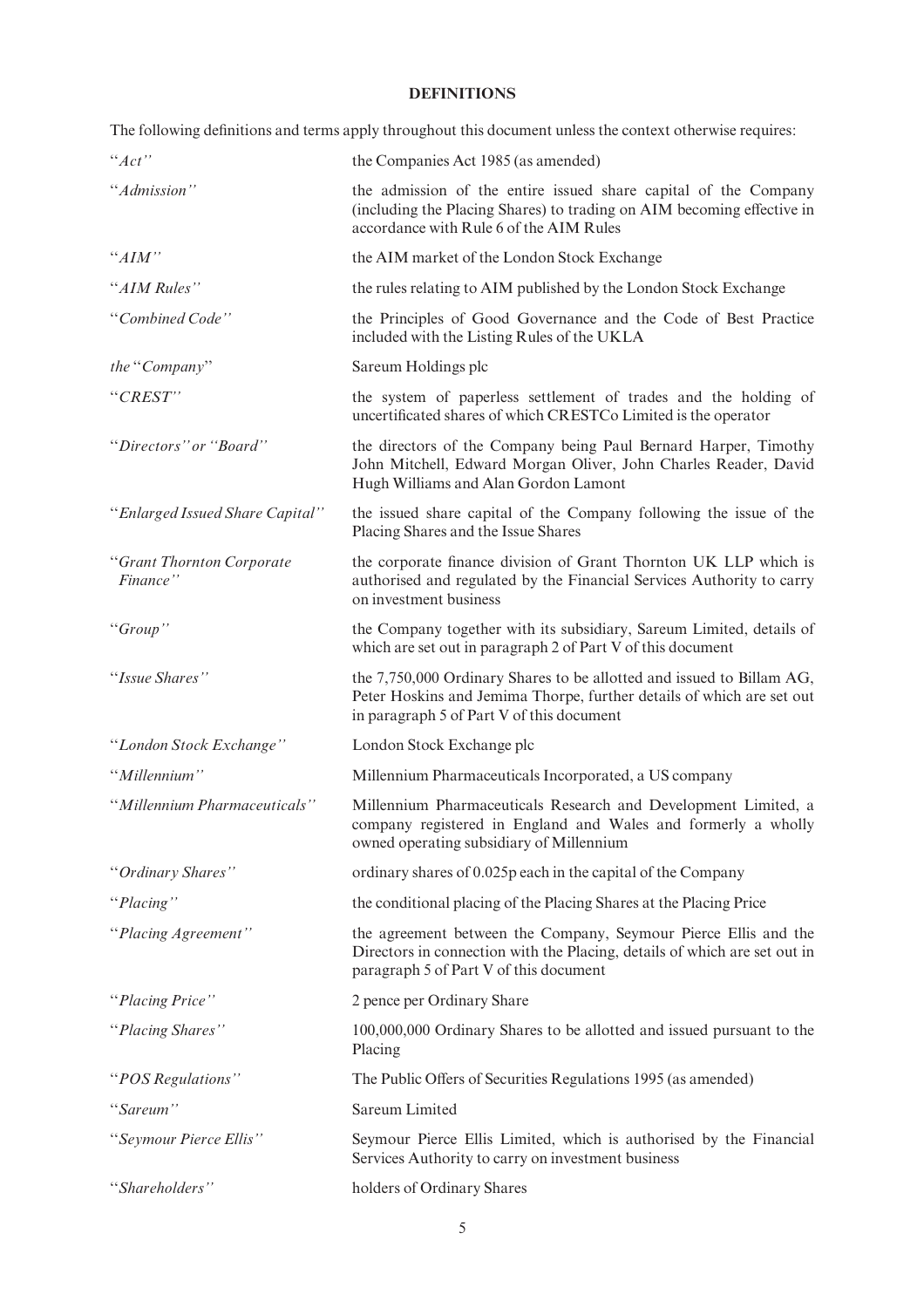| "UKLA"                               | the United Kingdom Listing Authority of the Financial Services<br>Authority, acting in its capacity as the competent authority for the<br>purposes of Part VI of the Financial Services and Markets Act 2000 |  |
|--------------------------------------|--------------------------------------------------------------------------------------------------------------------------------------------------------------------------------------------------------------|--|
| "UK" or "United Kingdom"             | the United Kingdom of Great Britain and Northern Ireland                                                                                                                                                     |  |
| "US" or "USA" or "United"<br>States" | United States of America (including the States thereof and the District<br>of Columbia), its territories and possessions                                                                                     |  |
| " $Zyzygy"$                          | Zyzygy plc, a company registered in England and Wales whose<br>ordinary shares are admitted to trading on AIM                                                                                                |  |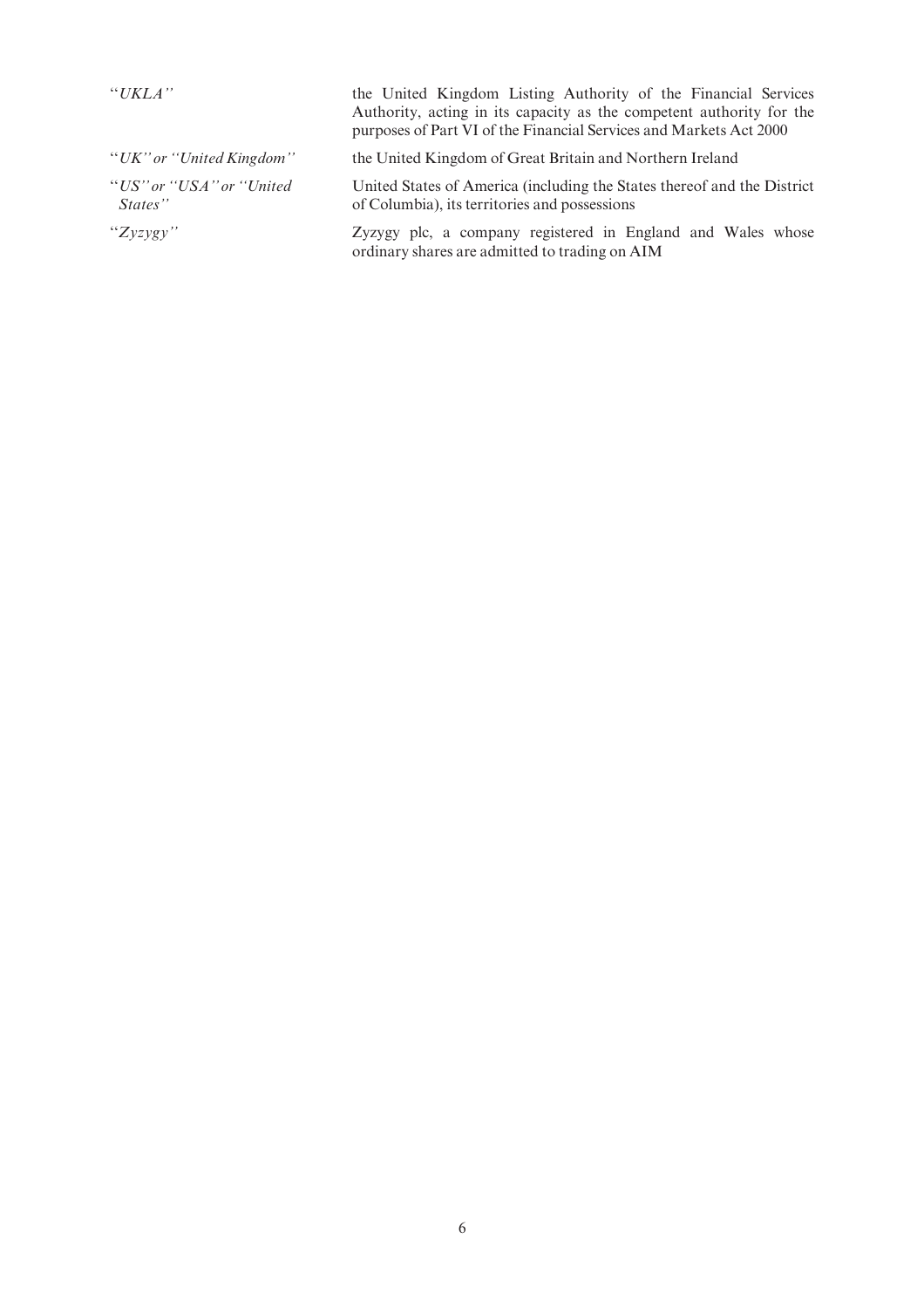# GLOSSARY AND ABBREVIATIONS

| Absorption                           | the transfer of compound across an external physiological barrier                                                                                                                                                      |
|--------------------------------------|------------------------------------------------------------------------------------------------------------------------------------------------------------------------------------------------------------------------|
| <b>ADME</b>                          | absorption, distribution, metabolism and excretion. A study of how<br>and to what extent, a substance is taken up by the body and the<br>substance's subsequent fate                                                   |
| <b>Baculovirus</b>                   | an insect virus that can be modified to express proteins (protein<br>expression system)                                                                                                                                |
| CD prenomination                     | pre-clinical candidate selection                                                                                                                                                                                       |
| Cell                                 | the basic unit of any living organism. It is a small, watery, membrane-<br>bound compartment filled with chemicals and a complete copy of the<br>organism's genome. All living organisms are made of one or more cells |
| Computational Chemistry              | a discipline used for computer aided drug design in which computer<br>modelling can predict the type of compounds most chemically suitable<br>for binding to a drug target                                             |
| Crystal structure                    | term used to describe the high resolution molecular structure derived<br>by x-ray crystallographic analysis of protein or other biomolecular<br>crystals                                                               |
| <i>Distribution</i>                  | the transfer of compound from the site of administration to the total<br>systemic circulation and then to extracellular and intracellular water<br>and tissues                                                         |
| <b>DNA</b>                           | deoxyribonucleic acid. The chemical inside the nucleus of a cell that<br>carries the genetic instructions for making living organisms                                                                                  |
| Drug                                 | a modulating agent approved by a regulatory authority used to treat,<br>diagnose, mitigate or prevent a disease state                                                                                                  |
| Drug candidate                       | a molecule being developed as a potential drug                                                                                                                                                                         |
| Drug discovery                       | the process of researching new substances that may become treatments<br>for various human conditions                                                                                                                   |
| Enzyme                               | proteins that catalyse (enable) and increase the speed of a biochemical<br>transformation without altering the nature or direction of the reaction                                                                     |
| Eukaryote                            | cells or organisms with a membrane- bound, structurally discrete<br>nucleus and other well developed subcellular compartments                                                                                          |
| Excretion                            | the removal of compounds from the body, either via the urine or faeces,<br>expired air, sweat, saliva or sexual fluids                                                                                                 |
| Expression                           | the manufacture of a specific protein by a cell                                                                                                                                                                        |
| <i>FDA</i>                           | Food and Drug Administration. The federal agency charged with<br>approving all pharmaceutical and food ingredient products to be sold<br>within the United States                                                      |
| <b>Functional domain</b>             | a region within the three-dimensional structure of a protein that may<br>encompass regions of several distinct protein sequences that<br>accomplishes a specific function                                              |
| Genome                               | the entire DNA contained in an organism or a cell, which includes both<br>the chromosomes within the nucleus and the DNA in mitochondria                                                                               |
| GPCR (G-protein coupled<br>receptor) | a large family of related cell surface proteins that associate with<br>internal signalling molecules (G proteins). GPCRs are often pursued as<br>drug targets                                                          |
| Hit                                  |                                                                                                                                                                                                                        |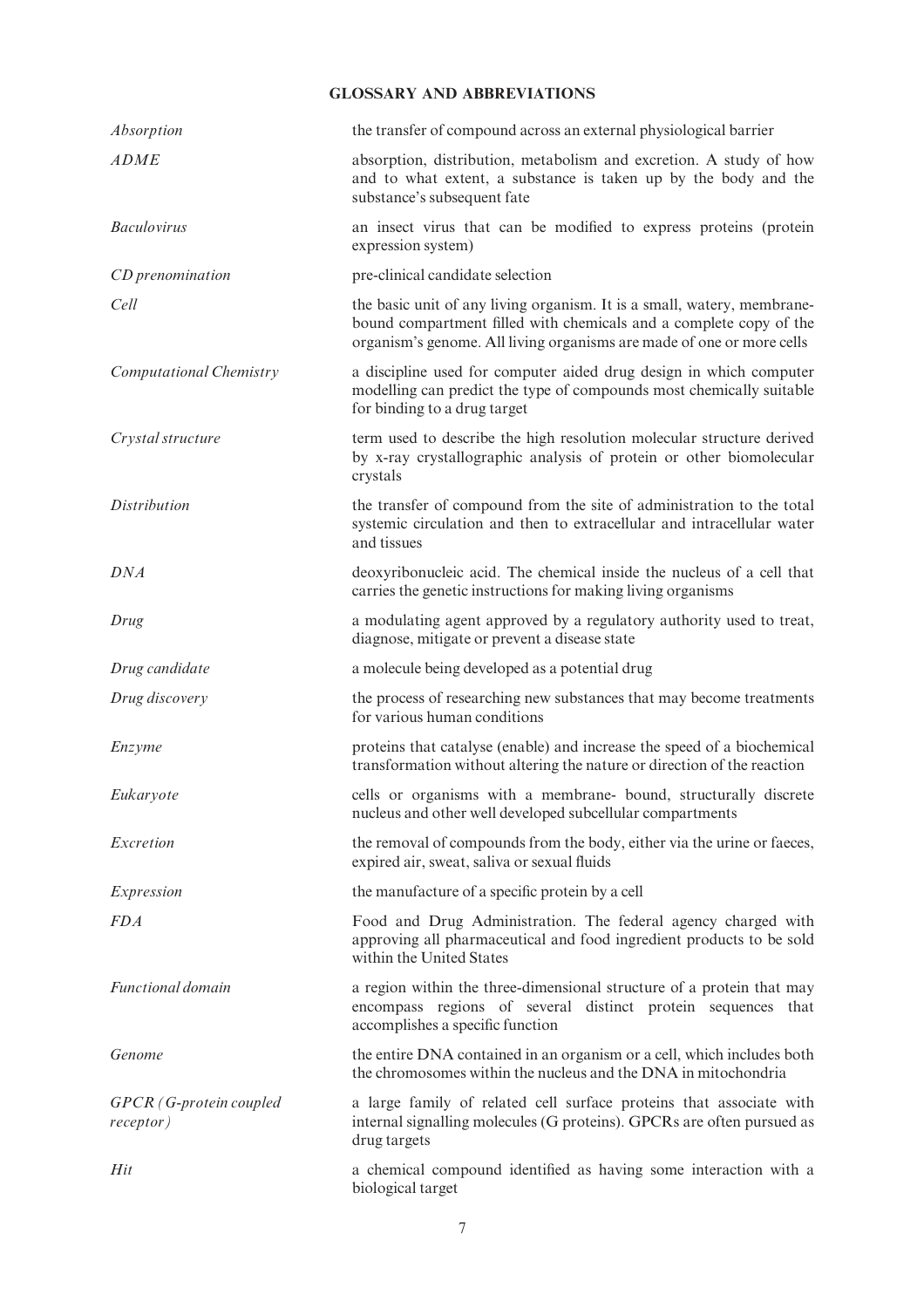| <b>HTS</b>                 | High Throughput Screening. The use of miniaturised, robotics-based<br>technology to screen large compound libraries against an isolated<br>target protein, cell or tissue in order to identify hits that may be further<br>developed into potential new drugs       |
|----------------------------|---------------------------------------------------------------------------------------------------------------------------------------------------------------------------------------------------------------------------------------------------------------------|
| Infection                  | invasion and reproduction of micro-organisms in cells or tissues                                                                                                                                                                                                    |
| <b>Inflammation</b>        | the body's reaction to injury, infection or irritation, characterised by<br>pain, swelling, redness and heat                                                                                                                                                        |
| <b>Inhibitor</b>           | a molecule that is able to prevent or reduce the normal function of a<br>protein                                                                                                                                                                                    |
| Lead                       | a molecule that interacts with a biological target and modulates its<br>behaviour in a desirable way                                                                                                                                                                |
| Lead discovery             | the process of identifying a lead from a pool of hits. Leads may be<br>discovered directly from HTS, or through synthetic modification of<br>hits, or structure-based drug design, which streamlines the process                                                    |
| Lead optimisation          | the process of creating the most advantageous lead compound in terms<br>of its modulation of the target's biological activity, its ADME<br>properties and its effect in disease state models for the discovery and<br>production of drugs                           |
| Ligand                     | a molecule that interacts with a receptor                                                                                                                                                                                                                           |
| Lipid Kinase               | enzymes capable of adding a phosphate group to a particular<br>component of a cell's lipid membrane. Lipid kinases have important<br>roles in transmitting signals within cells and, as such, are important<br>therapeutic targets                                  |
| <b>Medicinal Chemistry</b> | the discipline of designing and synthesising potential drug candidates                                                                                                                                                                                              |
| Metabolism                 | the universe of chemical changes occurring in a tissue. This consists of<br>creating large molecules from smaller ones (anabolic changes) and<br>small molecules from larger ones (catabolic changes)                                                               |
| Mitochondria               | organelles that generate energy for the cell                                                                                                                                                                                                                        |
| Molecule                   | the result of two or more atoms combining by chemical bonding: a<br>molecule of any substance is the smallest physical unit of that<br>particular substance                                                                                                         |
| <b>Multiple Sclerosis</b>  | a neurological disease of the central nervous system that occurs due to<br>the autoimmune destruction of the myelin sheath that surrounds nerve<br>tissue. Multiple Sclerosis leads to multiple manifestations including<br>muscle weakness, seizures and paralysis |
| Neoplasm                   | a new growth of tissue. This can be referred to as benign or malignant                                                                                                                                                                                              |
| Nuclear hormone receptor   | a ligand-dependent receptor found in the nucleus of the cell                                                                                                                                                                                                        |
| <b>Nucleus</b>             | the central cell structure that houses the chromosomes                                                                                                                                                                                                              |
| <b>Oncology</b>            | the study of cancer, encompassing the physical, chemical, and biologic<br>properties of tumours                                                                                                                                                                     |
| Organelle                  | subcellular structure in eukaryotic cells providing specialized function<br>within cells. Organelles are separated from each other and the<br>cytoplasm of the cell by membranes                                                                                    |
| Organism                   | any living thing                                                                                                                                                                                                                                                    |
| Pharmacokinetic            | the study of the absorption, distribution, metabolism and elimination<br>of drugs by the body                                                                                                                                                                       |
| Phase I                    | a Phase I clinical trial is a small-scale test of the safety of a new drug.<br>Trial participants are usually healthy volunteers                                                                                                                                    |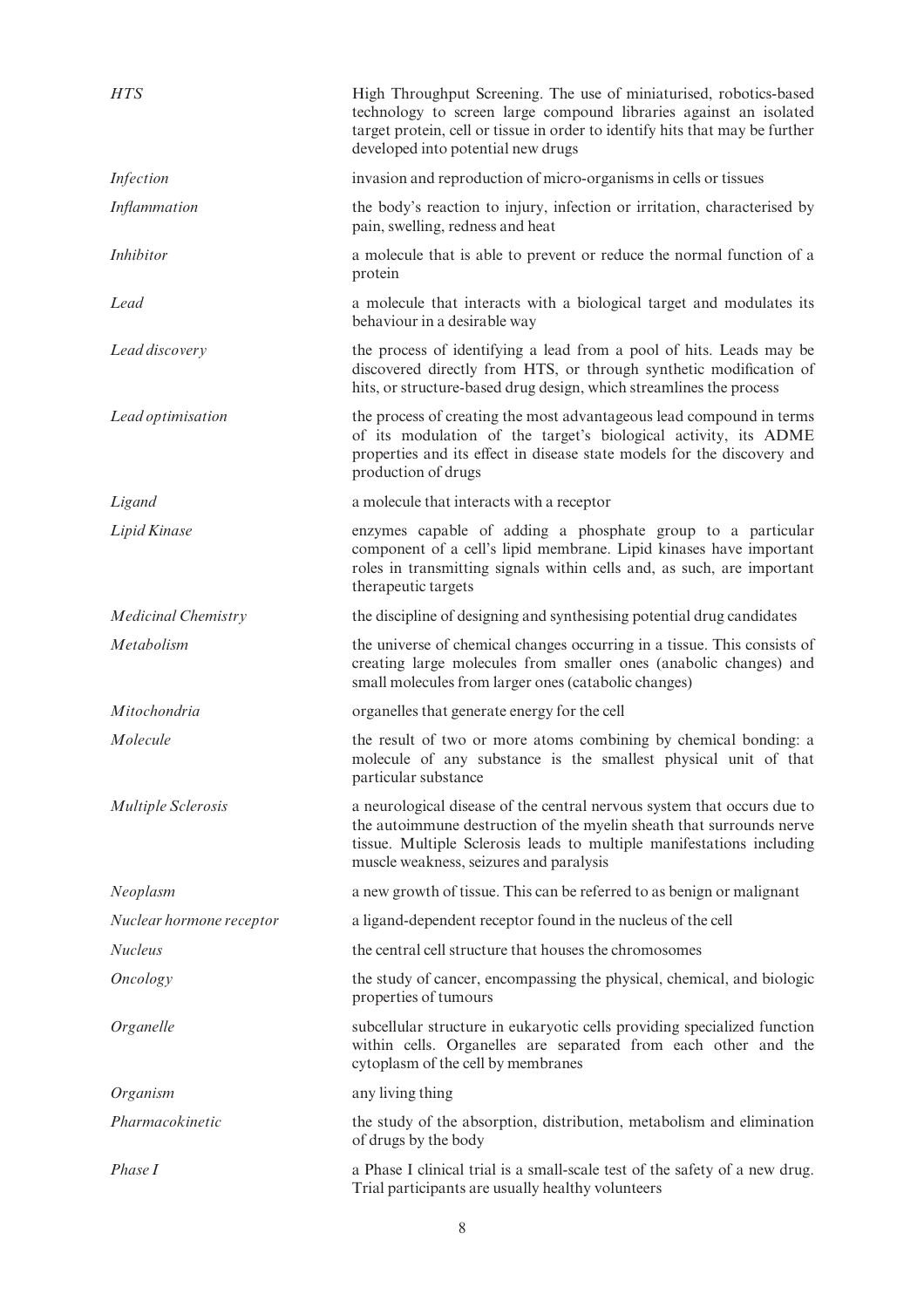| Phase II             | phase II is the second clinical trial in humans, usually in patients rather<br>than healthy volunteers                                                                                                                         |
|----------------------|--------------------------------------------------------------------------------------------------------------------------------------------------------------------------------------------------------------------------------|
| Physico-chemical     | the study of non-biological properties of a substance e.g. solubility,<br>chemical stability                                                                                                                                   |
| Pre-clinical         | additional studies that support Phase I safety and toxicity data the<br>results of which are used to establish safety and tolerance boundaries<br>for future human trials. Good laboratory practices (GLP) must be<br>followed |
| Prokaryote           | cell or organism lacking a membrane-bound, structurally discrete<br>nucleus and other subcellular compartments, e.g. bacteria                                                                                                  |
| Protein              | large, complex biological molecules that are essential to the structure,<br>function and regulation of cells, organs and tissues                                                                                               |
| Protein Kinase       | enzymes capable of adding a phosphate group to specific proteins.<br>Protein kinases play crucial roles in the regulation of signalling within<br>and between cells, and are important drug discovery targets                  |
| Receptor             | a molecule (usually a protein) that spans a cell membrane that<br>"receives" a signal and transmits it inside the membrane-bound<br>structure                                                                                  |
| Recombinant protein  | proteins made from recombinant DNA technology wherein engineered<br>DNA coding for a specific therapeutic protein of choice facilitates the<br>protein's mass production                                                       |
| Rheumatoid Arthritis | an autoimmune disease, which leads to immune invasion of joint tissue<br>resulting in inflammation and pain of the joints, and ultimately in joint<br>destruction                                                              |
| Target               | a biological molecule, usually a protein, whose function can be<br>modulated by a drug's action to affect a disease state                                                                                                      |
| Tissue               | a group or layer of cells similar to each other, along with their<br>associated intercellular substances, which perform the same function<br>within a multicellular organism                                                   |
| Toxicological        | to be poisonous or harmful                                                                                                                                                                                                     |
| Tumour               | an abnormal mass of tissue, also called a neoplasm, that is the result of<br>uncontrolled cell division                                                                                                                        |
| Virus                | a small organism that is often pathogenic. Viruses have a simple<br>structure that is composed of a protein shell, which surrounds the viral<br>genome                                                                         |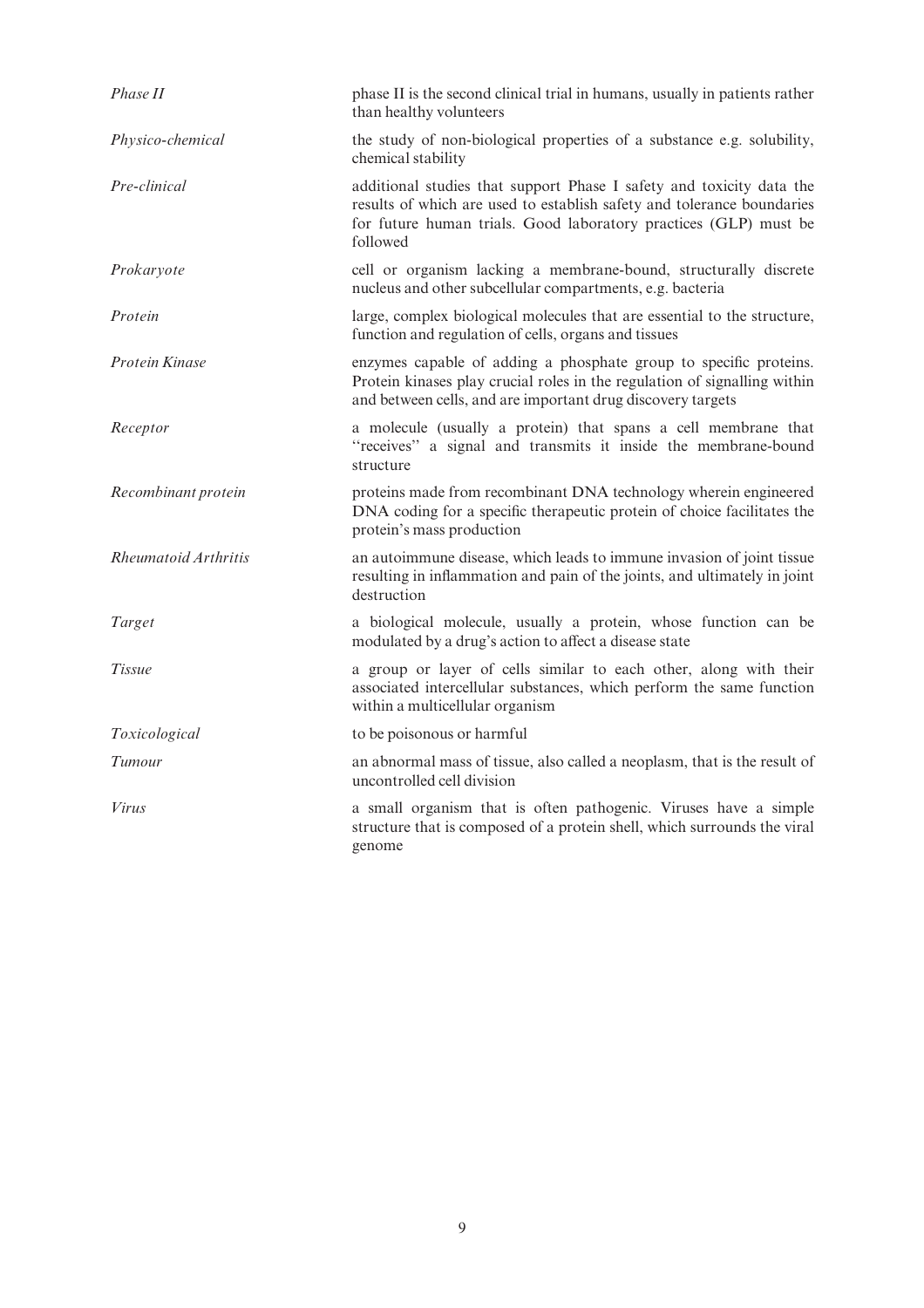# PLACING STATISTICS

| Placing Price                                                                    | 2 pence        |
|----------------------------------------------------------------------------------|----------------|
| Number of existing Ordinary Shares                                               | 240,000,000    |
| Number of new Ordinary Shares subject to the Placing                             | 100,000,000    |
| Number of Ordinary Shares on Admission (including Issue Shares)                  | 347,750,000    |
| Placing Shares as a percentage of Enlarged Issued Share Capital on Admission     | 28.8 per cent. |
| Market Capitalisation of the Company on Admission at the Placing Price           | £6.96 million  |
| Estimated gross proceeds of the Placing receivable by the Company                | £2.00 million  |
| Estimated net proceeds of the Placing (after expenses) receivable by the Company | £1.75 million  |

# EXPECTED TIMETABLE

| Admission effective and dealings expected to commence on AIM             | 11 October 2004    |  |
|--------------------------------------------------------------------------|--------------------|--|
| CREST accounts credited                                                  | 11 October 2004    |  |
| Expected date of despatch of definitive certificates for Ordinary Shares | by 18 October 2004 |  |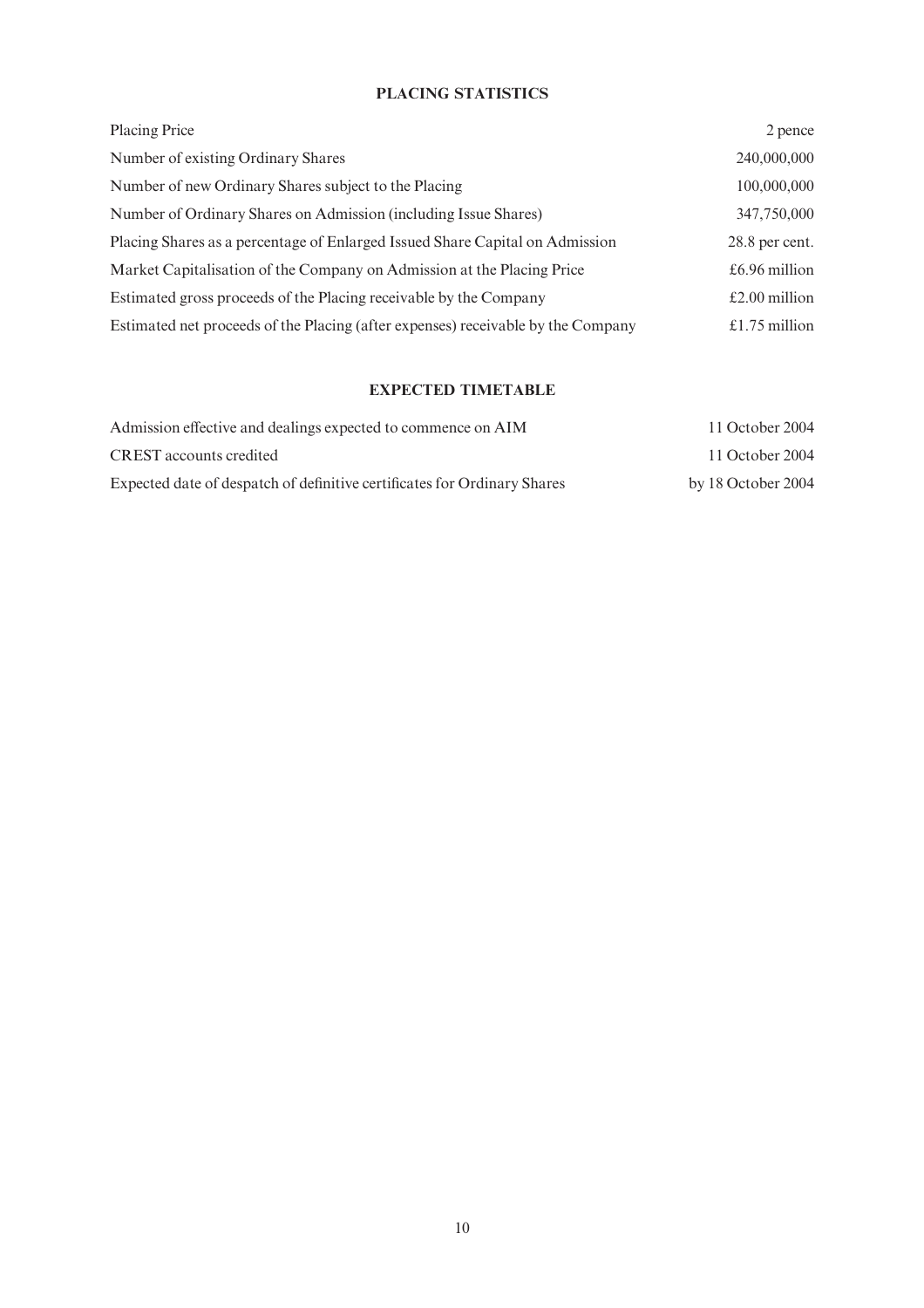# PART I

## INFORMATION ABOUT THE GROUP

## 1. Introduction

Sareum Limited (''Sareum'') was founded in August 2003 by a group of senior managers from Millennium Pharmaceutical's Structure-Based Discovery Department, following Millennium's decision to close operations in the United Kingdom and concentrate its business in the United States. The Company was established in July 2004 to act as the holding company for Sareum.

Sareum was established to address the needs of major pharmaceutical companies to procure therapeutic drug candidates for their product development pipelines. A shortage of new products has forced many of the large pharmaceutical companies to outsource drug discovery. This market for outsourced drug discovery is currently estimated to be worth approximately US\$3.2 billion and is forecast to grow at a rate of between 15 per cent. and 20 per cent. until 2007 when it is estimated that it will be worth almost US\$6 billion.

The Directors believe that Sareum has developed a leading approach to drug discovery by a combination of Sareum's skills in biology, computational chemistry and high throughput chemical synthesis. In so doing, the Directors believe that Sareum has created a system capable of reducing by up to half the time it takes to discover drug candidates for pre-clinical and clinical trials.

The Group intends to create value through generating successful drug candidates which it will out-license to, or partner on with, pharmaceutical companies at the Phase I or Phase II clinical trials stage. In addition, the Group will offer services for fees; these services will include protein structure determination, chemical library synthesis and structure-based drug discovery project support.

Although it is the Group's ultimate preferred strategy to develop its own drug candidates, it will make available its services to other companies in order to generate income with a view to funding its own drug development programmes.

Further details of Sareum's technology are set out in Part II of this document.

# 2. Current trading and prospects

The Group has been funded so far with investments from various private investors (including several of the Directors) amounting to  $\text{\pounds}900,000$  on the terms of an investment agreement, details of which are set out in paragraph 5 of Part V of this document. This has enabled the Group to acquire essential laboratory and other technical equipment, to take on key staff and to establish the business in its present location. Since the funds were raised, Sareum has completed its first two small contracts.

The Company is undertaking the Placing in order to raise funds which will enable it to develop a number of potential drug candidates and to provide general working capital.

# 3. The Placing and Admission

On behalf of the Company, Seymour Pierce Ellis has, under the terms of the Placing Agreement, conditionally placed with institutional and other investors a total of 100,000,000 new Ordinary Shares at the Placing Price, to raise a total of  $£2$  million before expenses.

Further details of the terms of the Placing Agreement are set out in paragraph 5 of Part V of this document. The Placing Shares will rank pari passu with the existing Ordinary Shares including the rights to all dividends and other distributions declared paid or made after the date of issue.

On Admission, the Company will have 347,750,000 Ordinary Shares in issue and a market capitalisation of approximately  $£6.96$  million at the Placing Price.

#### 4. Reasons for Admission and use of proceeds

The net proceeds of the Placing receivable by the Company after expenses will be approximately »1.75 million. The net proceeds receivable by the Company will be used for the working capital needs of the Group. In addition to the fundraising being implemented through the Placing, the reasons for Admission include the following:

- to raise the Group's general profile within its sector and status with its customers;
- . to assist in recruiting, retaining and incentivising key employees;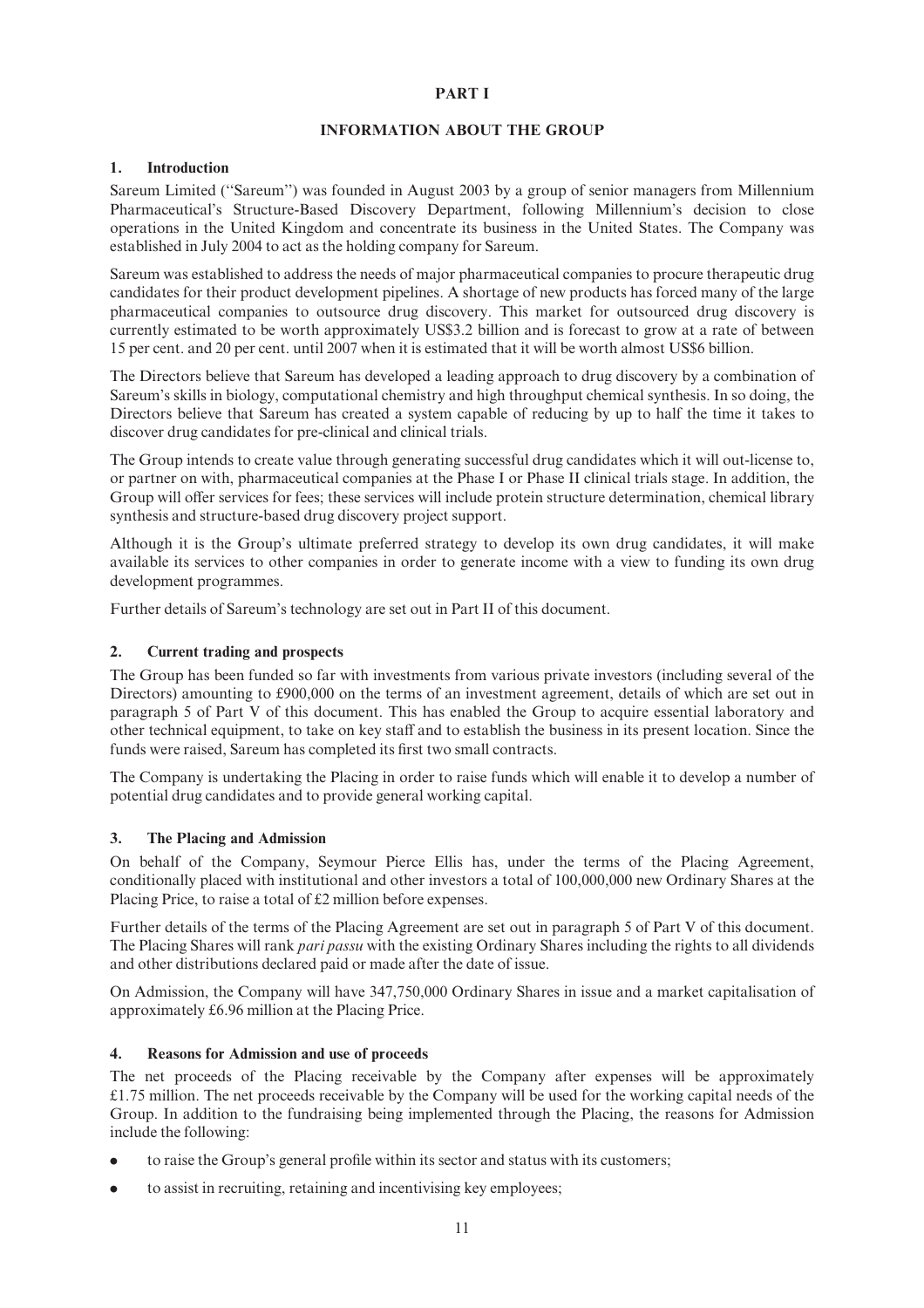- . to provide the Company with an acquisition currency in the form of AIM quoted securities and enabling it to finance in whole or in part its expansion plans;
- to provide suppliers with added confidence;
- . to enable the Group to access a wider range of investors; and
- $\bullet$  to provide the Group with more flexibility for further growth.

# 5. Lock-In Arrangements

Each of the Directors has agreed with Seymour Pierce Ellis and the Company that they will not (except in the limited circumstances permitted by the AIM Rules including in the event of an intervening court order, the death of a Director, or in respect of the acceptance of a take-over offer of the Company which is open to all Shareholders) dispose of any Ordinary Shares in which they or any connected person are interested until the date which falls 12 months after the date of Admission. Thereafter, they will not sell or dispose of any of their Ordinary Shares except through Seymour Pierce Ellis, while Seymour Pierce Ellis remains the Company's broker.

# 6. Directors

The Directors of the Company are as follows:

Dr Paul Harper, Non-executive Chairman, aged 58, has over thirty years experience of the life sciences industry covering both drug development and medical devices. Paul Harper has served as Chief Executive of Cambridge Antibody Technology Limited, and Provensis Limited. He has also served as Corporate Development Director of Unipath Limited, then the medical diagnostics business of Unilever plc and as Director of Research and Development for Johnson & Johnson Limited. Formerly head of Antimicrobial Chemotherapy for Glaxo Group Research Limited, Paul Harper holds a doctorate in Molecular Virology and is the author of over 50 publications.

Dr Tim Mitchell, Chief Executive Officer, aged 44, has over sixteen years experience in the pharmaceutical industry, having trained as a senior scientist at SmithKline Beecham Pharmaceuticals Research and Development Limited, with substantial business and management experience gained from his time at Cambridge Discovery Chemistry Limited. Tim Mitchell was director of the Structure-Based Discovery department at Millennium Pharmaceuticals. This department provided protein structures and high throughput chemical synthesis for Millennium globally as well as a local computational chemistry, informatics and automation capability. At Cambridge Discovery Chemistry Limited he was Director of Computational Chemistry as well as having business development and project management roles. Prior to that, he was a team leader in the Computational and Structural Sciences Department at SmithKline Beecham Pharmaceuticals Research and Development Limited. Tim Mitchell holds a doctorate in Computational Chemistry.

Edward Oliver, Finance Director, aged 62, was appointed Finance Director on 5 July 2004. Edward Oliver is a Chartered Accountant with considerable experience both in professional practice and in industry. Formerly a senior partner at the London based firm of Chartered Accountants, AGN Shipleys, Edward Oliver has since 2002 provided consultancy and advisory services to companies through his firm, Olivers. Edward Oliver is also finance director of Zyzygy, a substantial shareholder in the Company.

Dr John Reader, Vice President of Chemistry, aged 37, was formerly Associate Director, Chemical Technologies of the Pharmaceuticals' Research and Development division of Millennium Pharmaceuticals. John Reader has eleven years experience in the application of automated and high-throughput medicinal chemistry in the pharmaceuticals sector with Pharmacopeia Inc, Cambridge Discovery Chemistry Limited and Millennium Pharmaceuticals. In his most recent role, John was a member of the senior UK management team of Millennium Pharmaceuticals and of Millennium Pharmaceutical's compound collection committee, in addition to providing high-throughput chemistry to Millennium's chemistry departments in both the UK and USA. John Reader holds a doctorate in Organic Chemistry.

Dr David Williams, Vice President of Biology and Structural Sciences, aged 41, has nineteen years experience in the pharmaceuticals sector having been involved in generating many drugs for clinical study. David Williams was Director of Structural Sciences at Millennium, a department that he established in both the UK and the US to service the needs of the company's four therapeutic areas. Whilst at Millennium, David Williams was also interim head of Molecular Pharmacology and a member of the senior UK management team. Prior to this role, he was Associate Director of Biomolecular Sciences at Medivir UK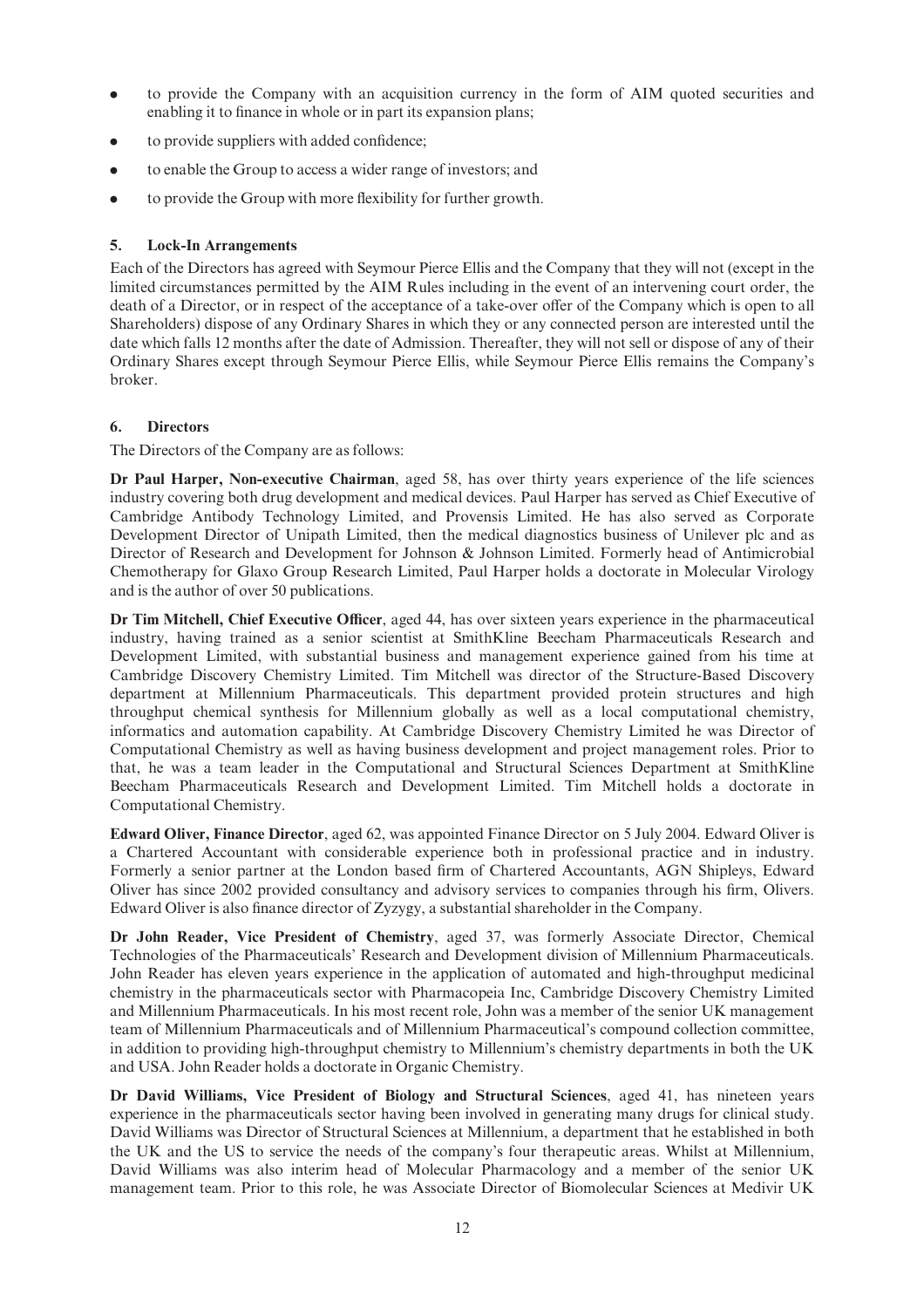Limited, Section Head of Molecular Immunology at Peptide Therapeutics plc (now Acambis plc) and a Research Scientist at Roche Products Limited. David Williams holds a doctorate in Cell Signalling.

Dr Alan Lamont, Non-executive Director, aged 43, has over sixteen years experience in the pharmaceuticals sector covering both research, and business development. Alan Lamont is currently the Vice President of Business Development at Acambis plc where he develops and finalises deals and collaborations for both inlicensing and out-licensing. Prior to this role he was Business Development Manager at Catalyst BioMedica Limited (a subsidiary of the Wellcome Trust) and Director of Biology at Peptide Therapeutics plc with previous senior positions at Roche Products Limited, Cantab Pharmaceuticals plc and Cytel Corp. Inc. Alan Lamont holds a doctorate in Immunology and Physiology.

# 7. Scientific Advisory Board

The Scientific Advisory Board ("SAB") is responsible for critically reviewing Sareum's scientific strategy. Their role will be to inform the Group of any scientific or technological advances that are relevant to Sareum or its competitors, and provide links to a network of business, industrial and academic contacts. The SAB will convene as required and membership will be reviewed periodically. It is proposed that the initial members of the SAB will be:

Professor David Tapolczay, previously Vice President of Research & Development at Millennium Pharmaceuticals, with responsibility for over 230 scientists. Professor Tapolczay provides advice, contacts and support for business development.

Dr Harry Finch, previously Research Director at Vernalis plc and Director of Chemistry at Glaxo SmithKline plc.

Dr Rod Hubbard, currently Professor of Structural Biology, University of York and Director of Structural Sciences, Vernalis plc.

#### 8. Share options

The Directors believe that the Group's success is highly dependent on the quality of its employees. To assist in recruitment, retention and motivation of high quality key employees the Group must have an effective remuneration strategy. The Directors consider that an important part of the remuneration strategy will be the ability to award equity incentives and in particular share options to key employees. Consequently the Directors currently intend to establish a share option scheme for the benefit of the management and staff of the Group following Admission. The Directors intend that the scheme will be compliant with guidelines issued by institutional investment protection committees (as appropriate for the size of the Group).

#### 9. Dividend policy

The Board intends to commence the payment of dividends when it becomes commercially prudent to do so and to pursue progressive dividend policy in line with earnings growth, subject to the availability of distributable profits whilst retaining sufficient income for the Group's projected working capital requirements.

#### 10. Corporate Governance

The Directors recognise the value of the Combined Code. Following Admission the Company intends to comply with the Combined Code so far as is practicable and appropriate for a public company of its size and nature. The Company also proposes to follow the Guidance for Smaller Quoted Companies on the Combined Code issued by the Quoted Companies Alliance in August 2004. The Board will establish a remuneration committee and an audit committee, each with delegated duties and responsibilities.

The Remuneration Committee, consisting of the Chairman, Finance Director and one Non-executive Director will review the performance of the executive Directors and determine the remuneration of the executive Directors and the basis of their service agreements with due regard to the interests of shareholders. The Remuneration Committee will also determine the payment of any bonuses to executive Directors and the grant of options to employees, including executive Directors, in relation to any share option scheme adopted by the Company.

The Audit Committee, consisting of the Finance Director and two Non-executive directors, will be responsible for ensuring that the financial performance, position and prospects of the Company are properly monitored, controlled and reported on and for meeting the auditors and reviewing their reports relating to accounts and internal controls.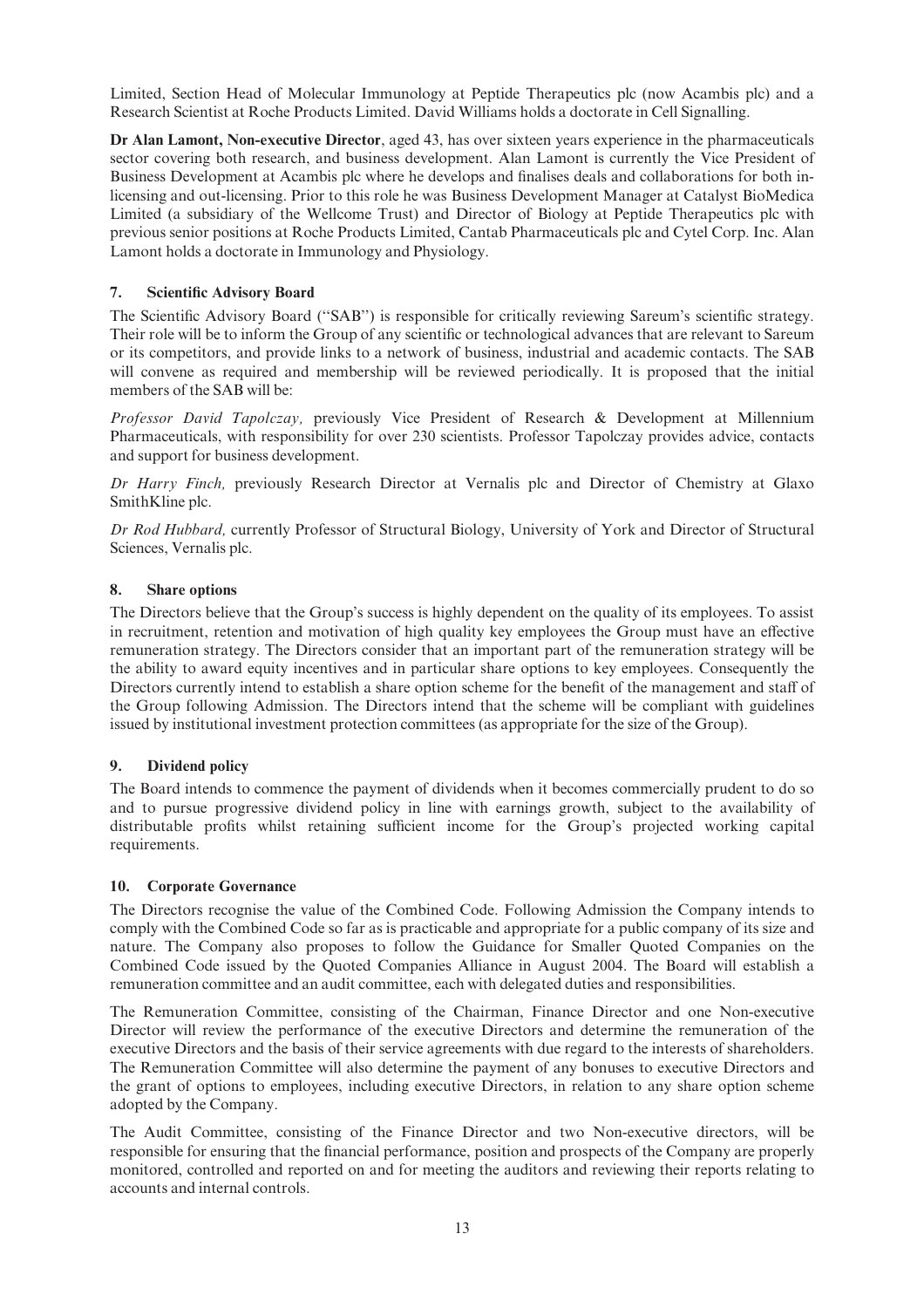The Company has adopted and will operate a share dealing code for directors and senior employees on the same terms as the Model Code appended to the Listing Rules of the UKLA.

# 11. Taxation

General information regarding UK taxation in relation to the Placing and Admission is set out in paragraph 8 of Part V of this document. If you are in any doubt as to your tax position you should consult your own financial adviser immediately.

# 12. CREST

The Company's Articles of Association permit it to issue shares in uncertificated form in accordance with the Uncertificated Securities Regulations 2001. CREST is a computerised share transfer and settlement system. The system allows shares and other securities to be held in electronic form rather than paper form, although a shareholder can continue dealing based on share certificates and stock transfer forms. For private investors who do not trade frequently, this latter course is likely to be more cost effective.

The Company has applied for the Ordinary Shares to be enabled through CREST with effect from Admission. Accordingly, settlement of transactions in Ordinary Shares following Admission may take place within the CREST system if the relevant Shareholders so wish. CREST is a voluntary system and holders of Ordinary Shares who wish to receive and retain share certificates will be able to do so.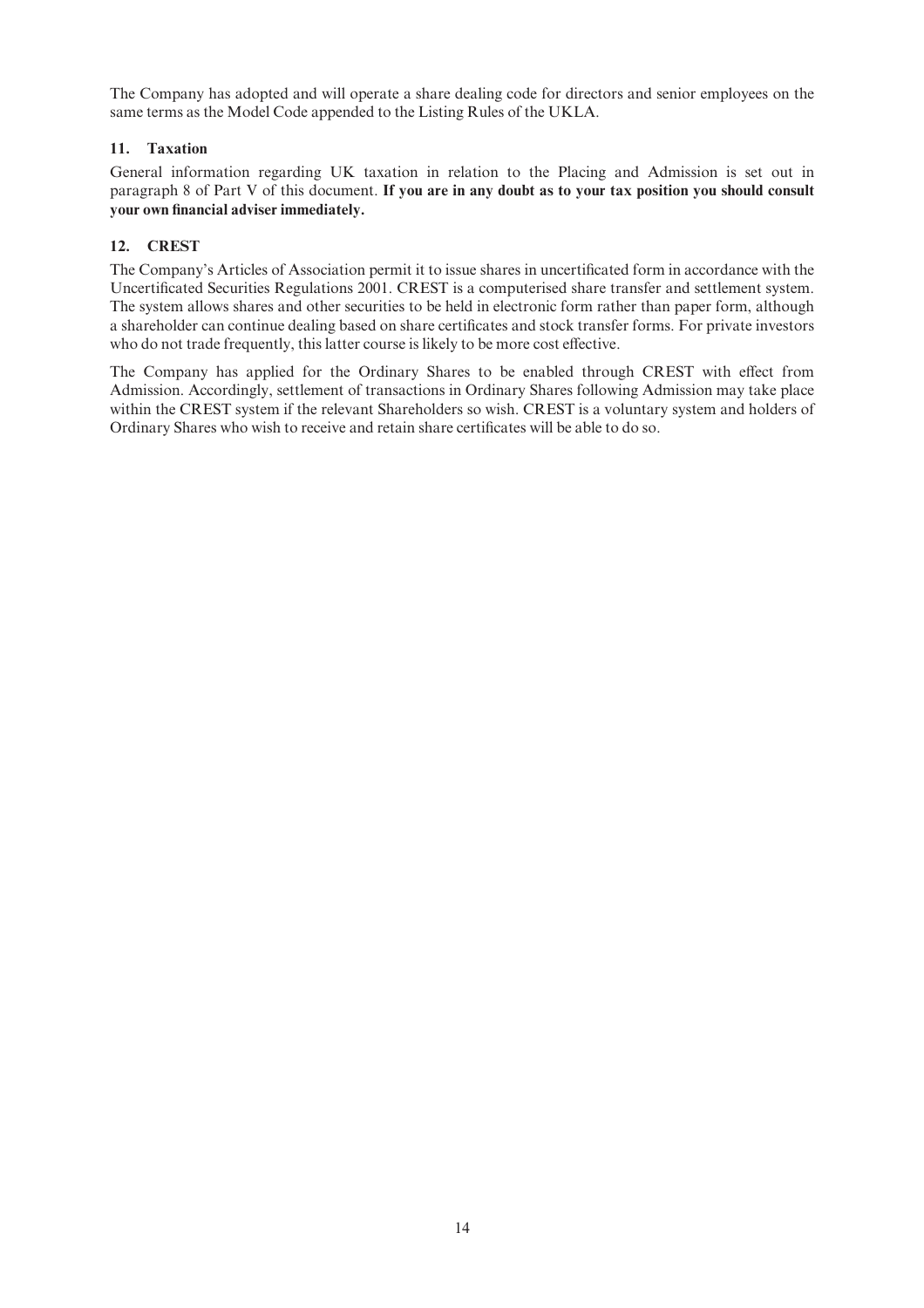# PART II

#### INFORMATION ABOUT THE SAREUM PROCESS

#### Science

The discovery of the entire DNA sequence of the human genome is allowing scientists to identify all of the genes that exist in the body, currently estimated at between 25,000 and 30,000 in number. Current estimates suggest that between 600 and 1,500 of the proteins encoded by these genes will be exploitable drug targets for diseases but at present only 120 of these are targeted by marketed drugs. Representative diseases include rheumatoid arthritis, multiple sclerosis, a variety of cancers, skin diseases and allergies. Solving the target protein structures and rapidly identifying small molecule inhibitors of these proteins are key steps in successful drug discovery.

Drug-discovery can be depicted as a five-stage process toward decisive milestone objectives:



The first stage of the drug discovery process is the identification of target proteins. Sareum will either acquire these targets through collaborative agreements or source them internally from an extensive review of the published scientific literature. The Company has a number of targets that it is currently evaluating and has selected its first candidate targets for discovery and development.

The second stage is the identification of "Hit" compounds — compounds that are identified as being able to interact with a biological target. This is recognised as the first milestone in the drug discovery process.

The third stage, and second milestone, is the identification of "Lead" compounds — "Hit" compounds that not only interact with the biological target, but modulate its activity in a desirable way. Lead compounds are usually discovered by synthetic modification of hit compounds in an iterative process that seeks to examine how changes in the structure of the molecule affect the extent to which it modulates the target's activity. Sareum's skills at computational and synthetic chemistry are brought into use at these two stages.

The fourth stage of drug discovery involves optimising a Lead compound by further synthetic modification to ensure that it satis¢es the physical, biological, chemical, pharmacokinetic and toxicological characteristics that would enable it to become clinically useful in the treatment of a disease.

Candidate drug ("CD") prenomination is the final stage that must be completed before the chemical compound can enter a human. In this stage, a pre-clinical candidate is selected for extensive toxicity testing to ensure that it is safe for human administration. Sareum will utilise an external contract research company for this stage of the process managed by an experienced internal project manager.

#### The Sareum approach

Sareum is ideally positioned, through its structure-based approach, to fully exploit a wealth of new targets derived from the human genome project for the development of therapeutic candidates. Sareum's approach is to solve, by x-ray crystallographic means, the three-dimensional structure of a target protein. This structure is then used to guide the design of molecules (ligands) for synthesis, such that the ligands are able to interact in a desirable way with the target protein and thus modulate its behaviour. Furthermore, it is possible to solve the 3-dimensional structure of the protein and the interacting hit or lead molecule, thus affording the scientist a picture of exactly how the lead molecule is interacting with the protein at the interaction site. This allows informed decisions to be made as regard any subsequent modifications that might improve the lead molecule's characteristics.

#### Deriving structural information

Obtaining protein structural data is currently an unpredictable process with the industry ''best chance of success'' being approximately 10 per cent. The solving of a protein structure during the hit identification or lead identification stages of the drug-discovery process has the greatest impact on the design of suitable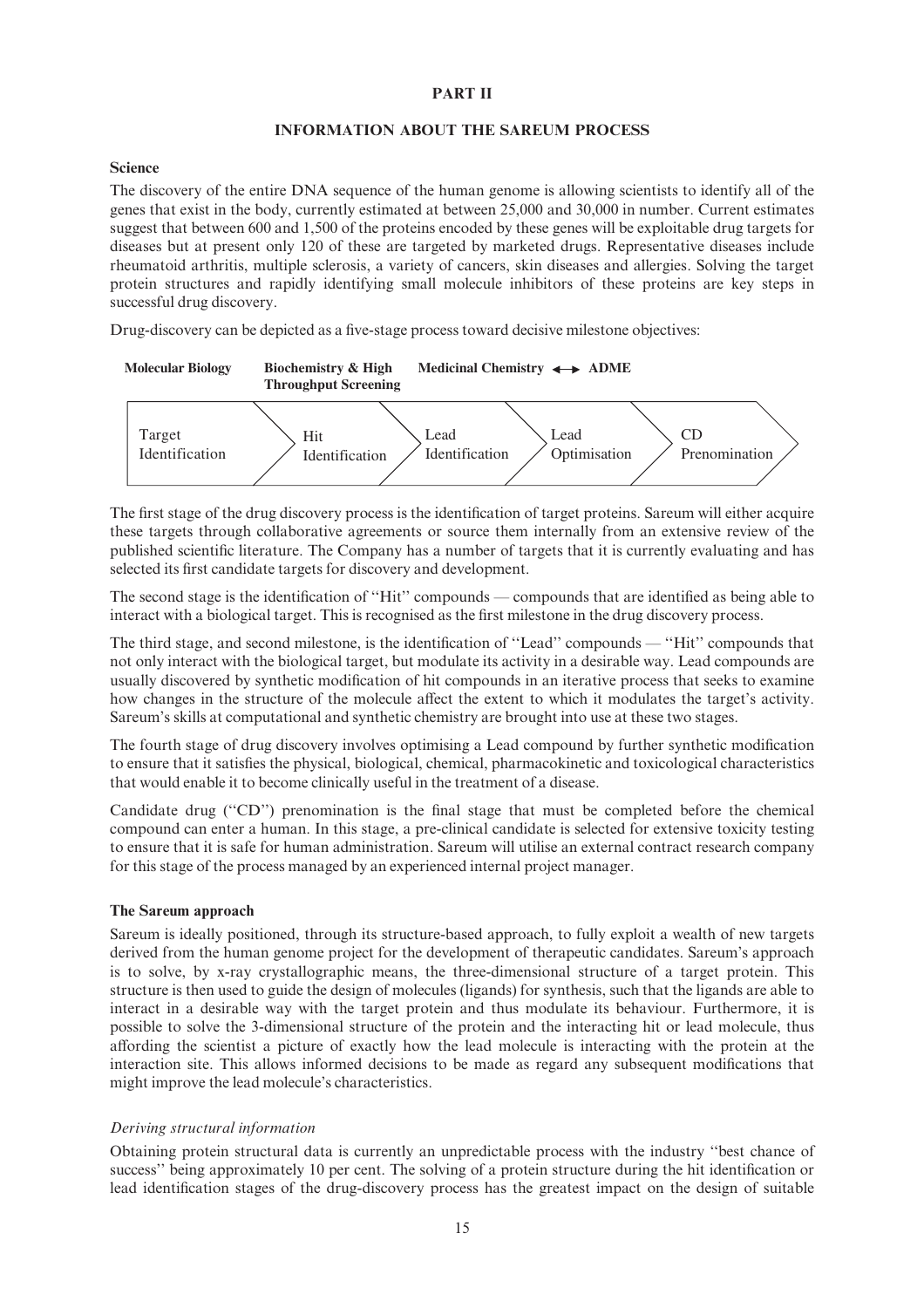ligands, however timelines in the industry are such that, even when structure has been solved, it is frequently during the lead optimisation phase and too late to guide ligand design.

There are several scientific disciplines involved in the process including molecular biology, protein biochemistry and crystallography. The usual bottleneck lies with two unpredictable variables in the science: the first being soluble expression of the target protein, and the other being the formation of an ordered crystalline protein matrix.

During the course of protein structure determination, the synthesis of many different forms of the same protein can be attempted in order to increase the chances that (i) the protein is expressed well in a recombinant system and (ii) it crystallises to a quality where high-resolution x-ray data collection can be achieved. The different protein forms are usually cut-down versions of the target protein based around the minimum functional domain, or with specific site directed mutations designed to abrogate or enhance particular qualities which could include catalytic activity or binding properties of the protein.

Bacterial (prokaryotic) and yeast (lower eukaryotic) systems can be used effectively for expression of recombinant proteins, but frequently a very large degree of process optimisation is required. Indeed, many human proteins cannot be produced in these systems at all.

In order to maximise the chance of expressing a soluble, functional, recombinant version of a human protein, it is preferable to use a higher eukaryotic host expression system. This approach has the advantage of allowing correct protein folding and assembly as well as post-translational modifications.

The method of expression chosen by the Directors for producing the amounts of human recombinant protein required for structural biology is the baculovirus system, where the target protein is expressed transiently in cells derived from insects (usually the Spodoptera frugiperda caterpillar) following infection by an engineered virus from the Baculoviridae family. Despite the enormous advantage of using baculovirus in structural biology, it is only generally used in the field in a serial fashion without high throughput parallel method strategies. The reason for this is that it is a multi-stage process involving specialised handling procedures and delicate cell growth conditions and therefore a high degree of organisation and method development is required to parallelise the process. This is in contrast to yeast and bacterial systems, which are simple robust expression hosts fully amenable to parallel methods in an organised laboratory. For this reason and despite all the inherent problems, yeast and bacterial systems are the ones currently exploited by existing Structural Biology companies.

The Directors believe Sareum's competitive advantage lies in its ability to parallelise the process of using the baculovirus system. Sareum has what it believes to be a unique capability of parallel baculovirus expression, making at least 96 versions of any one protein, which it will exploit to maximise its success in protein production and structure determination.

Conventional methodologies for making a single version of a protein using baculovirus, evaluating its expression and crystallisation are slow and inefficient. The cycle time for each protein version is between 3 to 12 months, allowing a serial approach to deliver between 4 to 16 protein versions within the typical four year lifetime of a pre-clinical drug discovery project. Sareum's expertise and automated parallel process technology not only increase the likelihood of success by producing more protein versions, but also reduce the timelines to determine these structures. By providing this information far earlier in the drug discovery process Sareum are able to significantly increase the "chance of success" of the project.

#### Designing therapeutic candidates

Once structural information is available, Computational Chemistry enables the rapid and efficient design of focused libraries of novel chemical entities possessing desired biological and physico-chemical properties. The ability to build computational models rapidly, prior to any synthesis, can provide the data and chemical insights needed to support a medicinal chemist's decision on prioritising target molecules for synthesis. Computational techniques allow scientists to predict the extent to which a molecule will interact with a protein, allowing a prediction of the relative orientation of the molecule to the protein and the energy associated with that interaction. Solving the three dimensional structure of the protein improves the accuracy of these predictions.

By combining structural information and computational chemistry, large virtual libraries of many thousands of compounds can be computationally screened against a target and then highly focused libraries of tens or hundreds of compounds designed for actual synthesis. These information-rich libraries, can be designed to investigate multiple binding modes (i.e. different orientations between molecule and protein) and selectivity against related targets.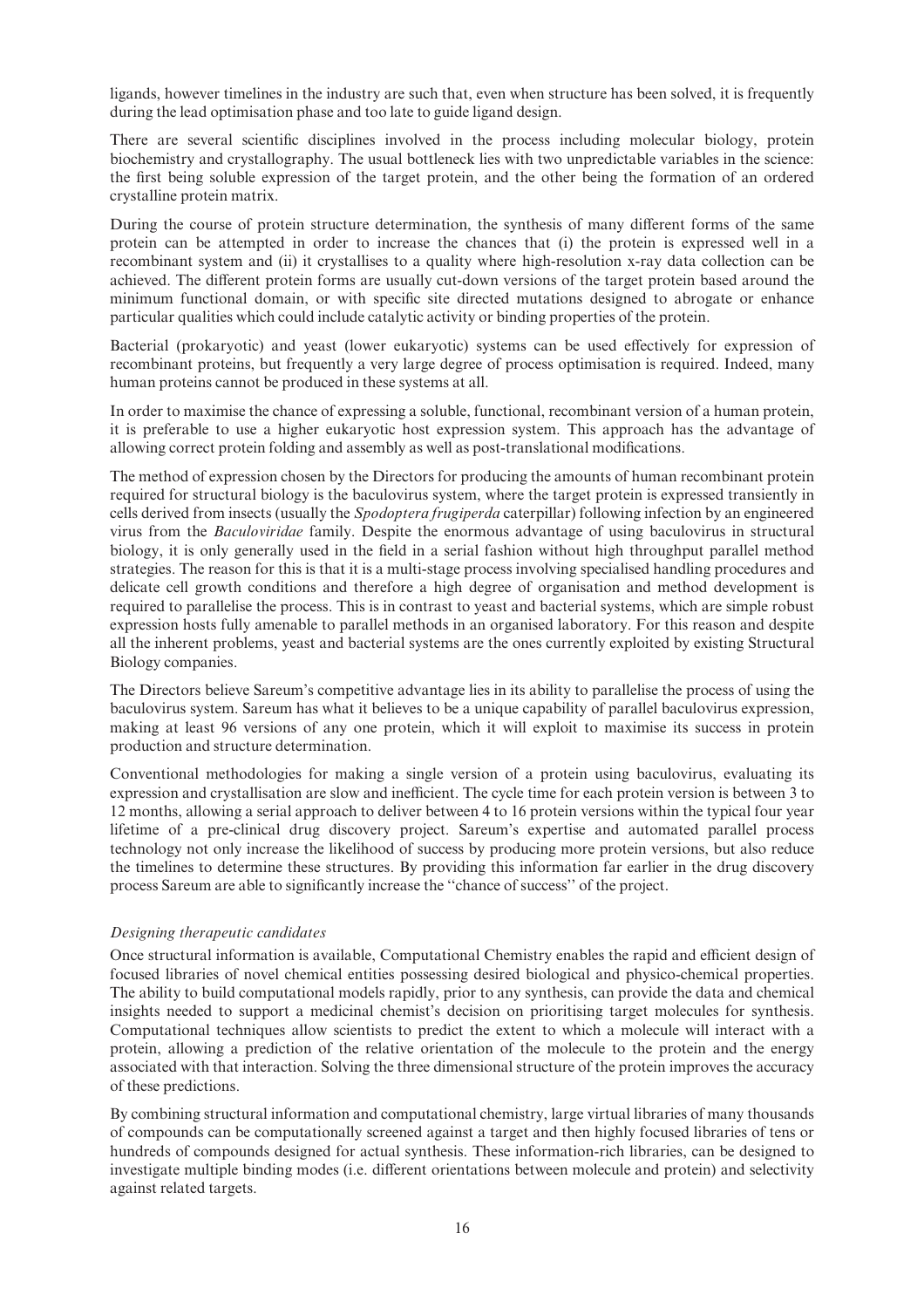## Synthesising therapeutic candidates

Sareum's Medicinal Chemistry platform makes extensive use of robotic automation and parallel processing, in conjunction with the most modern synthetic techniques, such as microwave chemistry, solid-supported reagents and scavenging resins.

This highly efficient capability allows one scientist to synthesise several hundred molecules per week. The synthesis and testing of many compounds is important, as this process builds up a very clear picture of the relationship between the structure of a molecule, and the extent to which it modulates a protein's activity. The data generated is used to further refine the computational model. The need to generate leads from several different chemical families, in order to enhance the chance of success, necessitates the use of a widerange of different chemistries. Sareum's automated chemistry platform has been developed to allow the use of many diverse chemical reactions, by reproducing many of the reaction conditions commonly encountered in medicinal chemistry synthesis.

This Medicinal Chemistry phase of drug discovery is an iterative process, in which hits, which simply interact with the target, are developed into leads, which modulate the activity of the target in a desirable way. These leads are then optimised by further synthetic modification to improve the modulation of the target's activity, and to ensure that the potential drug molecule is present at the right place, and in sufficient quantity in the patient's body to produce the desired effect. This requires synthetic changes to the structure of the molecule to affect the extent to which the molecule is absorbed by, and distributed in the body, and the rate at which the body is able to clear the drug from its system. Again, access to a wide range of chemistries is desirable to allow the necessary synthetic changes to be made to the structure of the molecule. Sareum's automated platform allows these chemistries to be accessed in a highly efficient way.

In response to the needs of the Pharmaceutical industry, the Directors believe that Sareum has developed and optimised the use of a number of highly efficient platform technologies, which enable the company to significantly reduce the timelines traditionally taken in the process of drug discovery. In summary:

- (1) The 3-dimensional structure of the target protein is solved. Sareum's parallel baculovirus platform allows maximum chance of success and is capable of significantly shortening the timelines involved. Successful structure solution can therefore have increased impact on the drug discovery project.
- (2) The 3-dimensional structure of the protein is used in a computational screen of virtual libraries of molecules. This allows the chemist to focus on the synthesis of families of compounds that will have the maximum chance of success.
- (3) Sareum's automated chemistry platform allows rapid synthesis of many molecules from diverse chemical families. Cycle times in the iterative process of taking compounds from hits to leads and through the lead optimisation process are reduced.
- (4) Ongoing use of the protein structure and re¢nement of the computational model allow the chemists to focus on the synthesis of molecules with the maximum chance of success.

#### Comparisons with the traditional approach

Currently the pharmaceutical industry takes on average more than 10 years to invent and bring a drug to the market with costs of around US\$800 million per successful drug (the figure notes the cost of failure and high attrition rates in the drug development pipeline). Annual sales revenues per successful drug frequently need to exceed US\$1 billion if the high costs of development are to provide profits for the duration of patent life remaining. The need to address these time lines to market and associated costs is addressed within the Sareum model.

The use of Structural Biology, Computational Chemistry and High-Throughput Medicinal Chemistry play a major role in reducing the drug time to market by reducing the hit to lead and lead optimisation phases of drug discovery and by helping ensure that patentable, novel compounds of high quality are put forward into drug development, whether by client companies or by Sareum itself.

Sareum's ability to produce and exploit detailed structural information on these targets makes possible the rapid design and synthesis of new, potent and selective inhibitors which are effective therapeutic agents, obviating the need for costly and time consuming high throughput screening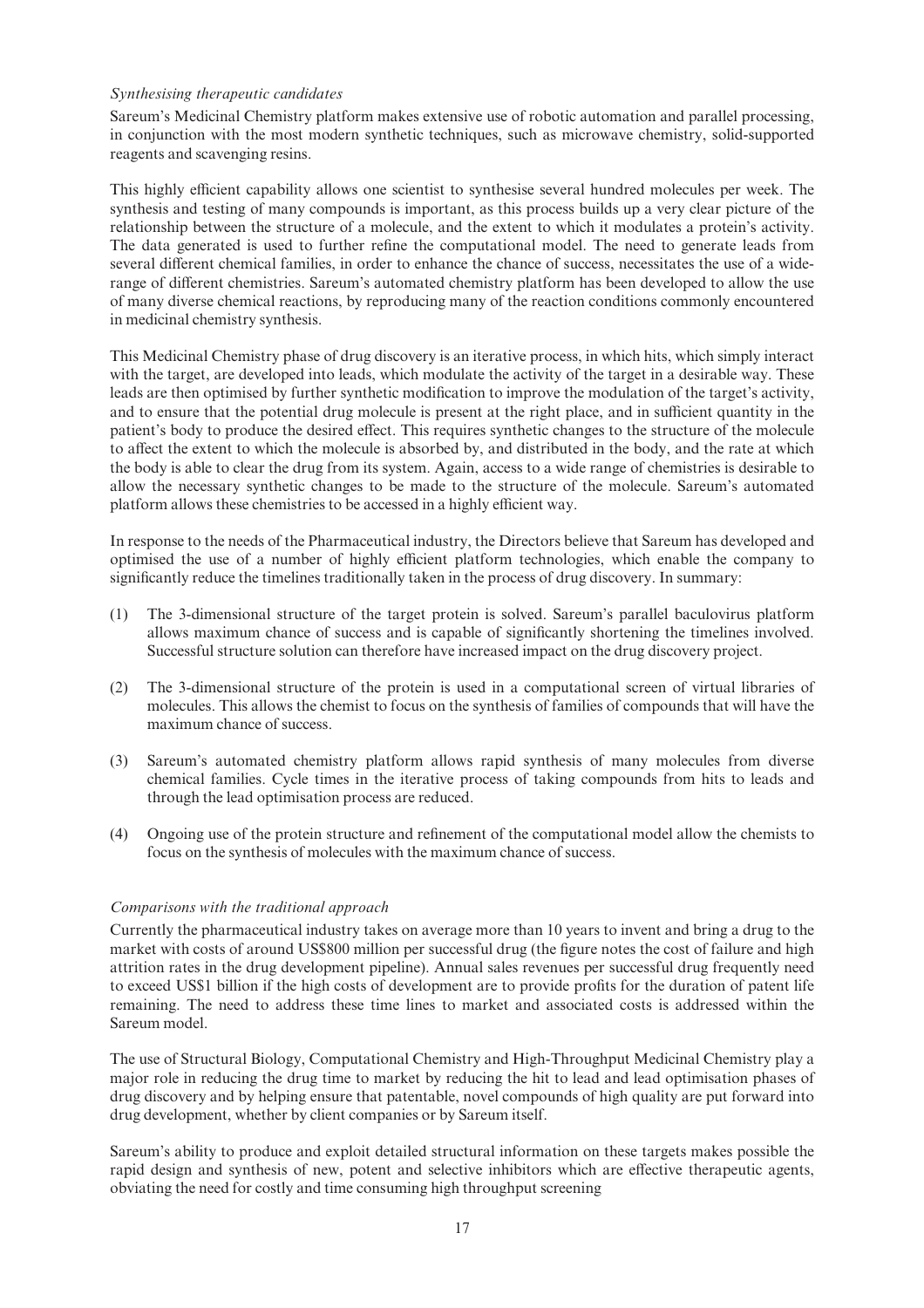#### Therapeutic areas of focus

Sareum's internal drug discovery programme focuses on the therapeutic areas of oncology and inflammation, concentrating initially on the enzyme family of protein kinases and lipid kinases. These classes of protein present a number of biologically significant targets within many disease areas.

The targets chosen for Sareum's internal research are selected for their high degree of disease validation; typically having functional gene knockout and trans-gene data, but preferably with patient gene mutation or proof of concept in the clinic. The Directors believe that this strategy will reduce the risk of attrition through the clinical trial phases of research and focus projects for early proof of principle in man to maximise product value.

#### Pipeline management

Sareum has established a multiple redundancy strategy to minimise the impact of target or compound related attrition. This means that two hit-to-lead programs are selected for every four protein expression/structure determination projects initiated. Furthermore, one lead optimisation program is then selected from the two completed hit to leads. This approach allows for the most efficient use of Sareum's resources and provides an excellent chance of rapidly developing drug candidates for clinical evaluation. Moreover, it builds up a portfolio of projects at various stages of development for subsequent internal review or out-licensing. This model also allows flexibility on the project initiation dates to optimise resources between internally and externally funded programmes.

#### Third-party subcontracting

The Directors believe that they will create greatest value by identifying drug candidates for out-licensing or partnering with larger pharmaceutical / biotechnology companies. However, the Company will also offer services to third-party companies for fees. The Directors currently anticipate that for the first five years after Admission, Sareum will offer both customer-tailored and off-the-shelf products and services in the areas of protein structure determination, chemical library synthesis and integrated structure-based discovery project support. This strategy will help to maintain and develop Sareum's position as a world leader in Structure-Based drug design and help fund the Company's long-term growth and value creation.

The Company has identified the need to attract collaborations with companies in the UK, Europe, Japan and the USA and has allocated time for business development in these areas. The Company's commercial strategy targets primarily companies that develop and sell final products themselves.

The Company will make available the following services:

#### Chemistry

Initial service revenue products of the Chemistry department are of three types:

. New chemical libraries

Chemical libraries of between 200 and 2,500 members will be prepared in high purity around pharmaceutically relevant templates, and will have a range of drug-like and lead-like properties. These new chemical libraries may be directed at specific gene-family proteins, such as kinases or GPCR's, or may be non-directed and suitable for general screening. These libraries will initially be screened against internal targets allowing a strong intellectual property position to be developed around any active compounds or templates.

Where compounds do not show activity against the Company's own selected target proteins, they will be sold either on a non-exclusive or an exclusive basis. Sareum's chemists have already developed a ''toolbox'' of automated reactions. This repertoire allows for the synthesis of tens of thousands of compounds and will be used to provide structures not readily accessible to competitors.

. Follow-up hit resynthesis

If a compound supplied by Sareum is found to be active in a biological screen it will usually be taken through a series of secondary assays. Sareum will be ideally positioned to provide this re-synthesis work, having carried out the original synthesis and purification.

## • Follow-up analogue arrays

During the hit-to-lead process, analogues of hits are synthesised in an effort to improve potency, selectivity against other biological targets, and ADME parameters. These analogues are structurally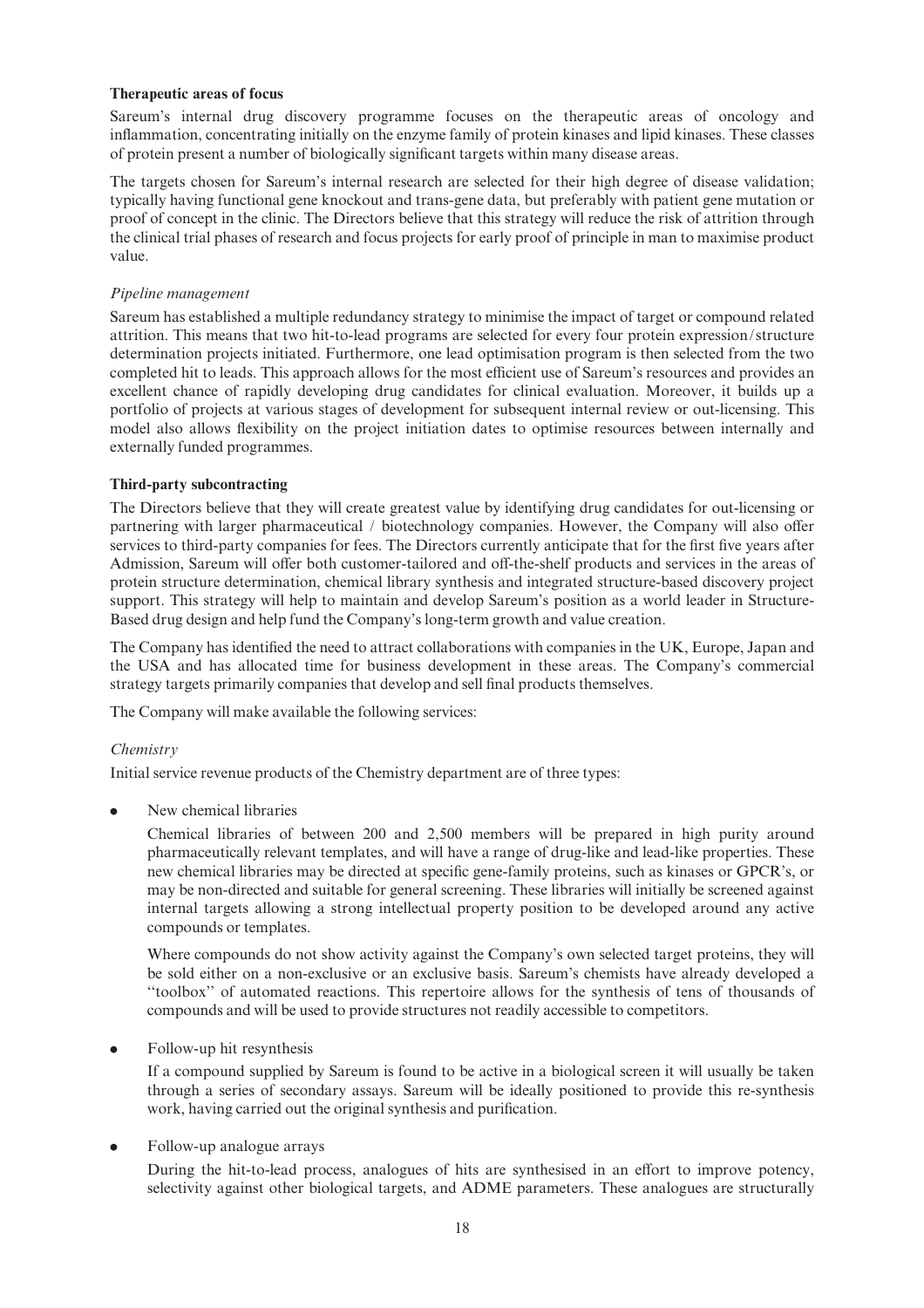related to the original hit and will be synthesised by the same chemistry with different inputs. Sareum is again ideally positioned to perform this synthesis as it will have prepared the hit compound in the first place and will therefore have an excellent understanding of the scope and difficulty of the chemistry involved. This will allow the analogue synthesis to be rapid and thus reduce the time taken in the hit-tolead phase.

As the market for high-throughput chemistry has developed over the last ten years, customer requirements have begun to focus increasingly on quality rather than quantity of compounds. Over the past five years the trend has moved further towards the production of smaller, well-characterised libraries of pure compounds. Sareum's scientists have focused on the production of this type of library for the last five years.

## Computational Chemistry

Computational Chemistry capability is provided to customers either in conjunction with chemistry and/or structure determination, or as a stand-alone service. Initially, these capabilities are in three key areas:

. Structure-based design

Using a model or experimentally derived protein structure, Sareum scientists can identify and characterise ligand binding site(s). Using this information, computational chemists can propose key features required of novel small molecule inhibitors or key modifications to existing molecules necessary to improve potency, selectivity and/or ADME properties.

• Chemical library design

Sareum's computational chemists generate a ''virtual library'' of all possible chemical entities, which could be synthesised from a particular chemical route. Advanced design software is then used to select the most appropriate compounds for synthesis, based on physico-chemical properties, similarity and/ or diversity to existing compounds. Structural information, when available, is then taken into account to ensure that particular molecular features required for binding with the target are present in the selected compounds. Virtual Screening software can be used to computationally dock each member of the virtual library into the binding site of the target protein, selecting library members that make the most favourable interactions.

. High throughput data processing and model building

Sareum has the capability to analyse data sets of up to several million compounds each with several hundred data points. The data points include properties such as molecular weight, melting point, boiling point, acidity, shape, electronic distribution, chemical bond length, and biological activity. Advanced data mining software is used to analyse features and patterns in the data, typically to identify structurally inappropriate compounds in a data set, identify promiscuous compounds that interact with many biological targets or to categorise and prioritise HTS hits. This analysis can also be extended to build predictive models that can be applied to compounds before they are synthesised or tested. Such models include aqueous solubility, chemical stability and intestinal absorption.

## Biology and Structural Sciences

Initially, Sareum will offer the following services:

. Parallel Protein Expression

Sareum will start synthesis of 96 variants of the customer's target protein, using baculovirus to maximise the chances of producing a soluble version that is well expressed and crystallises successfully. The different versions may be truncated versions of the original protein target, possessing site-specific mutations and varied purification tags on either end of the amino acid chain. After baculovirus creation, expression optimisation is performed in parallel using an in-house developed shaker fermentation technique. This parallel approach allows rapid identification of soluble well-expressed protein from a eukaryotic source. Small amounts of protein can be supplied as well as reagents to allow customers to generate their own proteins.

. Protein Crystallisation and Structure Solution.

Sareum will perform crystallisation trials using Sareum-generated or customer-supplied protein and employing the in-house crystallisation platform. Successfully optimised crystals will be analysed and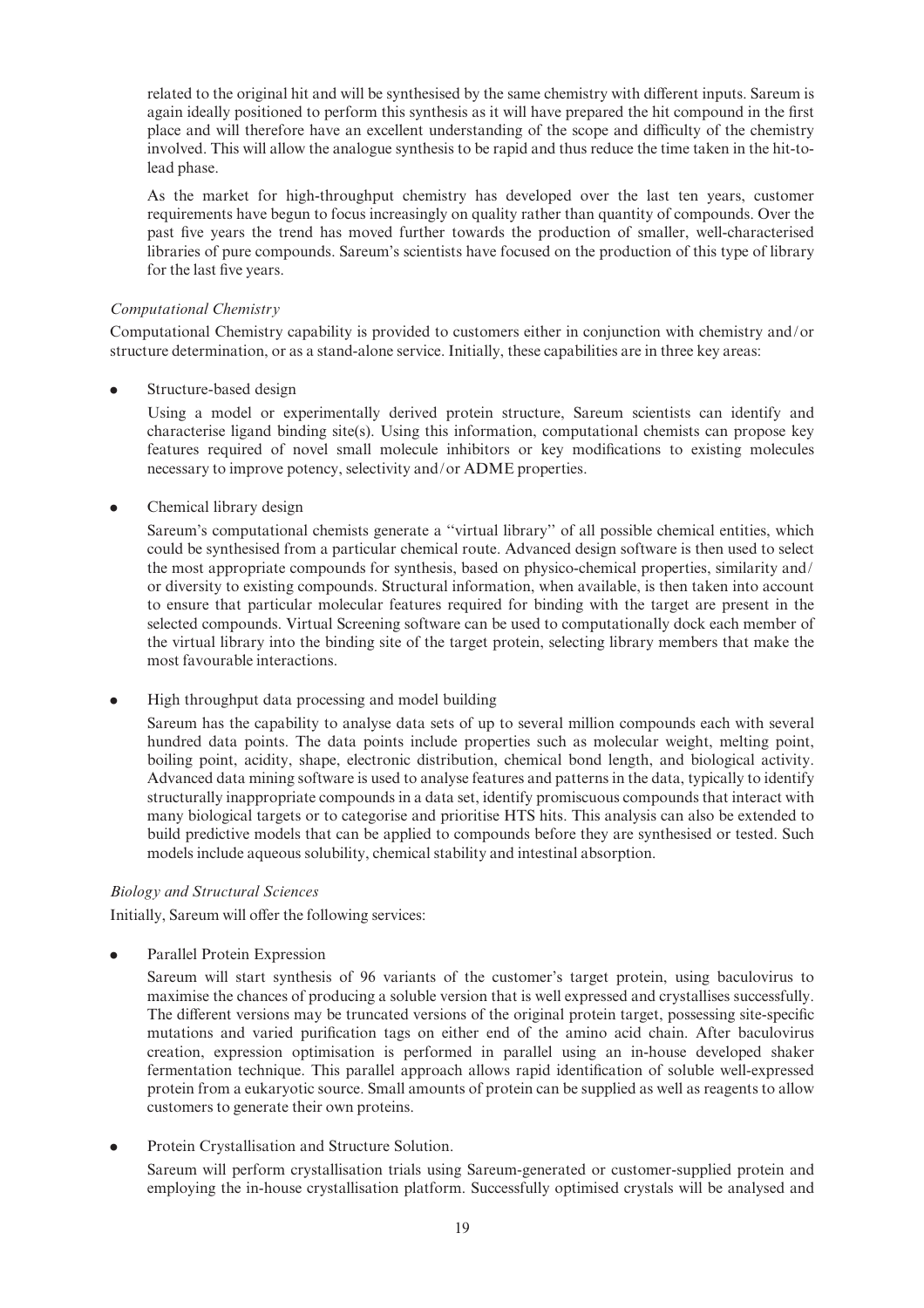structural elucidation performed on appropriate data sets. Once a structural determination route is established, co-crystallisation and soak strategies are performed to provide protein structures containing collaborator ligands. Sareum has extensive knowledge of the use of techniques to encourage successful ligand soaking. Ligand soaking generally provides a faster turnaround time in the structure determination process.

#### . Structure Library

Sareum will have a panel of in-house drug discovery protein targets where a crystal structure can be rapidly generated with customer ligands. These structures will be supplied on a non-exclusive basis.

#### Full Service Collaboration

Sareum has the in-house expertise to advance pre-clinical drug discovery at an accelerated pace using its parallel automated Biology, Chemistry and Structural methods. A typical full-service revenue collaboration would involve the customer selecting one or more targets and Sareum preparing a plan of work to provide a drug discovery package ideally extending through lead optimisation to early drug candidate identification.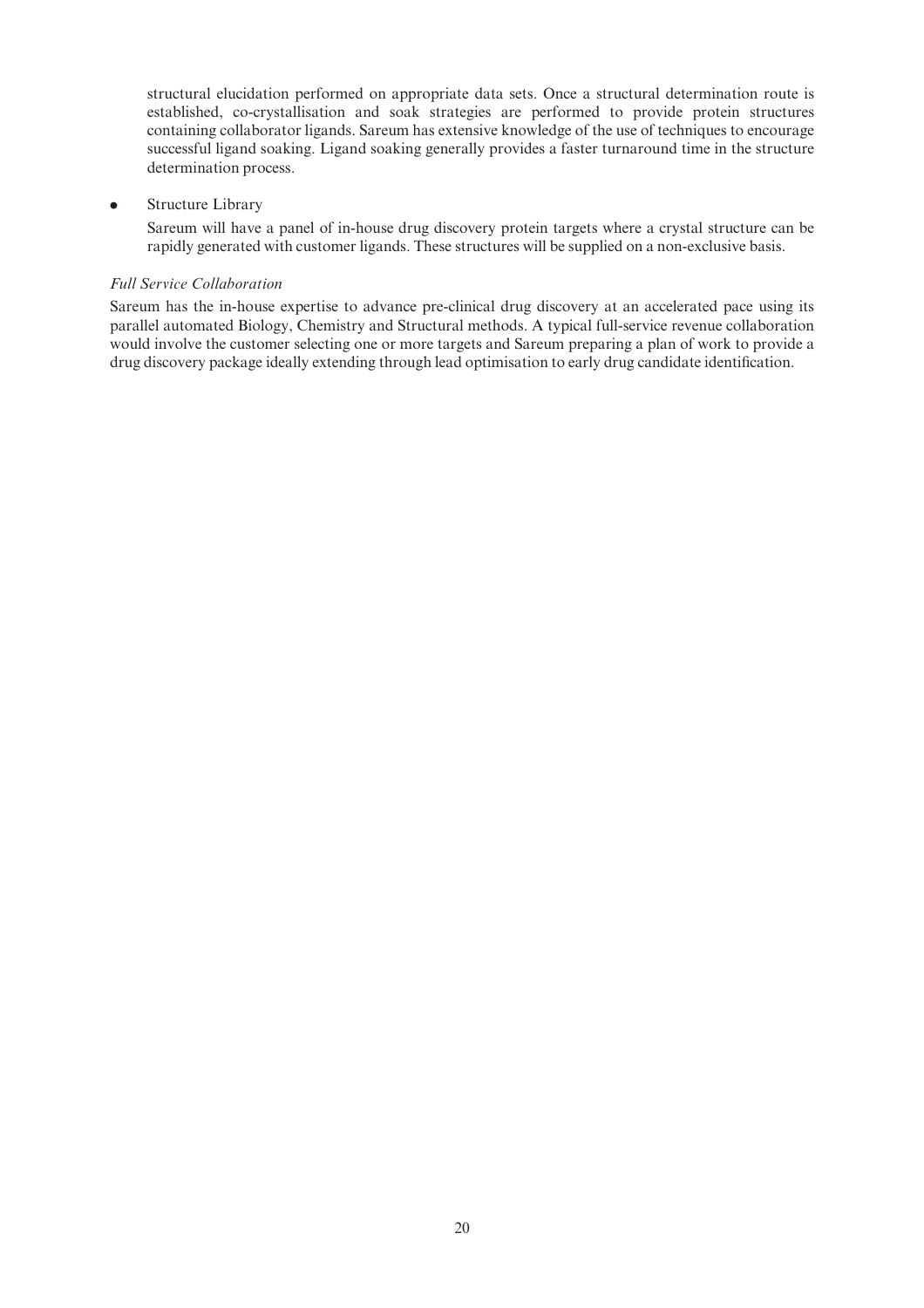#### PART III

#### RISK FACTORS

In addition to the other relevant information set out in this document, the following specific factors should be considered carefully in evaluating whether to make an investment in the Company. The investment offered in this document may not be suitable for all of its recipients. If you are in any doubt about the action you should take, you should consult a person authorised under the Financial Services and Markets Act 2000 who specialises in advising on the acquisition of shares and other securities.

It should be noted that the risks described below are not the only risks faced by the Company. There may be additional risks that the Directors currently consider not to be material or of which they are currently unaware.

#### Stage of the Group's development

The Group is at an early stage of development and its business strategy is not proven. The Group may not be able to generate a sufficient number of contracts for the sale of services to satisfy its objectives. Further, even if the Group is able to generate a sufficient number of contracts, the value and profitability of those contracts may not be sufficient to ensure the long-term well-being of the business. Even if the Group is successful at generating contracts, it may not achieve profitability for a number of years.

In common with many early stage businesses, the Group is dependent on the active involvement of the Board in all aspects of the Group's affairs. As the business grows, it may face difficulties in establishing a suitable management structure for a larger company and in recruiting suitably skilled and qualified staff.

#### **Competition**

While the Directors believe that they have a set of skills that is unique, the Group may face competition from companies in business at present or not yet established that are better funded, staffed or equipped than the Group. There is also a risk that the Group's target customers, pharmaceutical companies, may choose to set up similar drug discovery units. Competition from any source would adversely a¡ect the Group's ability to generate income.

#### Technology

The Group may come to face competition from other businesses that possess skills and technologies that are not known or available at present. Such competition could prevent the Group from achieving sales. Further, competitors may develop products or technologies that make Sareum's technology obsolete.

#### Dependence on key personnel

The Group's business success depends largely on its ability to attract, retain and motivate skilled personnel. There can be no assurance that the Group will be able to attract such key personnel or retain other qualified personnel in the future. An inability to attract, engage or retain the necessary sales, technical, managerial and/or other relevant personnel could have a material adverse effect upon the Group's business, results, operations or financial condition.

To mitigate this risk, the Group will introduce a share option scheme. The Directors also intend to procure key person insurance in respect of certain executive Directors. Nonetheless, the Group faces a risk of losing key employees, which may have adverse financial consequences for the Group.

#### Legal and contractual risks

All agreements are subject to interpretation and some agreements are not binding. There is no guarantee that the Group will be able to enforce all its rights under its agreements or arrangements with third parties.

#### Subsequent fundraising

The Group may require additional financial resources to continue funding its future expansion. The Company may in the future seek to raise additional funds through public or private financing. No assurance can be given that any such additional financing will be available or that, if available, it will be available on terms favourable to the Company or its shareholders.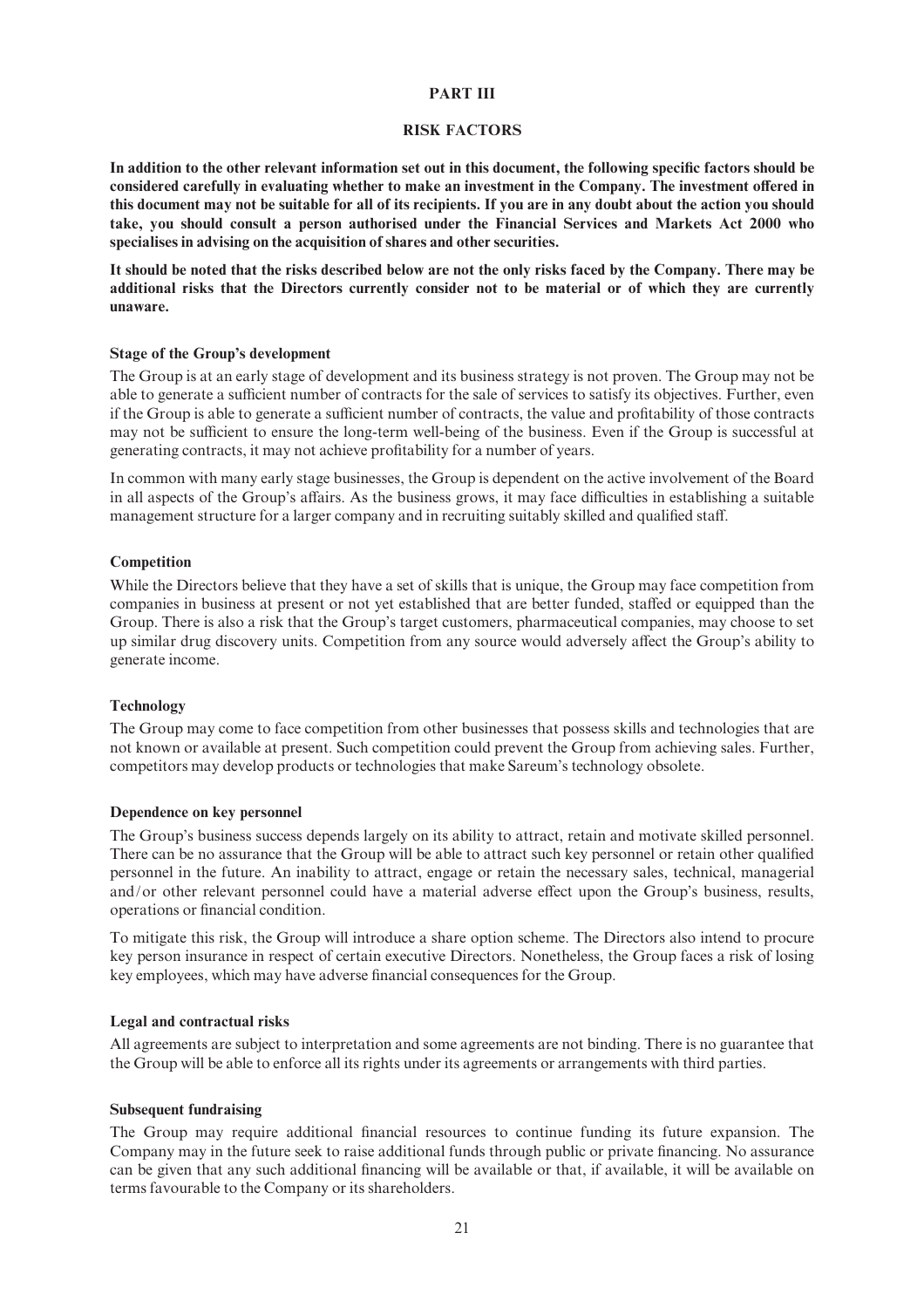Notwithstanding statutory subscription rights, if additional funds are raised through the issue of equity securities, the percentage ownership of then current shareholders of the Company may be reduced and such securities may have rights, preferences or privileges senior to those of the holders of the Ordinary Shares.

# Regulatory and legal changes

The Group's strategy has been formulated in the light of the current regulatory and legal environment and likely future changes. The regulatory and legal environment may change in the future and such changes may have a material adverse effect on the business.

Existing and possible future environmental legislation, regulations and actions could cause additional expense, capital expenditures, restrictions and delays in the activities of the Group, the extent of which cannot be predicted.

# Drug development risk

The Group intends to develop its own drug candidates. There can be no guarantee that it will be able to do so, and were it to succeed in developing a drug candidate that it seeks to enter into pre-clinical or clinical trials, there can be no guarantee that it will undertake such trials or that such trials will have a successful outcome. Further, any drug candidates developed by the Group may face competition from drugs candidates being developed by other organisations. While the Directors expect to partner on at the Phase I or Phase II Clinical Trials stage, there can be no guarantee that the Group will find a pharmaceutical or other company willing to act in partnership with it on terms acceptable to the Group.

# Intellectual property risk

Should the Group be successful in developing drug candidates, it faces the risk of not being able to protect own intellectual property, and of being forced to initiate litigation to protect its position which may take time and money to resolve.

While the Directors do not believe that there are any patents that cover its area of activity and which would prevent it operating within that area, the Group may also ¢nd itself the subject of litigation by other parties who believe that the group is infringing patents of which the Group is not yet aware.

#### Reliance on third parties

The Group's activities may be dependent on third party suppliers of products and services as well as other organisations with which it has agreed to collaborate. Inadequate performance by these third parties may result in delays to the development of drug candidates or in the supply of services to customers. There is also a risk that the Group will fail to establish suitable commercial relationships with organisations that would enable the Group to achieve its objectives.

#### General economic conditions

Changes in the general economic climate in which the Group operates may adversely affect the financial performance of the Group. Factors that may contribute to that general economic climate include the level of direct and indirect competition against the Group, industrial disruption, interest rates and the rate of inflation.

# Liquidity of the Ordinary Shares

The marketplace for the Ordinary Shares may be subject to wide fluctuations in response to many factors, including variations in the results of the Group, divergence in financial results from analysts' expectations, changes in earnings estimates and changes in estimates in net asset value by stock market analysts, general economic conditions, legislative changes in the Group's sector and other events and factors outside the Group's control. In addition, stock markets have from time to time experienced extreme price and volume fluctuations, which, as well as general economic and political conditions, could adversely affect the market price for the Ordinary Shares. The trading of Ordinary Shares on AIM should not be taken as implying that there will be a liquid market for Ordinary Shares. It may be more difficult for an investor to realise their investment in the Company than in a company whose shares are quoted on the Official List of the UK Listing Authority. Investors may not get back the whole of their investment.

## The risks listed above do not necessarily comprise all those associated with an investment in the Company.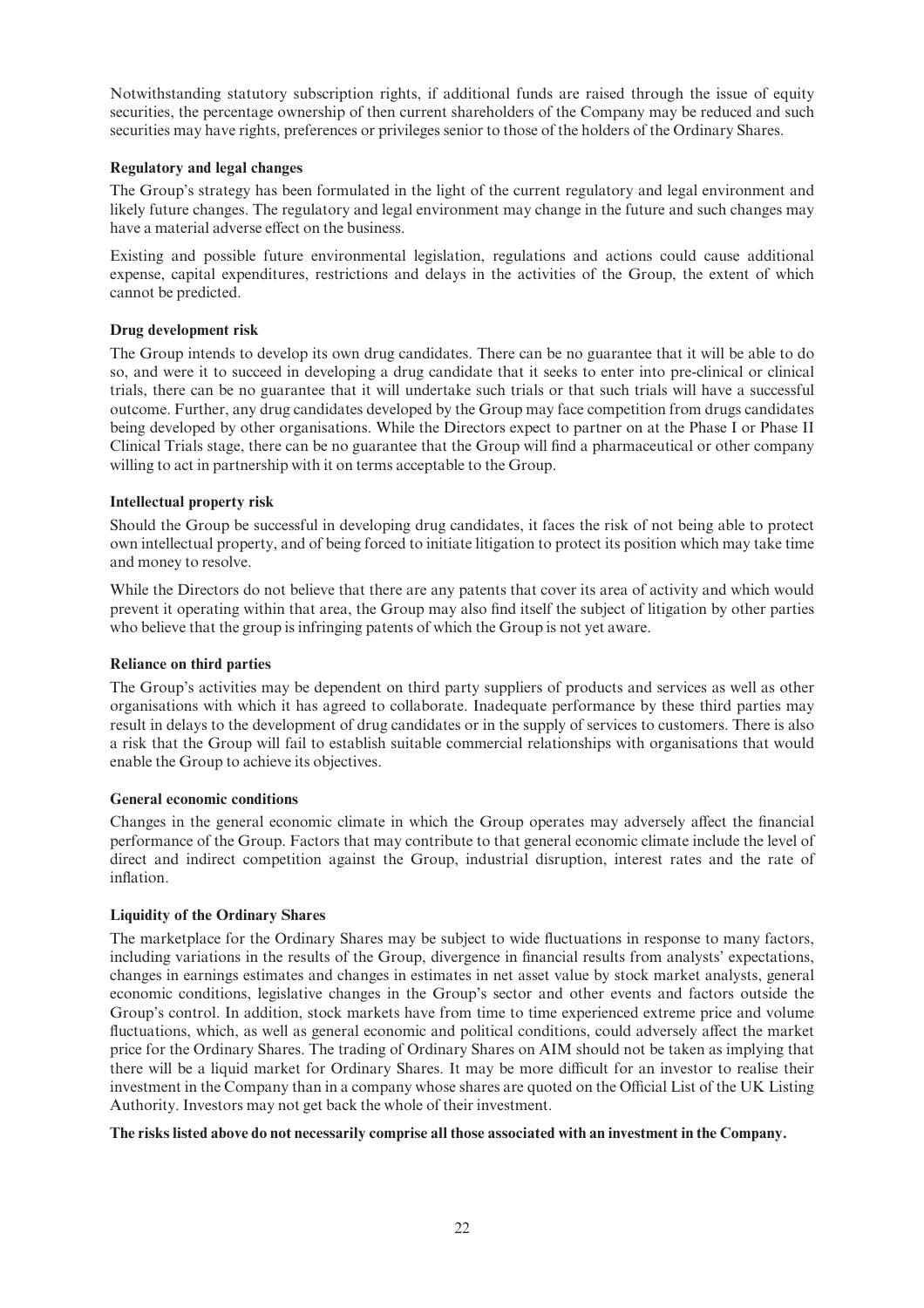# PART IV

## FINANCIAL INFORMATION

## ACCOUNTANTS' REPORT ON SAREUM HOLDINGS PLC

# Grant Thornton **第**

5 October 2004

The Directors Sareum Holdings plc 2 Pampisford Park London Road Pampisford Cambridge CB2 4EE The Directors Seymour Pierce Ellis Limited Jubilee Walk Three Bridges Crawley West Sussex RH10 1LQ Grant Thornton Corporate Finance

Grant Thornton House Melton Street Euston Square London NW1 2EP

Dear Sirs

#### Sareum Holdings plc (''the Company'')

#### 1. Introduction

1.1 We report on the financial information set out in paragraphs 3 to 5. This financial information has been prepared for inclusion in the AIM admission document dated 5 October 2004 of Sareum Holdings plc.

#### Basis of preparation

The financial information set out in paragraphs 3 to 5 below is based on the management accounts of Sareum Holdings plc for the period from incorporation to 20 September 2004 prepared on the basis set out in paragraph 3 to which no adjustments were considered necessary.

#### Responsibility

- 1.3 Such management accounts are the responsibility of the directors of the Company who approved their issue.
- 1.4 The directors of the Company are responsible for the contents of the AIM admission document dated 5 October 2004 in which this report is included.
- 1.5 It is our responsibility to compile the financial information set out in our report from the financial statements, to form an opinion on the financial information and to report our opinion to you.

#### Basis of opinion

1.6 We conducted our work in accordance with the Statements of Investment Circular Reporting Standards issued by the Auditing Practices Board. Our work included an assessment of evidence relevant to the amounts and disclosures in the financial information. It also included an assessment of significant estimates and judgements made by those responsible for the preparation of the management accounts underlying the financial information and whether the accounting policies are appropriate to the entity's circumstances, consistently applied and adequately disclosed.

1/4 Atholl Crescent, Edinburgh EH3 8LQ  $T + 44 (0)131 229 9181 F + 44 (0)131 229 4560$ DX ED428 Edinburgh www.grant-thornton.co.uk

Grant Thornton UK LLP is a limited liability partnership registered in England and Wales: No.OC307742.<br>Registered office: Grant Thornton House, Melton Street, Euston Square, London NW1 2EP.<br>A list of members is available f

Grant Thornton UK LLP is authorised and regulated by the Financial Services Authority for investment business.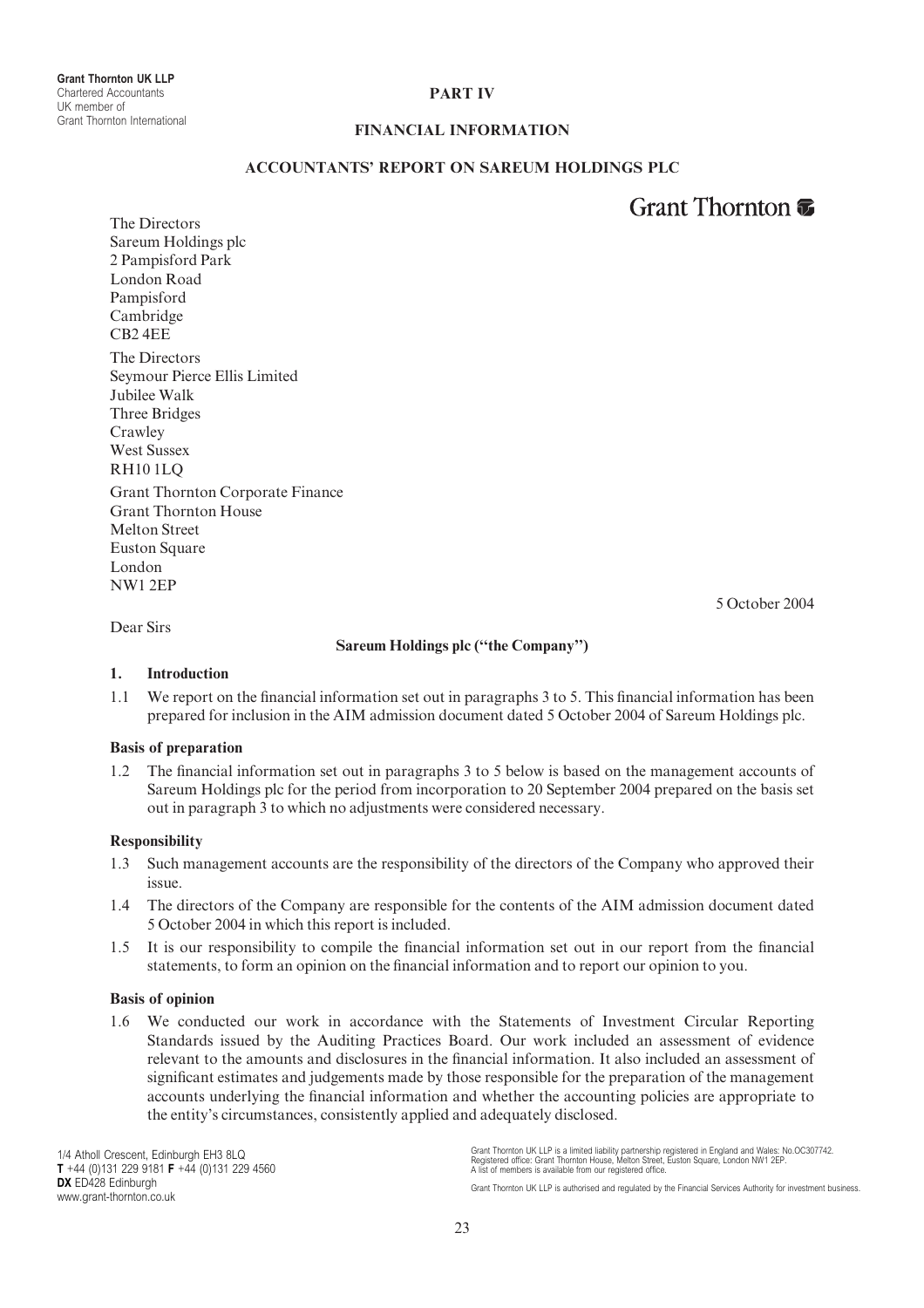1.7 We planned and performed our work so as to obtain all the information and explanations which we considered necessary in order to provide us with sufficient evidence to give reasonable assurance that the financial information is free from material misstatement whether caused by fraud or other irregularity or error.

# Opinion

1.8 In our opinion the financial information gives, for the purposes of the AIM admission document dated 5 October 2004, a true and fair view of the state of a¡airs of the Company at 20 September 2004.

# Consent

1.9 We consent to the inclusion in the AIM admission document dated 5 October 2004 of this report and accept responsibility for this report for the purposes of paragraph  $45(1)(b)(iii)$  of Schedule 1 to the Public Offers of Securities Regulations 1995.

#### 2. Statutory information

2.1 The Company was incorporated on 7 June 2004 in England as Keepfast plc, registration number 5147578. The Company changed its name to Sareum Holdings plc on 12 July 2004. The company did not trade during the period from incorporation to the balance sheet date and no audited financial statements have been produced.

# 3. Accounting policies

# Basis of accounting

The financial information was prepared under the historical cost convention and in accordance with applicable United Kingdom accounting standards.

#### Research and development

Research and development expenditure is written off in the year in which it is incurred.

#### **Investments**

Investments are included at cost less amounts written off.

# FINANCIAL INFORMATION

#### 4. Balance sheet

| At 20<br>September<br>2004<br>£'000 |
|-------------------------------------|
|                                     |
| 30                                  |
|                                     |
| 900                                 |
| 930                                 |
|                                     |
| 60                                  |
| 870                                 |
| 930                                 |
|                                     |

The accompanying notes form an integral part of this financial information.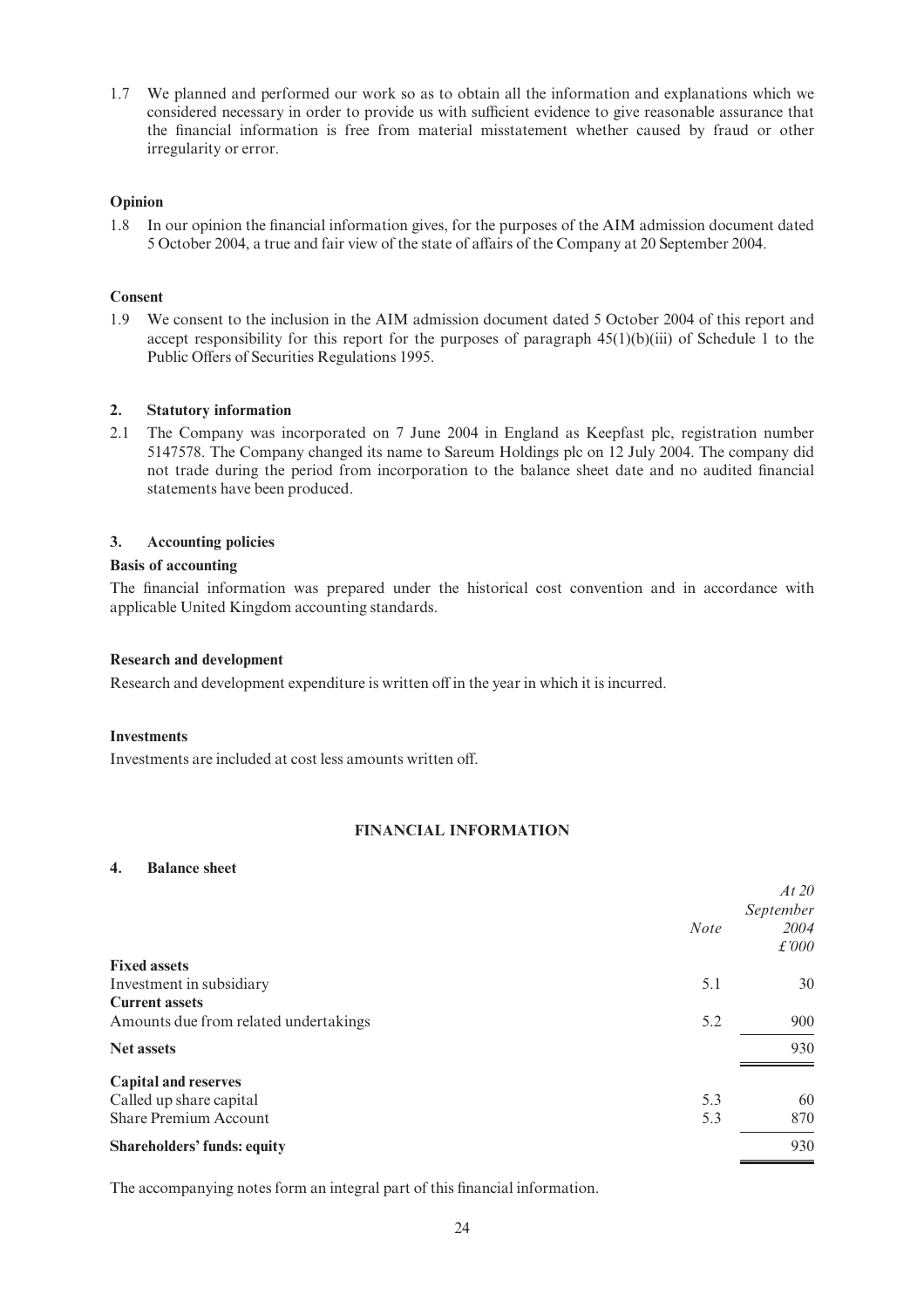# 5. Notes to the financial information

## 5.1 Investments

|                          | At           |
|--------------------------|--------------|
|                          | 20 September |
|                          | 2004         |
|                          | £'000        |
| Investment in subsidiary | 30           |
|                          |              |

The investment reflects the share for share exchange which took place on 5 July 2004 when Sareum Holdings plc acquired all the issued share capital of Sareum Limited.

## 5.2 Current Assets

|                                                        | At            |
|--------------------------------------------------------|---------------|
|                                                        | 20 September  |
|                                                        | 2004          |
|                                                        | $\pounds 000$ |
| Amounts due from related undertakings — Sareum Limited | 900           |

The amounts due from Sareum Limited represent net funds paid to Sareum Limited to finance its operations and capital expenditure.

# 5.3 Called up share capital

|                                                           | At            |
|-----------------------------------------------------------|---------------|
|                                                           | 20 September  |
|                                                           | 2004          |
|                                                           | $\pounds 000$ |
| Authorised                                                |               |
| Equity: $40,000,000,000$ Ordinary shares of $0.025p$ each | 10,000        |
|                                                           |               |
| Allotted and fully paid                                   |               |
| Equity: $240,000,000$ Ordinary shares of $0.025p$ each    | 60            |

On 5 July 2004 the authorised share capital of the Company was increased to £10,000,000 by the creation of 900,000,000 ordinary shares of 1p. On 16 September 2004, each 1p share was subdivided into 40 shares of 0.025p each.

On 5 July 2004 the Company issued 3,000,000 ordinary 1p shares at par and 577,498 1p shares at 30p per share. On 16 September 2004, these shares were subdivided into 143,099,920 Ordinary Shares of 0.025p. On 20 September 2004, 36,892,080 ordinary shares of 0.025p were issued at 0.75p per share. On 20 September 2004, »450,000 loan notes were converted at 0.75p per share into 60,000,000 ordinary shares of 0.025p each.

The difference between the nominal value and the consideration has been credited to the share premium amount.

Yours faithfully,

GRANT THORNTON UK LLP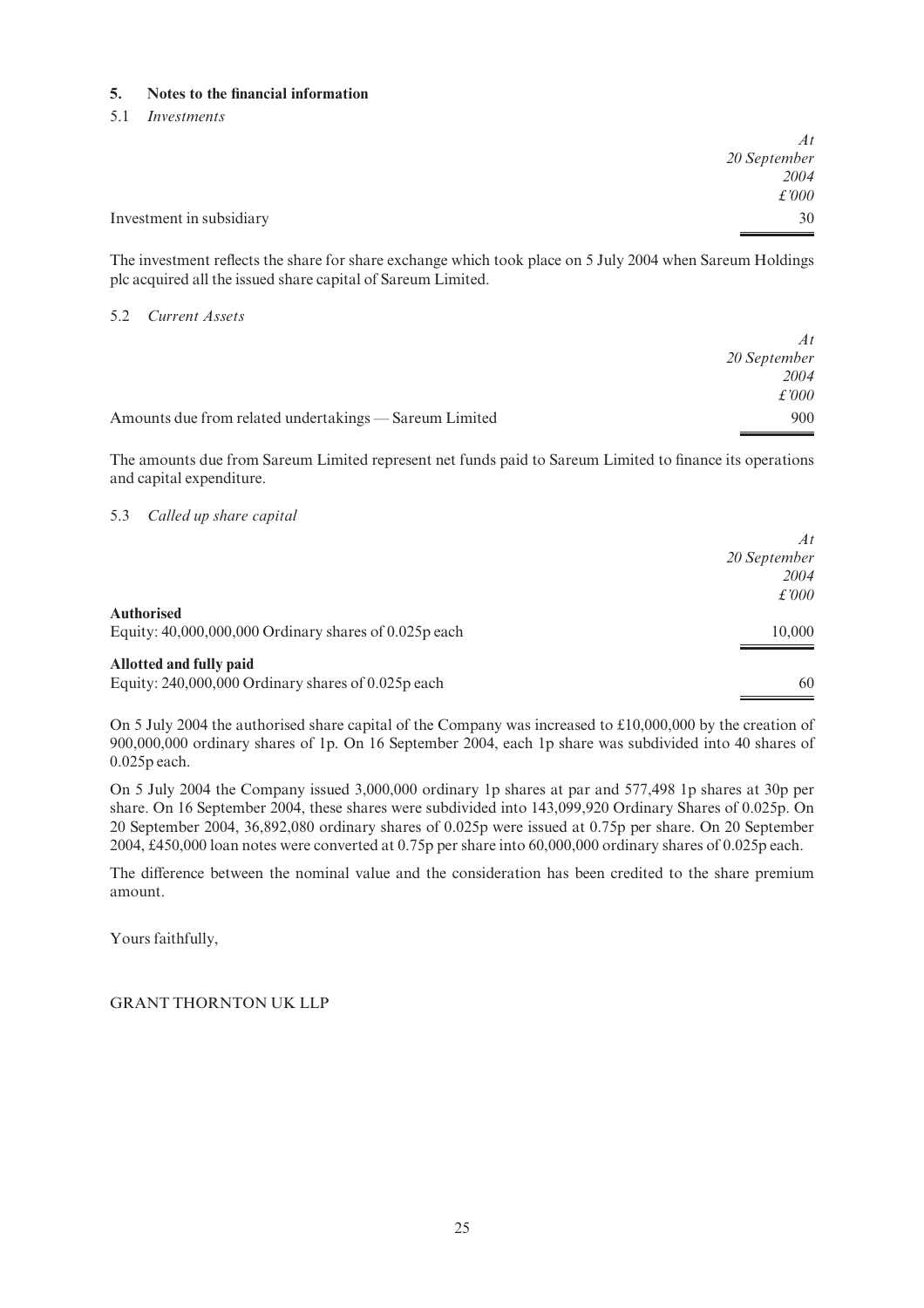Grant Thornton UK LLP Chartered Accountants UK member of Grant Thornton International

# Grant Thornton **T**

The Directors Sareum Holdings plc 2 Pampisford Park London Road Pampisford Cambridge CB2 4EE

The Directors Seymour Pierce Ellis Limited Jubilee Walk Three Bridges Crawley West Sussex RH10 1LQ

Grant Thornton Corporate Finance Grant Thornton House Melton Street Euston Square London NW1 2EP

5 October 2004

#### Sareum Limited (''the Company'')

#### 1. Introduction

1.1 We report on the financial information set out in paragraphs 3 to 7. This financial information has been prepared for inclusion in the AIM admission document dated 5 October 2004 of Sareum Holdings plc.

## Basis of preparation

1.2 The financial information set out in paragraphs 3 to 7 below is based on the financial statements of the Company for the period ended 30 June 2004 and has been prepared on the basis set out in paragraph 3.

#### Responsibility

- 1.3 Such financial statements are the responsibility of the directors of the Company who approved their issue. The directors of Sareum Holdings plc are responsible for the contents of the AIM admission document dated 5 October 2004 in which this report is included.
- 1.4 It is our responsibility to compile the financial information set out in our report from the financial statements, to form an opinion on the financial information and to report our opinion to you.

#### Basis of opinion

1.5 We conducted our work in accordance with the Statements of Investment Circular Reporting Standards issued by the Auditing Practices Board. Our work included an assessment of evidence relevant to the amounts and disclosures in the ¢nancial information. The evidence included that previously obtained by the auditors relating to the audit of the financial statements for the period ended 30 June 2004. Our work also included an assessment of significant estimates and judgements made by those responsible for the preparation of the financial statements underlying the financial information and whether the accounting policies are appropriate to the entity's circumstances, consistently applied and adequately disclosed.

Grant Thornton UK LLP is a limited liability partnership registered in England and Wales: No.OC307742.<br>Registered office: Grant Thornton House, Melton Street, Euston Square, London NW1 2EP.<br>A list of members is available f

Grant Thornton UK LLP is authorised and regulated by the Financial Services Authority for investment business.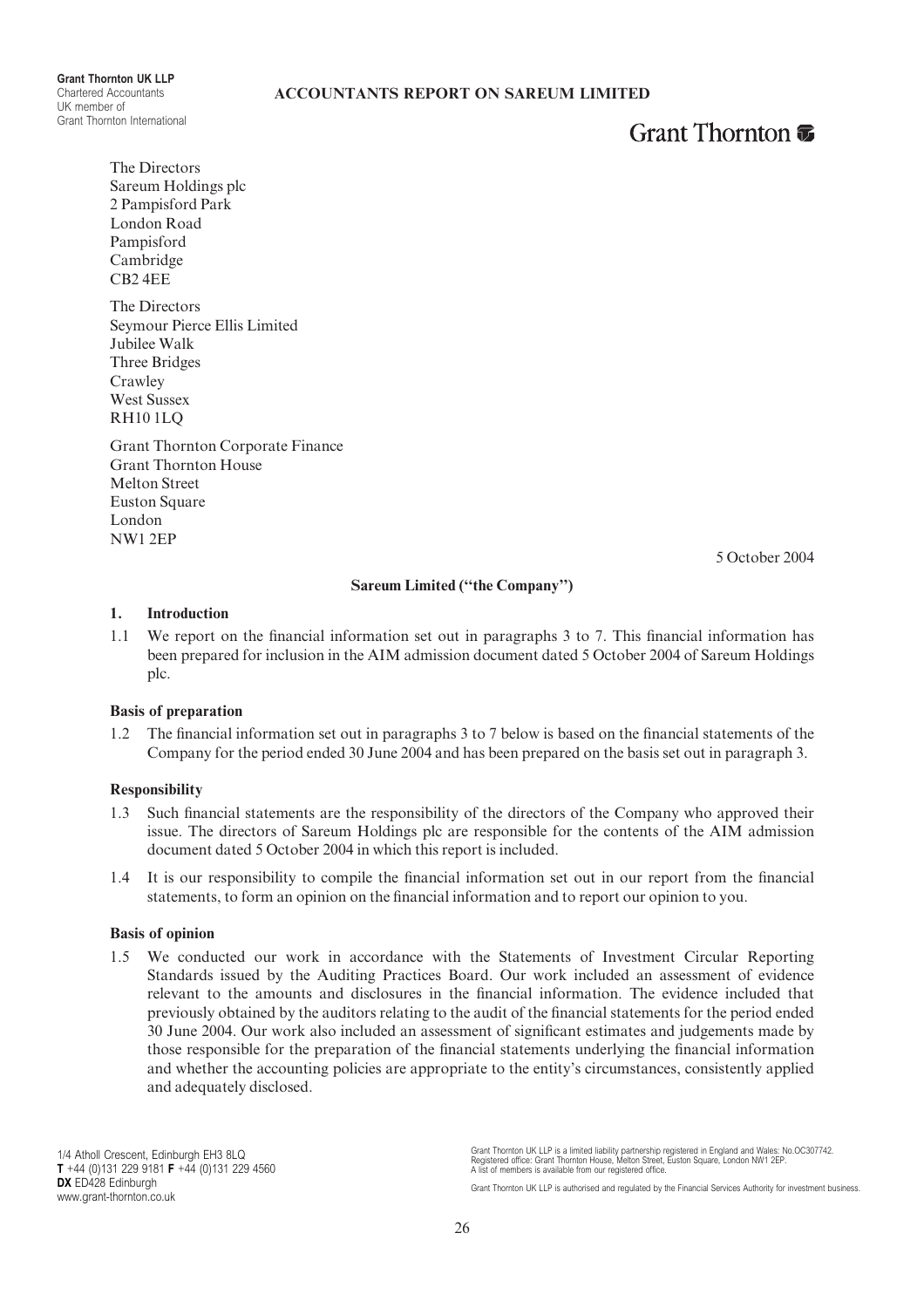1.6 We planned and performed our work so as to obtain all the information and explanations which we considered necessary in order to provide us with sufficient evidence to give reasonable assurance that the financial information is free from material misstatement whether caused by fraud or other irregularity or error.

# Opinion

1.7 In our opinion the financial information gives, for the purposes of the AIM admission document dated 5 October 2004, a true and fair view of the results and cash flows of the Company for the period ended 30 June 2004 and the state of affairs of the Company at the end of this period.

# Consent

1.8 We consent to the inclusion in the AIM admission document dated 5 October 2004 of this report and accept responsibility for this report for the purposes of paragraph  $45(1)(b)(iii)$  of Schedule 1 to the Public Offers of Securities Regulations 1995.

# 2. Statutory information

2.1 The Company was incorporated on 12 August 2003 as Sarela Limited and changed its name to Sareum Limited on 20 November 2003.

# 3. Accounting policies

#### Basis of accounting

The financial information was prepared under the historical cost convention and in accordance with applicable United Kingdom accounting standards.

In the preparation of the financial information for the period ended 30 June 2004 on a going concern basis, a business plan, cashflow forecasts and working capital requirements for the 12 month period from the date of Board approval of the financial statements were prepared by the Directors. The forecasts indicated that the Company was dependent on the continued support of the parent Company.

#### Revenue recognition

The revenue shown in the profit and loss account represents amounts invoiced during the period in respect of the provision of consultancy services and the hire of equipment to third parties.

#### Research and development

Research and development expenditure is written off in the year in which it is incurred.

#### Fixed Assets

All fixed assets are initially recorded at cost.

#### Depreciation

Depreciation is calculated so as to write off the cost of an asset, less its estimated residual value, over the useful economic life of the asset as follows:

Computer equipment  $-3$  years straight line basis

Laboratory equipment and machinery, and fixtures and fittings did not come into use until after 30 June 2004 and as such no depreciation has been provided in the period.

#### Amortisation

Amortisation is calculated so as to write off the cost of the asset, less its estimated residual value, over the useful economic life of that asset as follows:

Intellectual Property  $-5$  years straight line basis

#### Operating lease agreements

Rentals applicable to operating leases where substantially all of the benefits and risks of ownership remain with the lessor are charged against profits on a straight line basis over the period of the lease.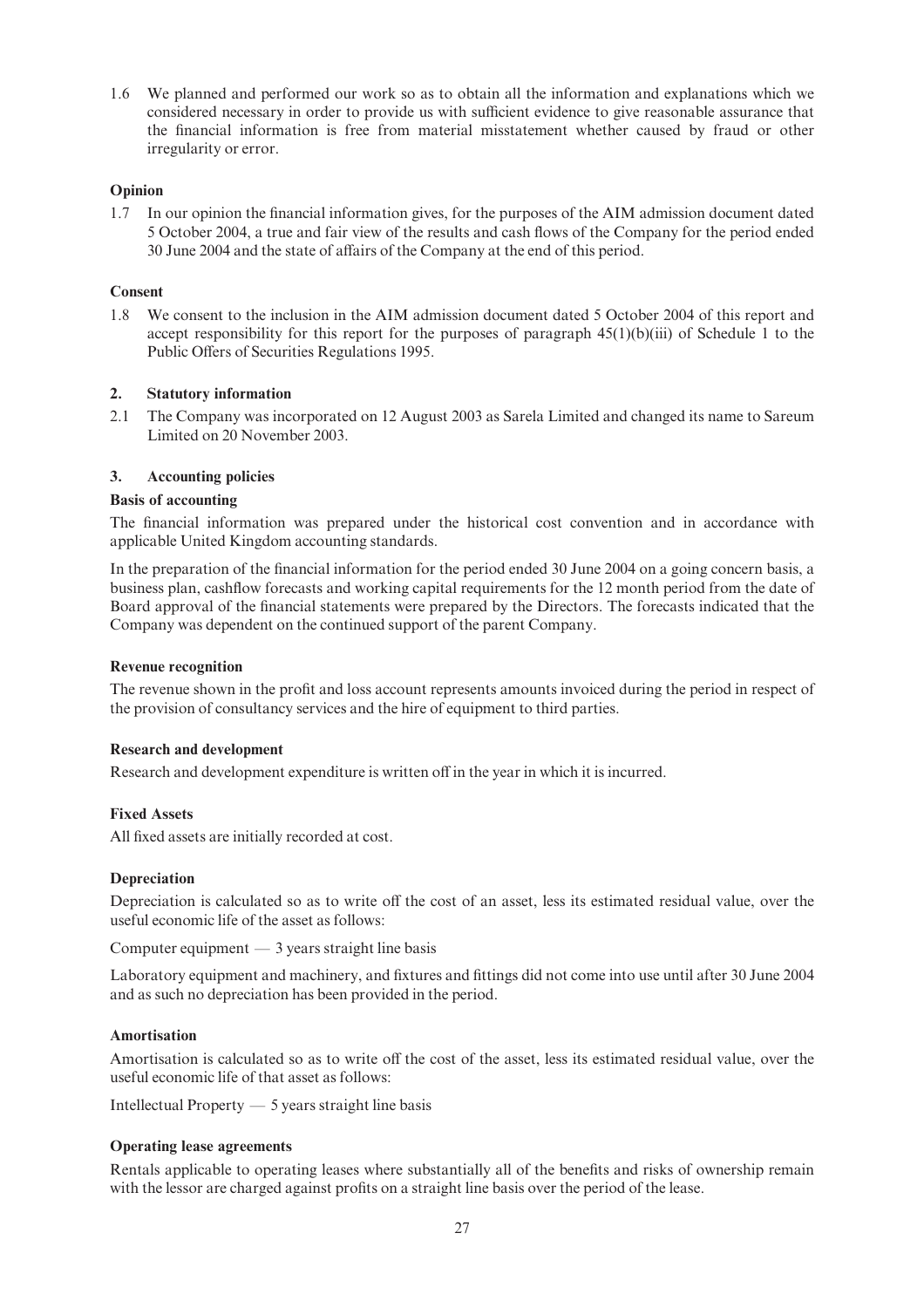# Pension costs

The Company operates a money purchase pension scheme for the employees. The assets of the scheme are held separately from those of the Company. The annual contributions payable are charged to the profit and loss account.

# 4. Profit and loss account

|                                                                                   |             | Period from |
|-----------------------------------------------------------------------------------|-------------|-------------|
|                                                                                   |             | 12 August   |
|                                                                                   |             | 2003        |
|                                                                                   |             | to 30 June  |
|                                                                                   |             | 2004        |
|                                                                                   | <b>Note</b> | £'000       |
| Turnover                                                                          | 7(a)        | 21          |
| Cost of sales                                                                     |             | (35)        |
| Gross loss                                                                        |             | (14)        |
| Other operating charges                                                           | 7(b)        | (104)       |
| <b>Operating loss</b>                                                             | 7(c)        | (118)       |
| Loss on ordinary activities before taxation                                       |             | (118)       |
| Tax on loss on ordinary activities                                                | 7(f)        |             |
| Loss for the financial period                                                     |             | (118)       |
| Basic loss per share                                                              | 7(g)        | (f0.30)     |
| The Company has no recognised gains or losses other than the losses stated above. |             |             |

All of the Company's activities continued during the period.

The accompanying notes form an integral part of this financial information.

### 5. Balance sheet

| <b>Note</b>                                            | As at<br>$30$ June<br>2004<br>£'000 |
|--------------------------------------------------------|-------------------------------------|
| <b>Fixed assets</b>                                    |                                     |
| Intangible assets<br>7(h)                              | 29                                  |
| Tangible assets<br>7(i)                                | 458                                 |
|                                                        | 487                                 |
| <b>Current assets</b>                                  |                                     |
| Debtors<br>7(j)                                        | 93                                  |
| Bank and cash at hand                                  | 142                                 |
|                                                        | 235                                 |
| Creditors: amounts falling due within one year<br>7(k) | (810)                               |
| <b>Net current liabilities</b>                         | (575)                               |
| <b>Total assets less current liabilities</b>           | (88)                                |
| <b>Capital and reserves</b>                            |                                     |
| 7 <sub>o</sub><br>Called up equity share capital       | 30                                  |
| Profit and loss account<br>7(p)                        | (118)                               |
| <b>Shareholders' funds</b><br>7(p)                     | (88)                                |

The accompanying notes form an integral part of this financial information.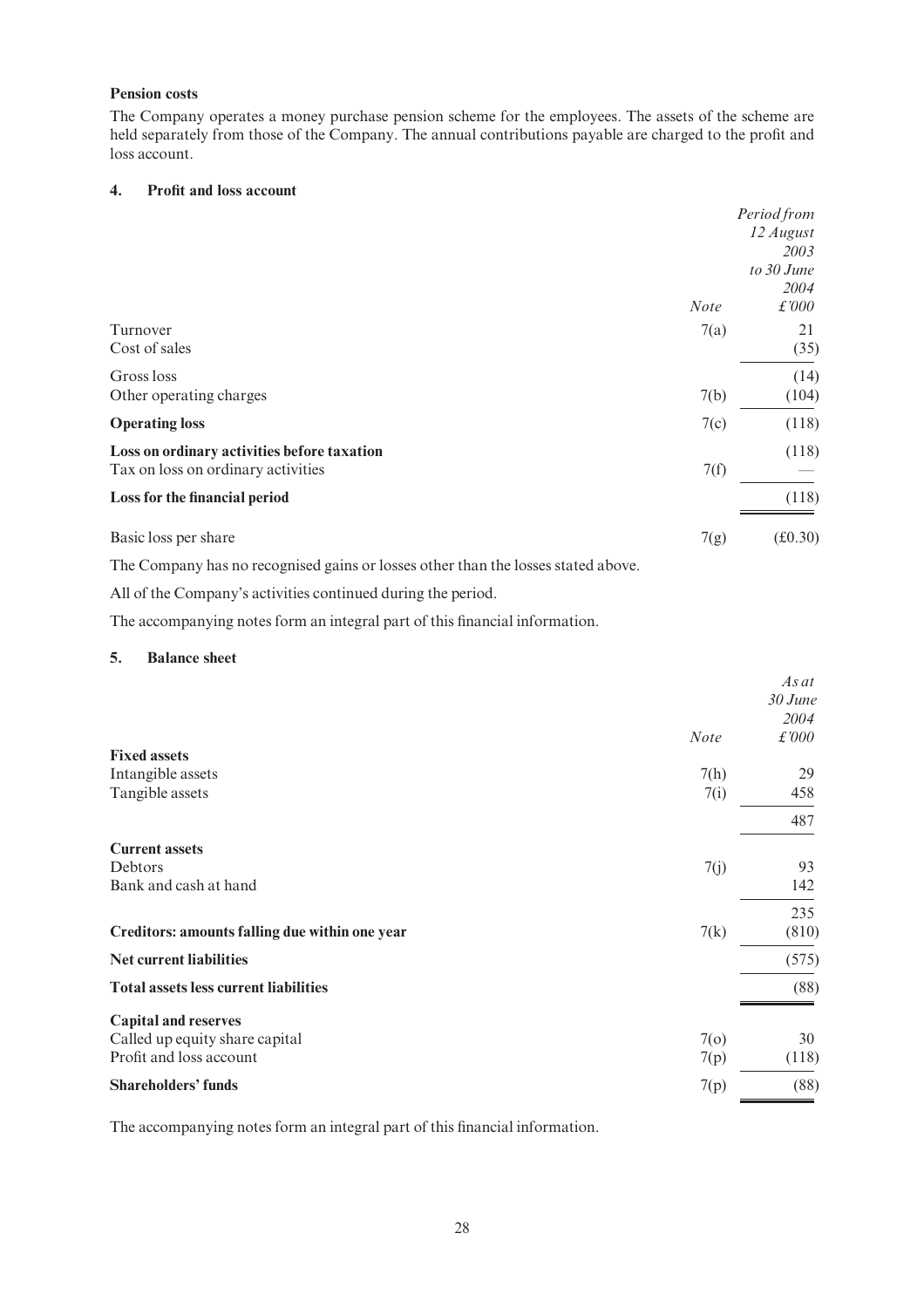# 6. Cash flow statement

|                                              |             | Period from   |
|----------------------------------------------|-------------|---------------|
|                                              |             | 12 August     |
|                                              |             | 2003          |
|                                              |             | to 30 June    |
|                                              |             | 2004          |
|                                              | <b>Note</b> | $\pounds 000$ |
| Net cash (outflow) from operating activities | 7(q)        | (5)           |
| Capital expenditure                          |             |               |
| Payments to acquire tangible fixed assets    |             | (8)           |
| <b>Financing</b>                             |             |               |
| Sums received for capital expenditure        |             | 155           |
| Net cash inflow from financing               |             | 155           |
| Increase in cash                             | 7(r)        | 142           |
|                                              |             |               |

The accompanying notes form an integral part of this financial information.

# 7. Notes to the financial information

# (a) Turnover and loss on ordinary activities before taxation

The turnover and loss before tax are attributable to the two principal activities of the Company. The Company commenced trading on 26 September 2003. All turnover originated in the United Kingdom.

# (b) Other operating charges

|                                                                               | <b>Period from</b><br>12 August<br>2003<br>to 30 June<br>2004   |
|-------------------------------------------------------------------------------|-----------------------------------------------------------------|
|                                                                               | £'000                                                           |
| Administrative expenses                                                       | 104                                                             |
| <b>Operating</b> loss<br>(c)                                                  |                                                                 |
| Operating loss is stated after charging:                                      |                                                                 |
|                                                                               | Period from<br>12 August<br>2003<br>to 30 June<br>2004<br>£'000 |
| Amortisation<br>Depreciation of owned fixed assets<br>Auditors' remuneration: | $\perp$<br>$\overline{2}$                                       |
| Audit fees<br>Non audit fees                                                  | 5<br>1                                                          |
| Operating lease costs:<br>Land and building                                   | 6                                                               |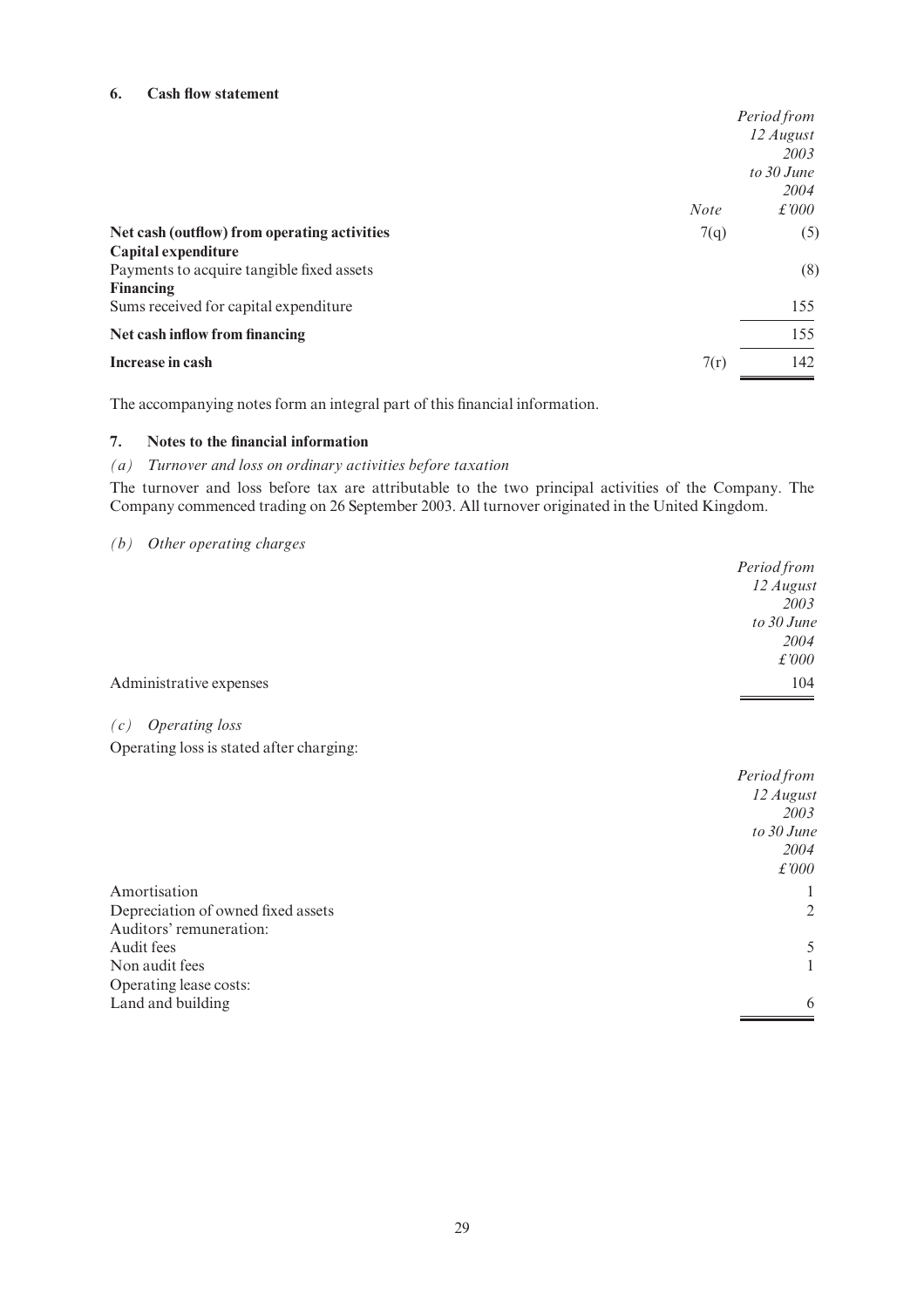# (d) Directors and employees

The aggregate payroll costs of the above were:

|                       | Period from |
|-----------------------|-------------|
|                       | 12 August   |
|                       | 2003        |
|                       | to 30 June  |
|                       | 2004        |
|                       | £'000       |
| Wages and salaries    | 26          |
| Social security costs | 3           |
| Other pension costs   | 2           |
|                       | 31          |
|                       |             |

Staff were only employed from June 2004 and therefore the average number of employees of 8 is for that month only.

## (e) Directors

Remuneration in respect of directors is as follows:

|                                                                  | Period from   |
|------------------------------------------------------------------|---------------|
|                                                                  | 12 August     |
|                                                                  | 2003          |
|                                                                  | to 30 June    |
|                                                                  | 2004          |
|                                                                  | $\pounds 000$ |
| Emoluments receivable                                            | 14            |
| Value of Company pension contributions to money purchase schemes |               |
|                                                                  | 15            |

The number of directors who are accruing benefits under Company pension schemes are as follows:

|                        | Period from   |
|------------------------|---------------|
|                        | 12 August     |
|                        | 2003          |
|                        | to 30 June    |
|                        | 2004          |
|                        | Number        |
| Money purchase schemes | $\mathcal{E}$ |

The emoluments of the individual Directors' were as follows:

|              | Basic salary |            |
|--------------|--------------|------------|
|              | $\&$ fees    | Total 2004 |
|              | £'000        | £'000      |
| T J Mitchell |              | 5          |
| J C Reader   |              | 5          |
| D H Williams |              | 5          |
|              |              | 15         |

In addition, pension contributions of £872 were paid in respect of the directors.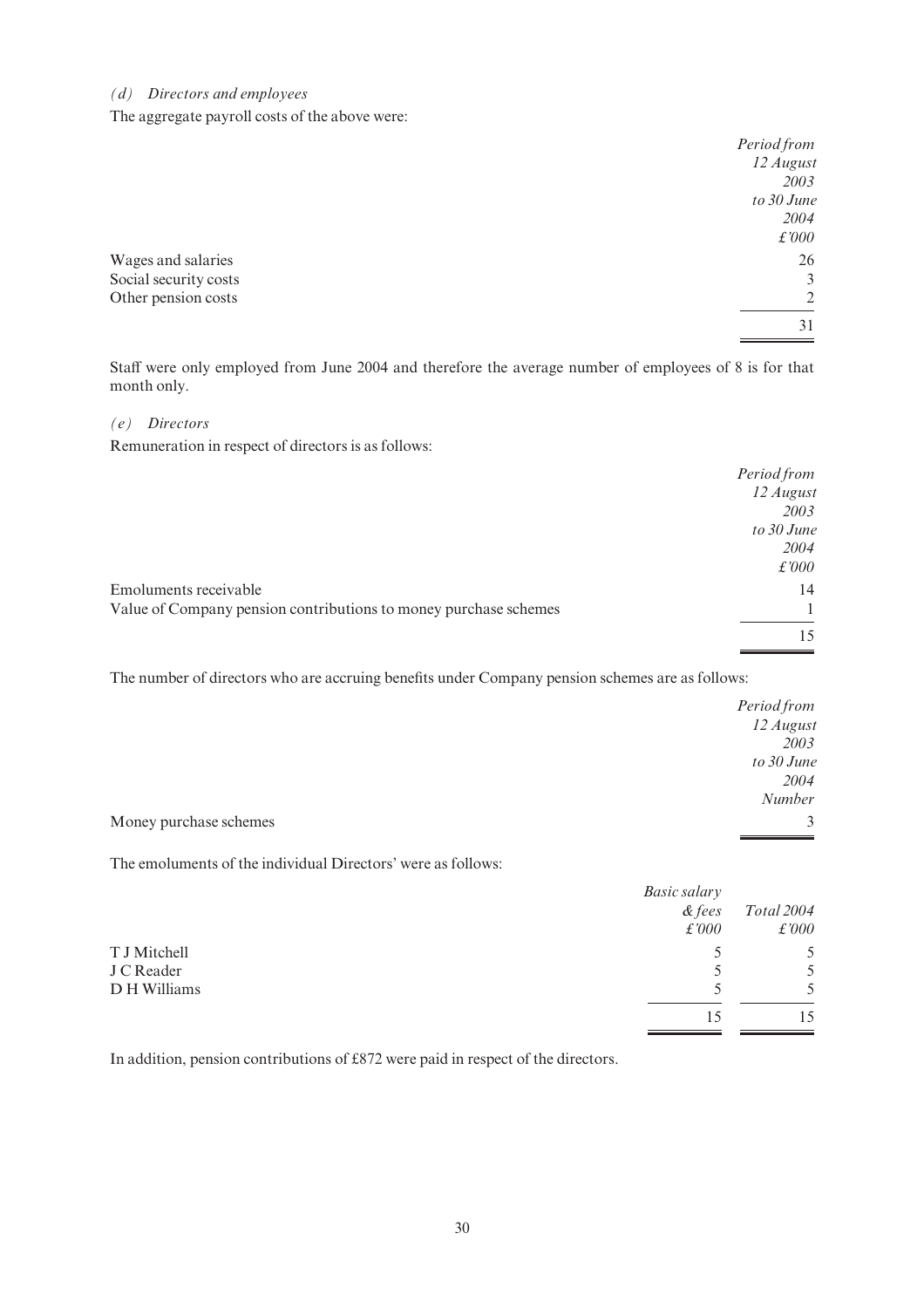#### (f) Taxation on ordinary activities

## (i) Factors affecting current tax charge

The tax assessed for the period is higher than the standard rate of corporation tax that would result from applying the standard rate of United Kingdom corporation tax to the loss on ordinary activities. The differences are explained as follows:

|                                                                          | Period from  |
|--------------------------------------------------------------------------|--------------|
|                                                                          | 12 August    |
|                                                                          | 2003         |
|                                                                          | to $30$ June |
|                                                                          | 2004         |
|                                                                          | £'000        |
| Loss on ordinary activities before tax                                   | (118)        |
| Loss on ordinary activities multiplied by rate of corporation tax of 19% | (22)         |
| Expenses not deductible for tax purposes                                 |              |
| Unutilised tax losses                                                    | 19           |
| Total current tax                                                        |              |

# (ii) Factors that may affect future tax charges

Unrelieved tax losses of approximately £99,000 remain available to offset against future UK taxable trading profits.

# $(g)$  Loss per share

The calculation of basic loss per ordinary share is based on a loss of  $\mathcal{E}(118,000)$ , being the loss for the period divided by the weighted average number of equity shares in issue during the period of 399,463. There is no dilutive effect on the loss per share and consequently this has not been calculated.

# $(h)$  Intangible fixed assets

|                       | <b>Intellectual</b><br>Property |
|-----------------------|---------------------------------|
|                       | £'000                           |
| <b>Cost</b>           |                                 |
| Additions             | 30                              |
| At 30 June 2004       | 30                              |
| Amortisation          |                                 |
| Charge for the period |                                 |
| At 30 June 2004       |                                 |
| Net book value        |                                 |
| At 30 June 2004       | 29                              |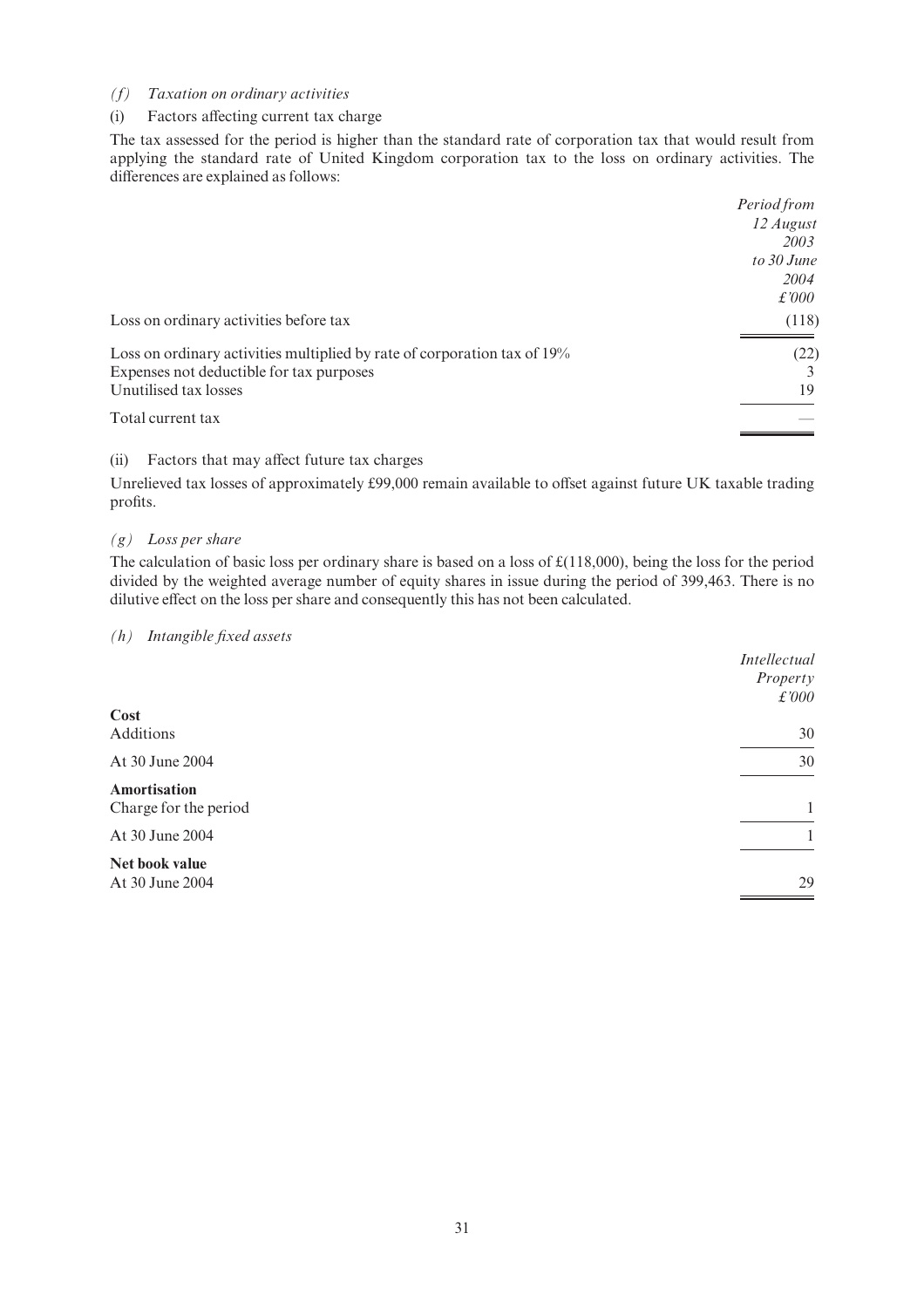# $(i)$  Tangible fixed assets

| Cost<br>Additions                     | Laboratory<br>equipment &<br>machinery<br>$\pounds 000$<br>448 | <i>Fixtures &amp;</i><br>Fittings<br>$\pounds'000$<br>4 | Computer<br>equipment<br>£'000<br>8 | Total<br>£'000<br>460 |
|---------------------------------------|----------------------------------------------------------------|---------------------------------------------------------|-------------------------------------|-----------------------|
| At 30 June 2004                       | 448                                                            | 4                                                       | 8                                   | 460                   |
| Depreciation<br>Charge for the period |                                                                |                                                         | 2                                   | 2                     |
| At 30 June 2004                       |                                                                |                                                         | $\mathfrak{D}$                      | 2                     |
| Net book value<br>At 30 June 2004     | 448                                                            | 4                                                       | 6                                   | 458                   |
| <b>Debtors</b><br>(j)                 |                                                                |                                                         |                                     |                       |

|                                | $30$ June |
|--------------------------------|-----------|
|                                | 2004      |
|                                | £'000     |
| Trade debtors                  | 2         |
| Other debtors                  | 85        |
| Prepayments and accrued income | 6         |
|                                | 93        |

# $(k)$  Creditors: amounts falling due within one year

|                                    | $30$ June |
|------------------------------------|-----------|
|                                    | 2004      |
|                                    | £'000     |
| Trade creditors                    | 586       |
| Other taxation and social security | 9         |
| Pension creditor                   | 2         |
| Directors loan accounts            | 11        |
| Accruals and deferred income       | 47        |
| Amounts due to related parties     | 155       |
|                                    | 810       |

The amounts due to related parties represents cash received from investors in Sareum Holdings plc for which shares were issued on 5 July 2004. The cash was used in Sareum Limited to fund working capital requirements and capital expenditure.

#### (l) Pensions

The Company contributes to the pension funds of various employees. The pension cost charge represents contributions payable by the Company to these funds and amounted to  $£1,661$ . Contributions totalling »1,661 were owed at the balance sheet date and are included in creditors

## (m) Deferred taxation

The elements of deferred taxation, which result in a nil balance at the end of the period are as follows:

|                                                                 | $30$ June |
|-----------------------------------------------------------------|-----------|
|                                                                 | 2004      |
|                                                                 | £'000     |
| Excess of taxation allowances over depreciation on fixed assets | 33        |
| Tax losses available                                            | (33)      |
|                                                                 |           |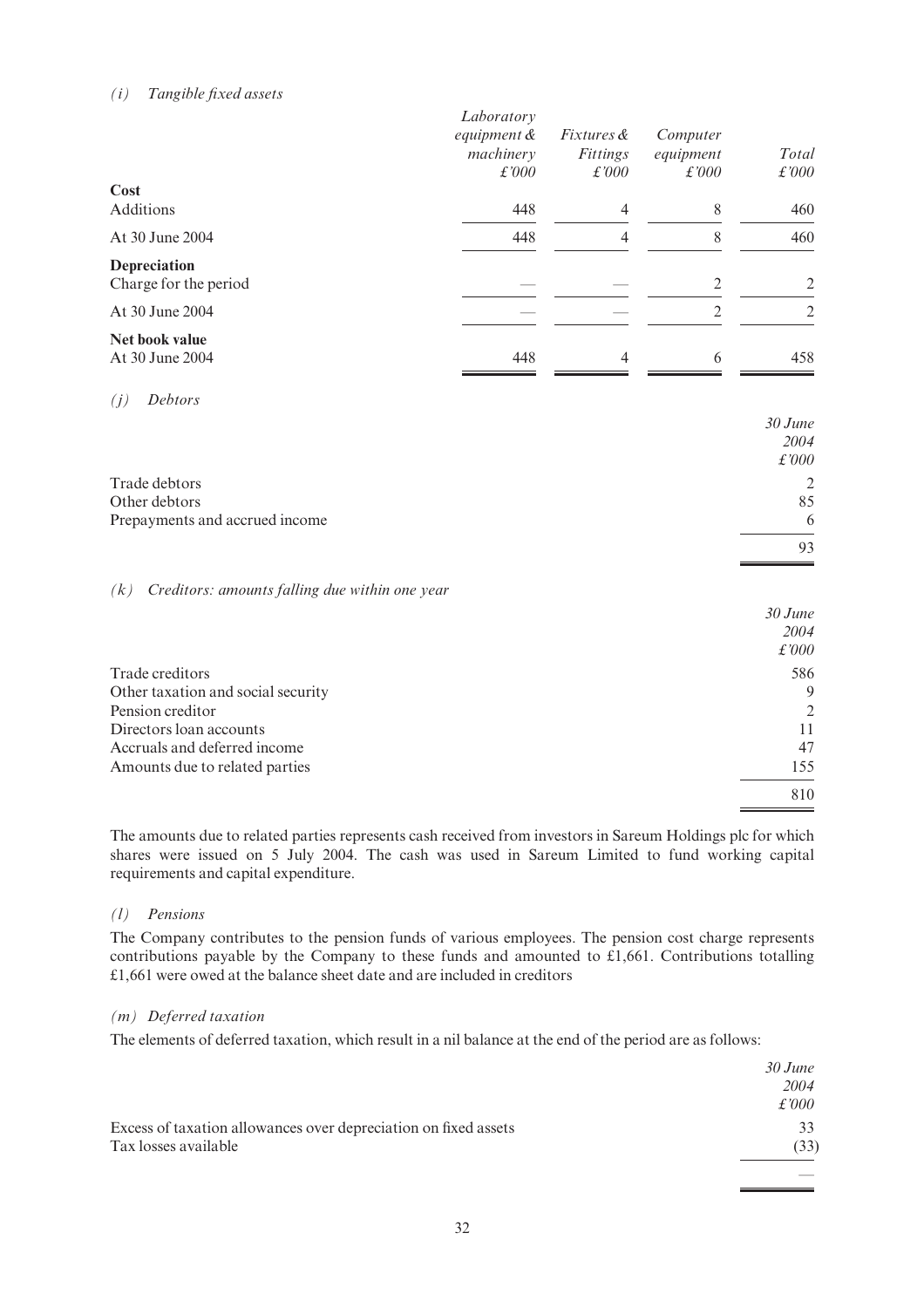#### (n) Related party transactions

The Company's controlling and ultimate controlling related party are the directors of the Company by virtue of their directorships and shareholdings in the Company.

During the year the Company rented premises from Pharmorphix Limited, a Company in which Mr J T Stewart is the company secretary for £3,500. At 30 June 2004  $\hat{\text{L}}$ nil was outstanding.

Dr T J Mitchell, Dr J C Reader and Dr D H Williams lent the Company  $\text{\pounds}4,250, \text{\pounds}3,340$  and  $\text{\pounds}3,712$ respectively during the period. There is no interest on these loans. At 30 June 2004 these loan accounts remained outstanding.

(o) Share capital

| $30$ June     |
|---------------|
| 2004          |
| $\pounds 000$ |
| 100           |
|               |
| 30            |
|               |

The Company made an allotment of 2 ordinary  $\pounds 1$  shares on incorporation and 1 ordinary  $\pounds 1$  share on 4 December 2003. The sum paid for each share was £10 and the difference between the total consideration of  $\pounds 30$  and the total nominal value of  $\pounds 3$  has been credited to the share premium account.

On 19 May 2004 the 3 ordinary  $£1$  shares were split into 300 ordinary  $£0.01$  shares.

On 19 May 2004 the Company made an allotment of 2,999,700 ordinary  $\text{\pounds}0.01$  shares at  $\text{\pounds}0.01$  per share for consideration comprising intellectual property.

#### (p) Reconciliation of shareholders' funds and movement on reserves

|                     |               | <i>Share</i>  |               | Total                    |
|---------------------|---------------|---------------|---------------|--------------------------|
|                     | <b>Share</b>  | premium       |               | Profit and shareholders' |
|                     | capital       | account       | loss account  | funds                    |
|                     | $\pounds 000$ | $\pounds'000$ | $\pounds 000$ | $\pounds 000$            |
| Loss for the period |               |               | (118)         | (118)                    |
| Issue of shares     | 30            |               |               | 30                       |
| At 30 June 2004     | 30            |               | (118)         | (88)                     |

 $(q)$  Reconciliation of operating loss to net cash outflow from operating activities

|                                            | Period from |
|--------------------------------------------|-------------|
|                                            | 12 August   |
|                                            | 2003        |
|                                            | to 30 June  |
|                                            | 2004        |
|                                            | £'000       |
| Operating loss                             | (118)       |
| Amortisation                               |             |
| Depreciation                               | 2           |
| Increase in debtors                        | (93)        |
| Increase in creditors                      | 203         |
| Net cash outflow from operating activities | (5)         |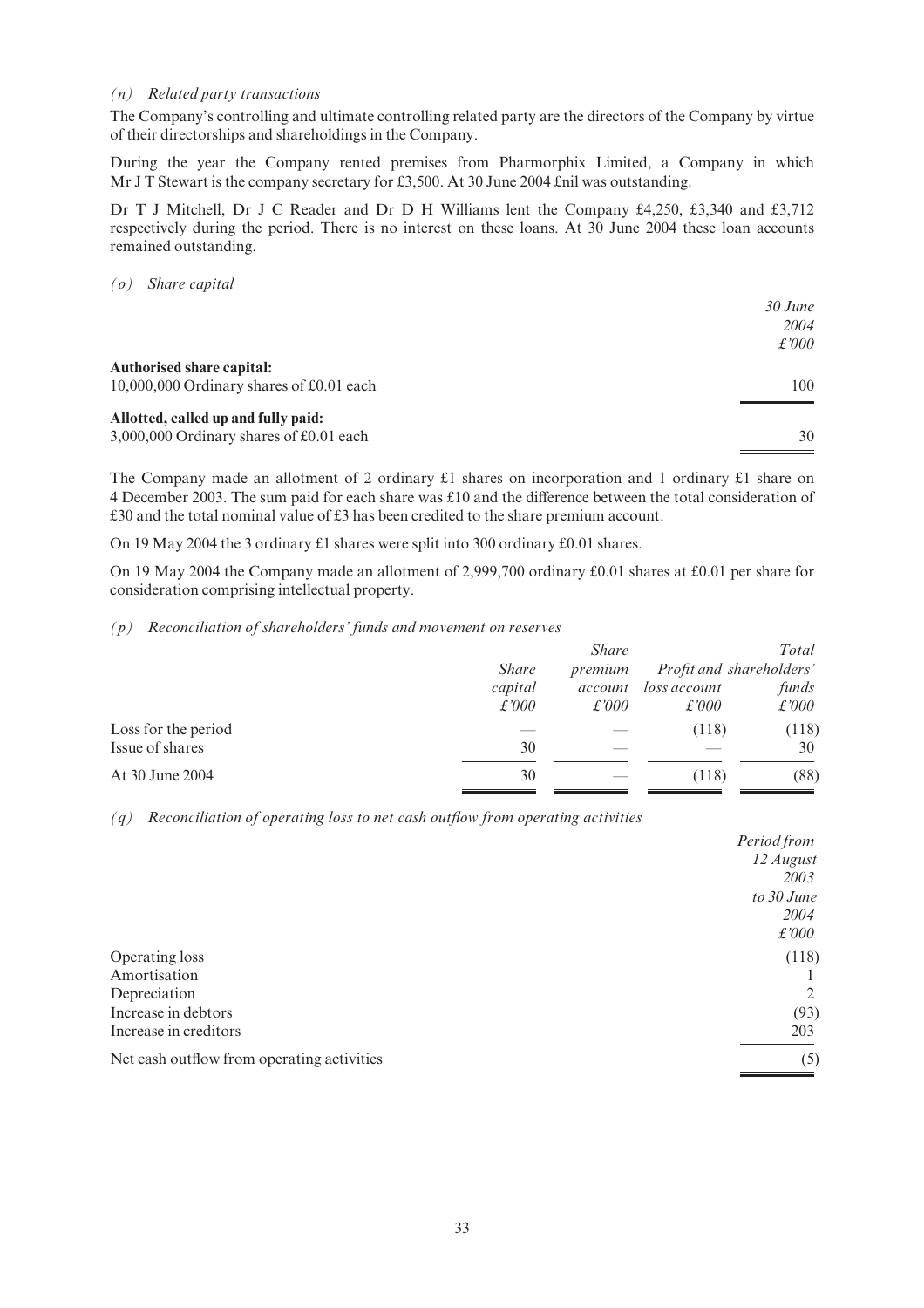#### $(r)$  Reconciliation of net cash flow to movement in net funds

|                                         |              | $30$ June     |
|-----------------------------------------|--------------|---------------|
|                                         |              | 2004          |
|                                         |              | $\pounds 000$ |
| Increase in cash in the period          |              | 142           |
| Movement in net funds in the period     |              | 142           |
| Net funds at 12 August 2003             |              |               |
| Net funds at 30 June 2004               |              | 142           |
|                                         |              |               |
| Analysis of changes in net funds<br>(S) |              |               |
|                                         | At 12 August | At 30 June    |

|                          | $\overline{\phantom{0}}$<br>2003 | Cash flows | 2004  |
|--------------------------|----------------------------------|------------|-------|
|                          | £'000                            | £'000      | £'000 |
| Cash in hand and at bank |                                  | 142        | 142.  |
| Net funds                |                                  | 142        | 142   |

#### (t) Non cash items

During the period the Company purchased fixed assets for a cost of £460,188. At 30 June 2004 approximately £451,772 of this was outstanding and included within trade creditors.

# (u) Capital commitments

Amounts contracted for but not provided in the financial statements amounted to  $\text{\pounds}6,814$  as at 30 June 2004.

# (v) Financial instruments

The Company finances its operations by raising finance through equity and borrowings. No speculative treasury transactions and no derivative contracts were entered into. Financial assets and liabilities include those assets and liabilities of a financial nature, namely cash and borrowings. Short term debtors and creditors have been excluded from the following disclosures.

#### Interest rate risk

The Company finances its operations principally from equity funding. No interest was chargeable on the loan. There was no interest rate exposure during the period ended 30 June 2004.

# Liquidity risk

The Company seeks to manage financial risk, to ensure sufficient liquidity is available to meet foreseeable needs and to invest cash assets safely and profitably.

The Company's policy throughout the year has been to ensure continuity of funding by a combination of equity funding and loans.

# Maturity of financial liabilities

The Company's financial liabilities analysis at 30 June 2004 was as follows:

|                                    | 2004          |
|------------------------------------|---------------|
|                                    | $\pounds 000$ |
| In less than one year or on demand |               |
| Director's loan accounts           |               |
|                                    |               |

### Fair values

Fair values of financial instruments equate to the book value as disclosed in the financial information.

There are no material differences between the fair value of financial instruments and the amount at which they are stated in the accounts. This is due to the fact that they are of short maturity and if payable on demand the fair value is not materially different from the carrying value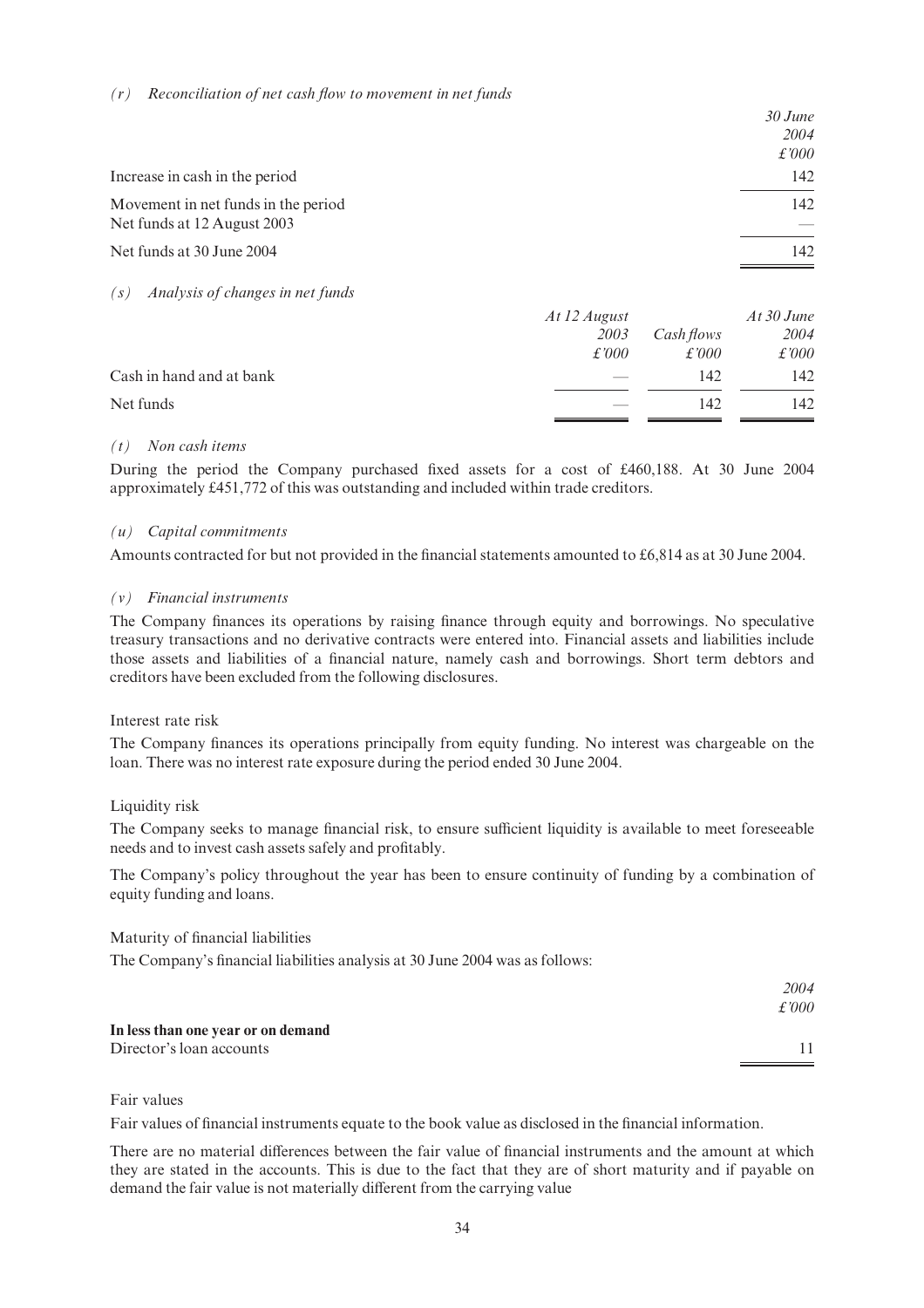# Borrowing facilities

The Company does not currently have an agreed bank borrowing facility.

# Currency risk

The Company has no exposure to currency risk.

## (w) Post balance sheet events

On the 5 July 2004 under a share for share exchange, Sareum Holdings plc was formed and became the Company's parent undertaking. The investors who had provided capital contributions to Sareum Limited were issued 1 ordinary share of  $\text{\pounds}0.01$  each in Sareum Holdings plc for every  $\text{\pounds}0.30$  previously invested.

On 5 July 2004 Sareum Holdings plc issued £450,000 of loan notes to Zyzygy plc to provide funds for operations and capital expenditure. On 5 August 2004 new convertible loan notes were issued in Sareum Limited which superseded earlier loan notes of the same amount within Sareum Holdings plc. Under the terms of the deed Zyzygy plc have the right at any time to transfer all of its interests in the loan notes to the Company. Upon such a demand by Zyzygy plc the Company shall allot and issue fully paid at the rate of one ordinary share for every £0.30, nominal value, of loan notes. In addition certain covenants were given to Zyzygy plc for the protection of its rights to ordinary shares. These loan notes were exchanged for ordinary shares in Sareum Holdings plc on 20 September 2004

Yours faithfully

GRANT THORNTON UK LLP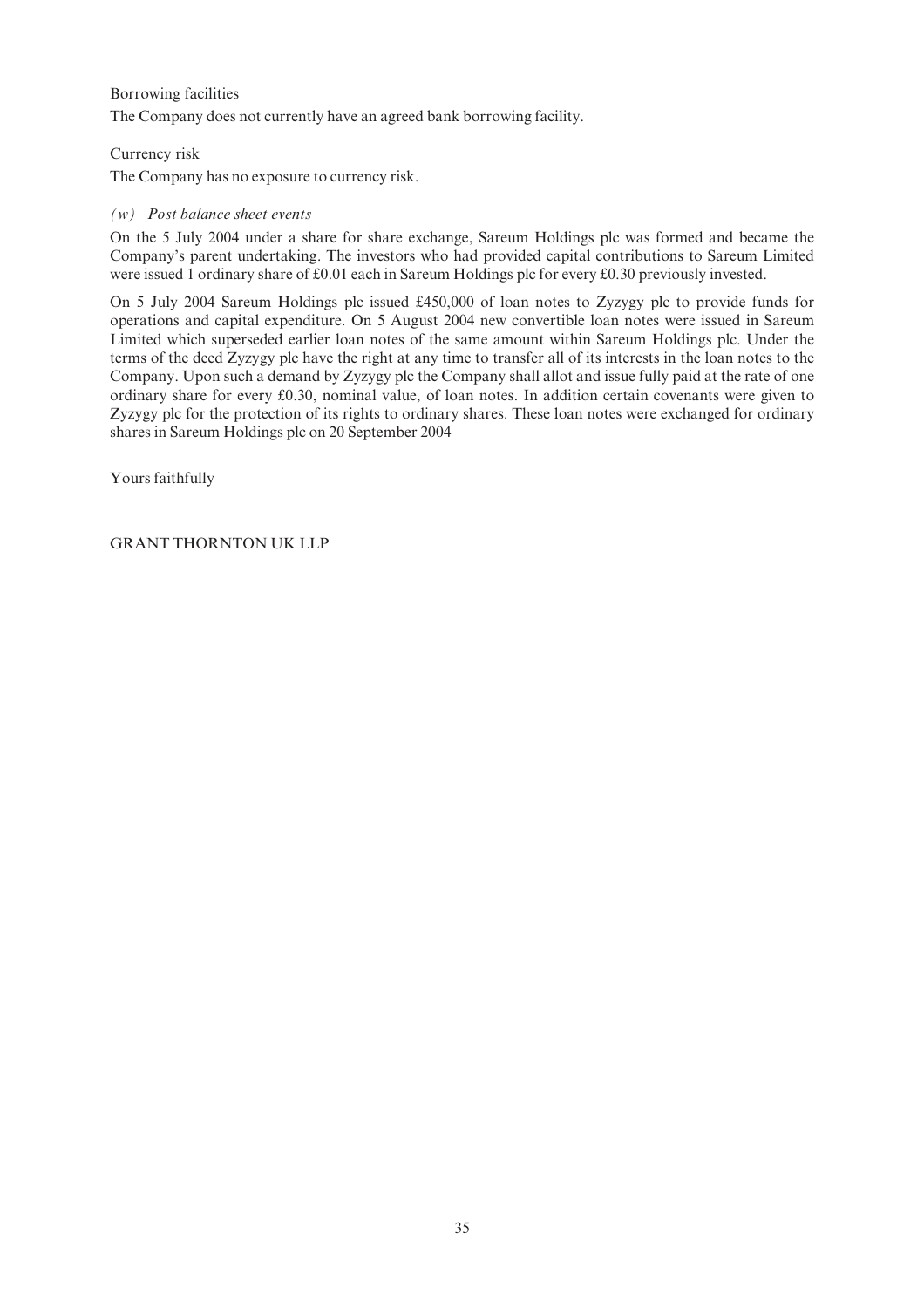# PART V

#### STATUTORY AND GENERAL INFORMATION

#### 1. Responsibility

The Directors, whose names appear on page 4 of this document, accept individual and collective responsibility for the information contained in this document. To the best of the knowledge of the Directors (who have taken all reasonable care to ensure that such is the case), the information contained in this document is in accordance with the facts and makes no omission likely to affect the import of such information.

#### 2. Company and its share capital and subsidiary

- (a) The Company was incorporated on 7 June 2004 as Keepfast plc in England and Wales as a public limited company under the Act with registered number 5147578.
- (b) The Company changed its name to Sareum Holdings plc on 12 July 2004.
- (c) The principal legislation under which the Company operates is the Act and regulations made thereunder. The liability of members is limited.
- (d) The registered office of the Company and its principal place of business in the United Kingdom is 2 Pampisford Park, London Road, Pampisford, Cambridge CB2 4EE.
- (e) At the date of this document the authorised and issued share capital of the Company was as follows:

|                 |                | <i>Authorised</i> |               | Issued and fully paid |
|-----------------|----------------|-------------------|---------------|-----------------------|
|                 | Number         |                   | <i>Number</i> |                       |
| Ordinary Shares | 40,000,000,000 | 10,000,000        | 240,000,000   | 60,000                |

(f) On the date of Admission (following completion of the Placing and the issue of the Issue Shares), the authorised and issued share capital of the Company are expected to be as follows:

|                        | Authorised     |            | Issued and fully paid |        |
|------------------------|----------------|------------|-----------------------|--------|
|                        | Number         |            | Number                |        |
| <b>Ordinary Shares</b> | 40,000,000,000 | 10,000,000 | 347,750,000           | 86,938 |

- (g) The Directors are generally and unconditionally authorised pursuant to section 80 of the Act to allot relevant securities up to an aggregate nominal amount equal to the authorised but unissued share capital of the Company such authority (unless previously revoked or varied) to expire on 4 July 2006 save that the Company may before such expiry make an offer or agreement which would or might require relevant securities to be allotted after such expiry.
- (h) The provisions of section 89(1) of the Act confer on Shareholders rights of pre-emption in respect of the allotment of securities which are, or are to be, paid up in cash (other than by way of allotment to employees under any employee share scheme as defined in section 743 of the Act)) do not apply to the current authorised but unissued share capital of the Company until 4 July 2006 but would apply to any increase in the authorised share capital of the Company. Subject to certain limited exceptions, unless the approval of Shareholders in general meeting is obtained, the Company must normally offer Ordinary Shares to be issued for cash to existing Shareholders on a pro rata basis.
- (i) On 5 October 2004 the Company granted options to Seymour Pierce Ellis, conditional upon Admission, to subscribe for such number of Ordinary Shares as are equal to 2 per cent. of the Enlarged Issued Share Capital (''SP Options''). Further details of the agreement with Seymour Pierce Ellis granting the SP Options are set out in paragraph 5 of this Part V.
- (j) On 5 October 2004 the Company entered into a Consultancy Agreement with Billam AG under which it retained the right to issue Ordinary Shares to Billam AG in satisfaction of fees payable to Billam AG (''Billam AG Consultancy Agreement''). Further details of the Billam AG Consultancy Agreement are set out in paragraph 5 of this Part V. On the same date, the Company agreed to issue Ordinary Shares to Peter Hoskins and Jemima Thorpe in satisfaction of their fees, further details of which are set out in paragraph 5 of this Part V.
- (k) On 5 October 2004 the Company entered into a put and call arrangement with Billam AG (''Billam AG Put & Call Option'') under the terms of which the Company has the right to call upon Billam AG to subscribe for up to 25,000,000 Ordinary Shares in the Company at the Placing Price and Billam AG has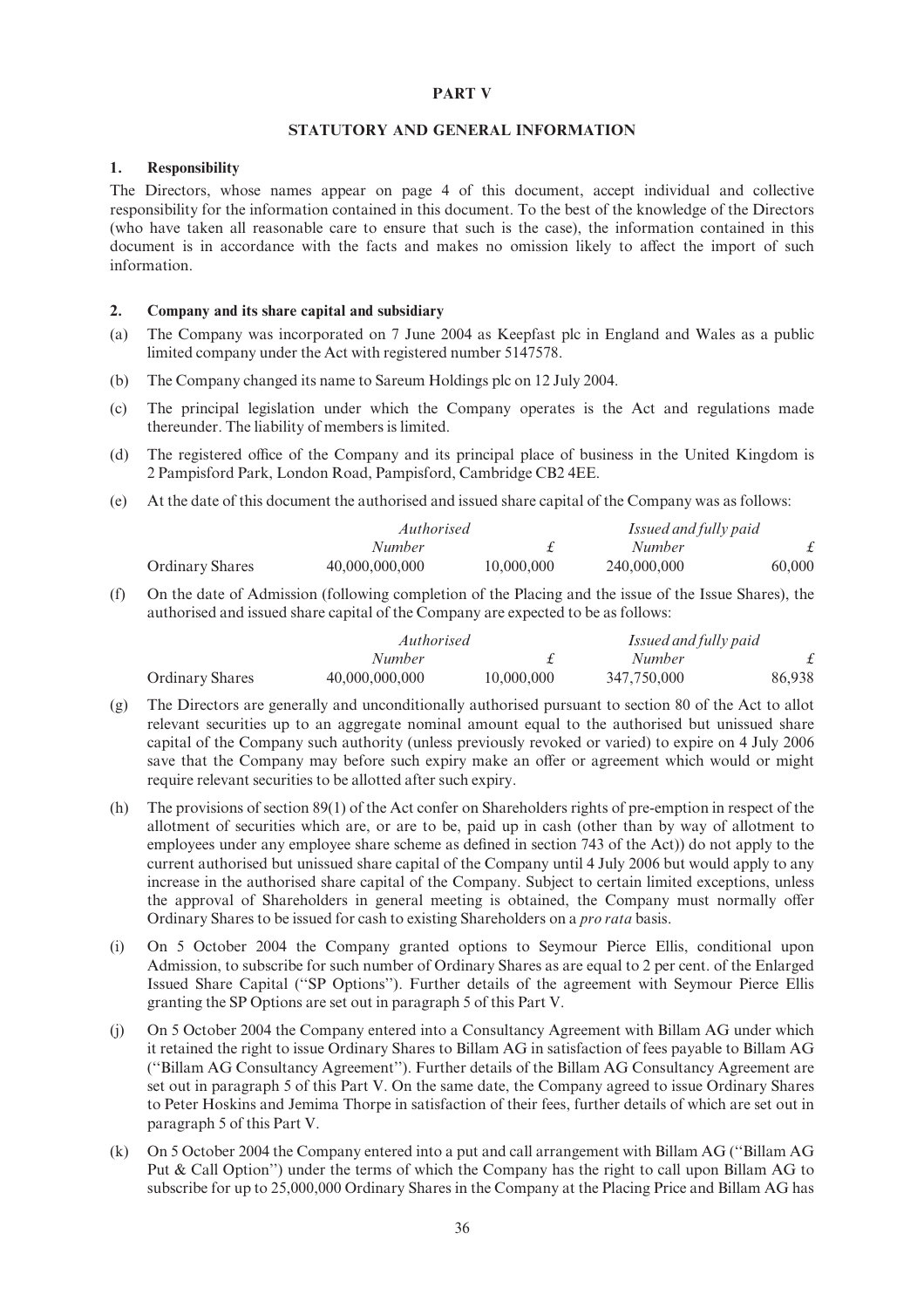a corresponding right to subscribe for such number of shares less any shares in respect of which the Company has exercised its option rights. The Company has the right to satisfy a fee payable to Billam AG of  $\text{\textsterling}25,000$  by issuing Ordinary Shares to Billam AG at the Placing Price. Further details of the Billam AG Put & Call Option are contained in paragraph 5 of this Part V.

- (l) No shares in the Company are currently in issue with a ¢xed date on which entitlement to a dividend arises and there are no arrangements in force whereby future dividends are waived or agreed to be waived.
- (m) Except as stated in this document:
	- (a) the Company does not have in issue any securities not representing share capital;
	- (b) there are no outstanding convertible securities issued by the Company;
	- (c) no share capital of the Company is under option or has been granted conditionally or unconditionally to be put under option;
	- (d) the Company has no present intention to issue any of the authorised but unissued share capital of the Company; and
	- (e) none of the Directors nor members of their families has a related ¢nancial product referenced to the Ordinary Shares.
- (n) Sareum was incorporated on 18 August 2003 as Sarela Limited in England and Wales as a private limited company under the Act with registered number 4863659. It changed its name to Sareum Limited on 20 November 2003. Sareum's registered office is 2 Pampisford Park, London Road, Pampisford, Cambridge CB2 4EE. Its authorised share capital is £100,000 (divided into 10,000,000) ordinary shares of 1p each). Its issued share capital is  $\text{\pounds}30,000$  (divided into 3,000,000 ordinary shares of 1p each) and it is a wholly owned subsidiary of the Company.

# 3. Directors and their interests

(a) The directorships (other than of the Company) and partnerships held by each of the Directors at the date of this document and in the past five years preceding the date of this document are as follows:

#### Paul Harper

| <b>Current Directorships</b>                                                                                                  | <b>Previous Directorships</b> |  |
|-------------------------------------------------------------------------------------------------------------------------------|-------------------------------|--|
| Angel Biotechnology Limited<br>BioMedicon (sole trader)<br>Physiomics plc<br>RegenTec Limited<br>Sareum Limited               | Provensis Limited             |  |
| <b>Tim Mitchell</b>                                                                                                           |                               |  |
| <b>Current Directorships</b>                                                                                                  | <b>Previous Directorships</b> |  |
| Sareum Limited                                                                                                                | None                          |  |
| <b>Edward Oliver</b>                                                                                                          |                               |  |
| <b>Current Directorships</b>                                                                                                  | <b>Previous Directorships</b> |  |
| ILP Realty (UK) Limited<br>Olivers (a sole trader)<br>SAL 2003 Limited<br>Shake-a-Leg Limited<br>Zyzygy plc<br>Sareum Limited | AGN Shipleys (a partnership)  |  |
| <b>John Reader</b>                                                                                                            |                               |  |
| <b>Current Directorships</b>                                                                                                  | Previous Directorships        |  |
| Sareum Limited                                                                                                                | Aureum Limited                |  |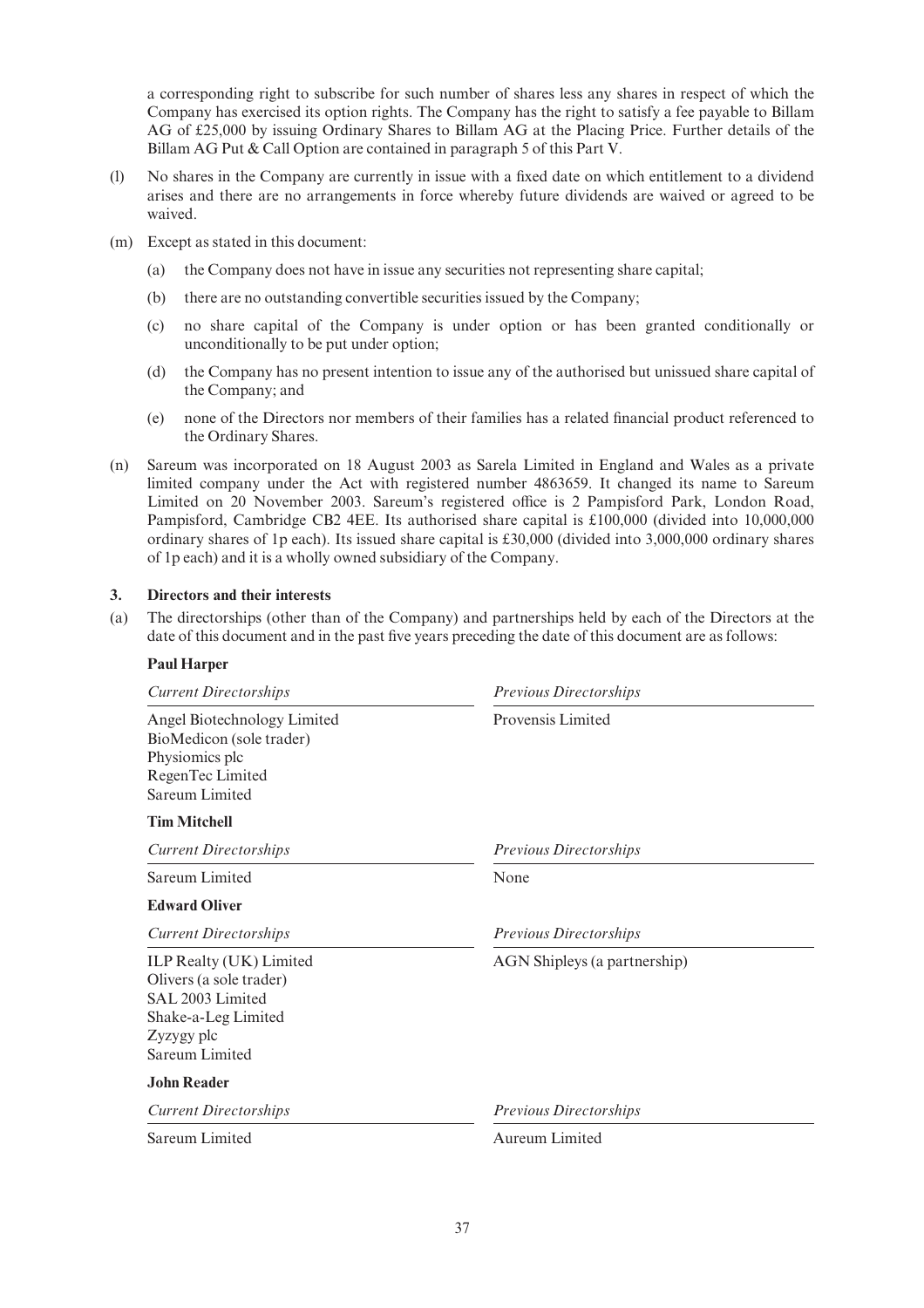# David Williams

| <b>Current Directorships</b> | <b>Previous Directorships</b>                                       |  |
|------------------------------|---------------------------------------------------------------------|--|
| Sareum Limited               | None                                                                |  |
| <b>Alan Lamont</b>           |                                                                     |  |
| <b>Current Directorships</b> | <b>Previous Directorships</b>                                       |  |
| Sareum Limited               | Cresset Biomolecular Discovery Limited<br><b>Pharmatrin Limited</b> |  |

- (b) None of the Directors has:
	- $(i)$  any unspent convictions relating to indictable offences;
	- (ii) had a bankruptcy order made against him or entered into any individual voluntary arrangements with its creditors;
	- (iii) been a director of a company or limited liability partnership which has been placed in receivership, compulsory liquidation, creditors' voluntary liquidation or administration or entered into a company voluntary arrangement or any composition or arrangement with its creditors generally or any class of its creditors whilst he was a director of that company at the time of or, within the 12 months preceding, such events;
	- (iv) been a partner of a partnership which has been placed in compulsory liquidation or administration or which has entered into a partnership voluntary arrangement whilst he was a partner of that firm at the time of, or within twelve months preceding, such events;
	- (v) had any asset belonging to him which has been the subject of a receivership or been a partner of a partnership whose assets have been placed in receivership whilst he was a partner at the time of, or within twelve months preceding, such receivership; or
	- (vi) been publicly criticised by any statutory or regulatory authority (including any recognised professional body) or ever been disqualified by a court from acting as a director of a company or limited liability partnerships or from acting in the management or conduct of the affairs of any company or limited liability partnerships.
- (c) At the date of this document, the interests (all of which are bene¢cial unless otherwise stated) of the Directors and persons connected with the Directors within the meaning of section 346 of the Act in the share capital of the Company as required to be notified to the Company pursuant to section 324 or section 328 of the Act and the existence of which is known to or could with reasonable due diligence be ascertained by any Director as at the date of this document and is expected to be immediately following Admission are as follows:

|                | Current                |              | As at date of Admission |               |
|----------------|------------------------|--------------|-------------------------|---------------|
|                | Percentage of          |              |                         | Percentage of |
|                | Number of              | issued share | Number of               | issued share  |
|                | <b>Ordinary Shares</b> | capital held | <b>Ordinary Shares</b>  | capital held  |
| Paul Harper    | 1,333,333              | $0.6\%$      | 1,333,333               | $0.4\%$       |
| Tim Mitchell   | 42,669,360             | 17.8%        | 42,669,360              | $12.3\%$      |
| Edward Oliver  | 700,000                | $0.3\%$      | 700,000                 | $0.2\%$       |
| John Reader    | 43,336,000             | $18.1\%$     | 43,336,000              | $12.5\%$      |
| David Williams | 42,669,320             | $17.8\%$     | 42,669,320              | $12.3\%$      |
| Alan Lamont    | 60,000                 | $0.0\%$      | 60,000                  | $0.0\%$       |

The holding of Ordinary Shares by John Reader includes 3,333,320 Ordinary Shares registered in the name of his spouse, Valerie Reader.

Save as disclosed above none of the Directors or persons connected with them (within the meaning of section 346 of the Act) has any interest whether beneficial or non beneficial in any share or loan capital of the Company.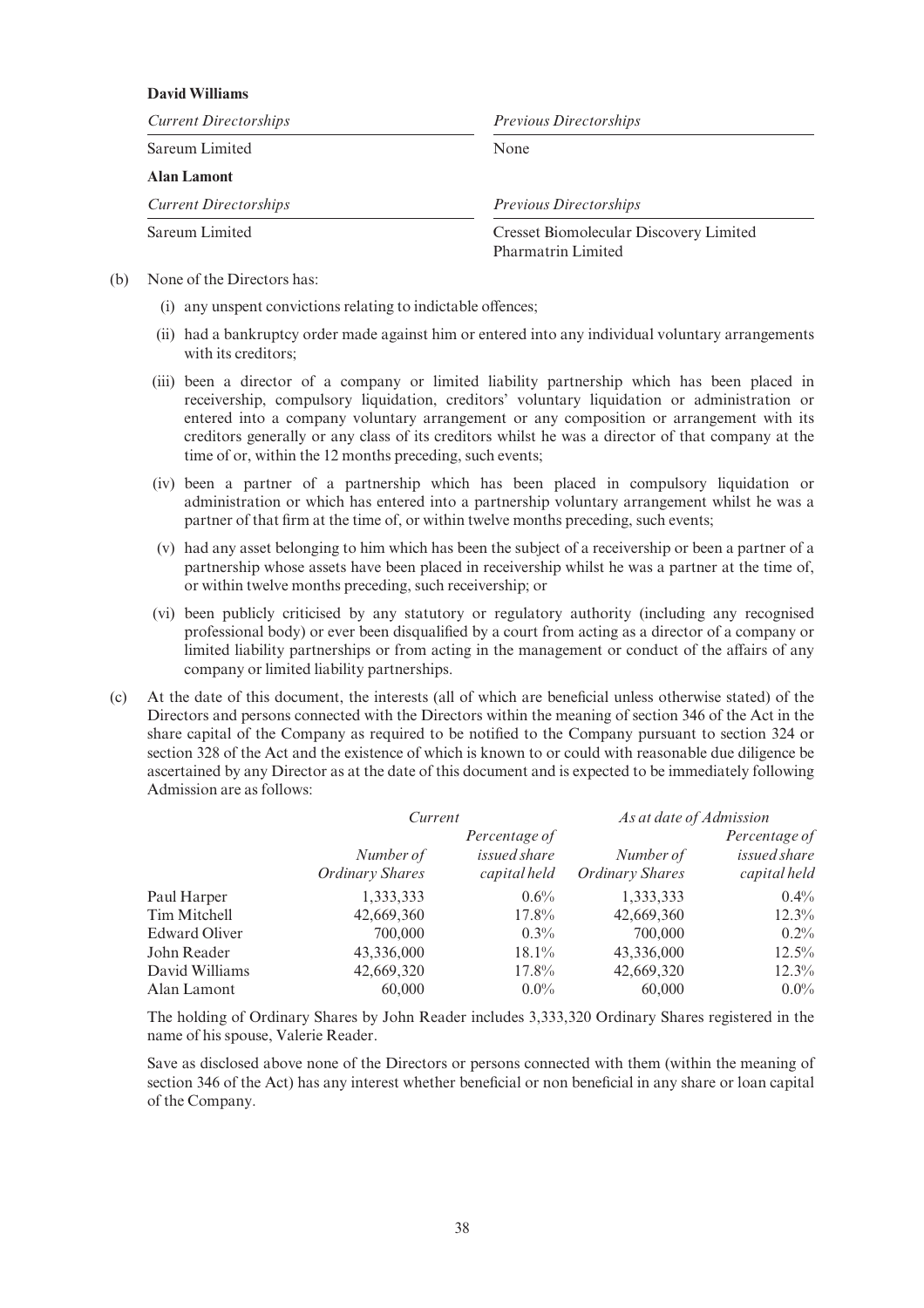# (d) The following are particulars of the Directors' service agreements:

# (i) Tim Mitchell

Dr Mitchell has entered into an Executive Service Agreement with the Company and Sareum dated 5 July 2004 effective from 7 June 2004 appointing him as Chief Executive Officer of the Company. Dr Mitchell will be paid a basic annual salary of  $\text{\pounds}70,000$  plus an annual bonus to be determined at the sole discretion of the remuneration committee of the Board relating to the achievement of certain performance targets. The contract is terminable by any party giving not less than six months' prior written notice to the others. The contract contains rights in favour of the Company and Sareum with regard to intellectual property rights and know-how developed or invented by Dr Mitchell, and also contains restrictive covenants given by Dr Mitchell.

# (ii) John Reader

Dr Reader has entered into an Executive Service Agreement with the Company and Sareum dated 5 July 2004 effective from 7 June 2004 appointing him as Vice President of Chemistry of the Company. Dr Reader will be paid a basic annual salary of  $£70,000$  plus an annual bonus to be determined at the sole discretion of the remuneration committee of the Board relating to the achievement of certain performance targets. The contract is terminable by any party giving not less than six months' prior written notice to the others. The contract contains rights in favour of the Company and Sareum with regard to intellectual property rights and know-how developed or invented by Dr Reader, and also contains restrictive covenants given by Dr Reader.

# (iii) David Williams

Dr Williams has entered into an Executive Service Agreement with the Company and Sareum dated 5 July 2004 effective from 7 June 2004 appointing him as Vice President of Biology and Structural Sciences of the Company. Dr Williams will be paid a basic annual salary of  $\text{\textsterling}70,000$  plus an annual bonus to be determined at the sole discretion of the remuneration committee of the Board relating to the achievement of certain performance targets. The contract is terminable by any party giving not less than six months' prior written notice to the others. The contract contains rights in favour of the Company and Sareum with regard to intellectual property rights and know-how developed or invented by Dr Williams, and also contains restrictive covenants given by Dr Williams.

#### (iv) Edward Oliver

Mr Oliver has entered into an Executive Service Agreement with the Company and Sareum dated 20 September 2004 effective from 5 July 2004 appointing him as part-time Finance Director of the Company and Sareum. Mr Oliver will be paid a basic annual salary of  $\text{\pounds}30,000$  plus an annual bonus to be determined at the sole discretion of the remuneration committee of the Board relating to the achievement of certain performance targets. The contract is terminable by any party giving not less than 6 months' prior written notice to the others.

(e) The following are particulars of the Non-executive Directors' letters of appointment:

#### (i) Paul Harper

By letter of appointment dated 20 September 2004 with the Company and Sareum, Dr Harper was appointed Non-executive Chairman of the Company effective from 1 September 2004. Dr Harper will be paid an annual fee of  $£50,000$ . The letter of appointment is terminable by any party giving to the other not less than six months' prior written notice.

# (ii) Alan Lamont

By letter of appointment dated 20 September 2004 with the Company and Sareum, Dr Lamont was appointed Non-executive Director of the Company effective from 1 September 2004. Dr Lamont will be paid an annual fee of  $\pounds10,000$ . The letter of appointment is terminable by any party giving to the other not less than six months' prior written notice.

(f) It is estimated that the aggregate emoluments of the Directors (including bene¢ts in kind and pension contributions) in the current financial year ending 30 June 2005 will amount to  $\text{\pounds}325,000$  under arrangements in force at the date hereof. The aggregate remuneration and benefits provided to the Directors of the Company who were also directors of Sareum for the period from incorporation of Sareum on 12 August 2003 to 30 June 2004 was £15,413.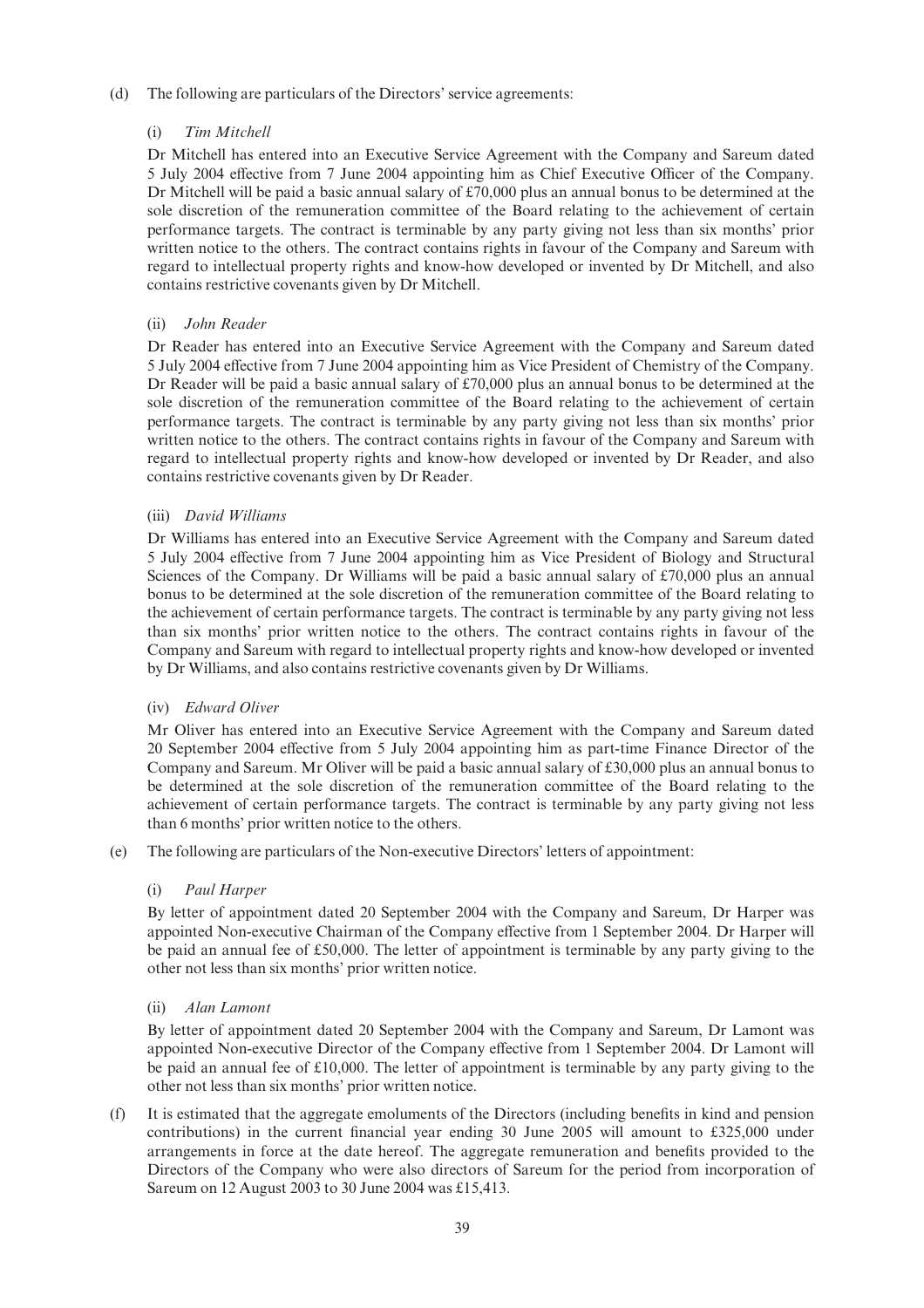Other than as set out above, there have been no changes to Directors' service agreements in the last six months.

- (g) Save as referred to in paragraphs (d) and (e) above, there are no service agreements in existence between any of the Directors and the Company which cannot be determined by the Company without payment of compensation (other than statutory compensation) within one year.
- (h) Save as disclosed above and elsewhere in this document, there is no contract or arrangement to which the Company or Sareum is a party and which any Director is materially interested and which is significant in relation to the business of the Company and no amount or benefit has been or is intended to be paid or given to any promoter of the Company.

## Other interests

(i) At 4 October 2004 (the latest practicable date prior to the date of this document and following Admission) other than interests disclosed in paragraph (c) above the Directors are aware of the following holdings which represent an interest (within the meaning of Part VI of the Act), directly or indirectly, jointly or severally, in three per cent. or more of the issued share capital of the Company:

|            |                 | As at 4 October 2004 |                 | <i>Immediately following Admission</i> |  |
|------------|-----------------|----------------------|-----------------|----------------------------------------|--|
|            |                 | Percentage of        |                 | Percentage of                          |  |
|            | Number of       | issued share         | Number of       | issued share                           |  |
|            | Ordinary Shares | capital held         | Ordinary Shares | capital held                           |  |
| Zyzygy plc | 69,498,800      | $29.0\%$             | 69,498,800      | $20.0\%$                               |  |

Save as disclosed above, the Company is not aware of any person who, immediately following Admission will, directly or indirectly, be interested in three per cent. or more of the issued share capital of the Company, or who, directly or indirectly, jointly or severally, exercises or could exercise control over the Company.

#### 4. Memorandum and Articles of Association

The principal object of the Company, which is set out in Clause 4 of its Memorandum of Association is a general commercial company.

The Articles of Association of the Company contain provisions, *inter alia*, to the following effect:

Votes of members

- (i) Subject to special rights or restrictions as to voting attached to any class of shares by or in accordance with the articles, at a general meeting every member present in person has on a show of hands one vote and every member present in person or by proxy has on a poll one vote for every share of which he is the holder.
- (ii) In the case of joint holders of a share, the vote of the senior who tenders a vote, whether in person or by proxy, shall be accepted to the exclusion of the vote or votes of the other joint holder or holders, and seniority is determined by the order in which the names of the holders stand in the register.
- (iii) A member in respect of whom an order has been made by a court or official having jurisdiction (whether in the United Kingdom or elsewhere) that he is or may be suffering from mental disorder or is otherwise incapable of running his affairs may vote, whether on a show of hands or on a poll, by his guardian, receiver, curator bonis or other person authorised for that purpose and appointed by the court. A guardian, receiver, curator bonis or other authorised and appointed person may, on a poll, vote by proxy if evidence (to the satisfaction of the Board) of the authority of the person claiming to exercise the right to vote is received at the office (or at another place specified in accordance with the articles for the delivery or receipt of forms of appointment of a proxy) or in any other manner specified in the articles for the appointment of a proxy within the time limits prescribed by the articles for the appointment of a proxy for use at the meeting, adjourned meeting or poll at which the right to vote is to be exercised.

#### Transfer of shares

Save for in the case of shares which have become participating securities for the purposes of the CREST Regulations, title to which may be transferred by means of a relevant system such as CREST without a written instruction, all transfers of shares must be effected by an instrument of transfer in writing in any usual form or in any other form approved by the Board. The instrument of transfer shall be executed by or on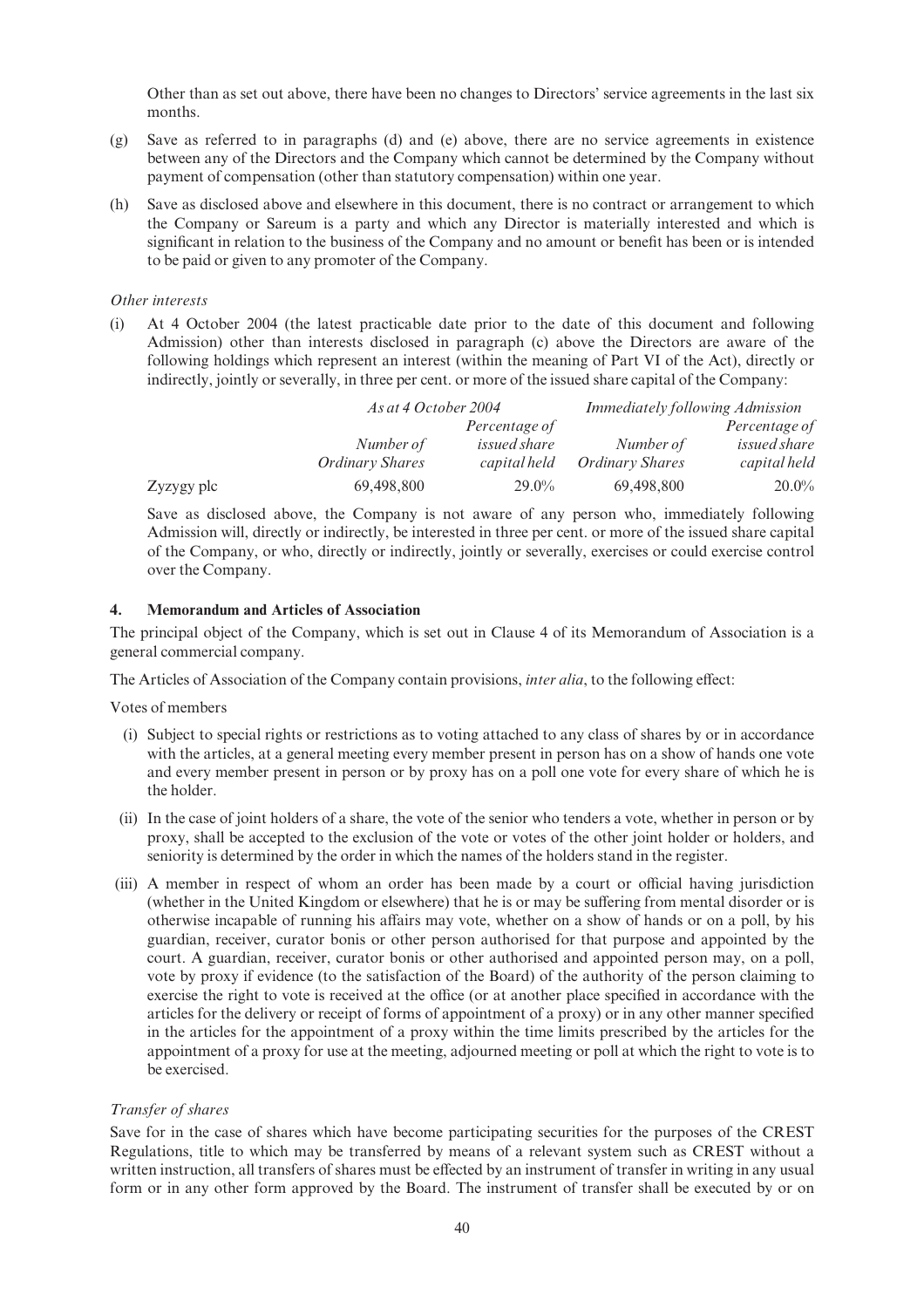behalf of the transferor and, except in the case of fully paid shares, by or on behalf of the transferee. The Board may, in its absolute discretion and without giving any reason, refuse to register any transfer of certificated shares unless:

- (i) it is in respect of a share which is fully paid up;
- (ii) it is in respect of a share on which the Company has no lien;
- (iii) it is in respect of only one class of share;
- (iv) it is in favour of a single transferee or not more than four joint transferees;
- (v) it is duly stamped (if required); and
- (vi) it is lodged at the registered office together with the relevant share certificate(s) and such other evidence as the Board may reasonably require to show the right of the transferor to make the transfer provided that the Board may not exercise such discretion in such a way as to prevent dealing from taking place on an open and proper basis.

The Board may, in its absolute discretion and without giving any reason, refuse to register the transfer of an uncertificated share which is in favour of more than four persons jointly or in any other circumstances permitted by the CREST Regulations (subject to any relevant requirements of the London Stock Exchange).

If the Board refuses to register a transfer it must, within two months after the date on which the transfer was lodged with the Company, send notice of the refusal to the transferee.

The registration of transfers may be suspended by the Board for any period (not exceeding 30 days) in any year.

#### Failure to disclose interest in shares

If a member, or any other person appearing to be interested in shares held by that member, has been issued with a notice pursuant to section 212 of the Act and has failed in relation to any shares (the ''Default Shares'') to give the Company the information thereby required within the prescribed period from the date of the notice, the following sanctions shall apply:

- (i) the member shall not be entitled in respect of the Default Shares to be present or to vote (either in person or by representative or proxy) at any general meeting or at any separate meeting of the holders of any class of shares or on any poll; and
- (ii) where the Default Shares represent at least 0.25 per cent. in nominal value of the issued shares of their class:
	- (A) any dividend or other money payable in respect of the shares shall be withheld by the Company which shall not have any obligation to pay interest on it and the members shall not be entitled to elect to receive shares instead of a dividend; and
	- (B) no transfer, of any certificated Default Shares shall be registered unless:
		- (i) the member is not himself in default in supplying the information required; and
		- (ii) the member proves to the satisfaction of the Board that no person in default as regards supplying such information is interested in any of the shares which are the subject of the transfer.

The above sanctions shall also apply to any shares in the Company issued in respect of the Default Shares (whether on capitalisation, a rights issue or otherwise).

In respect of any Default Shares which are in uncertificated form the Board may by written notice require their holder to change them from uncertificated form into certificated form.

#### Dividends

Subject to the provisions of the Act and of the articles, the Company may by ordinary resolution declare dividends, but no such dividends shall exceed the amount recommended by the Board. All dividends shall be apportioned and paid proportionately to the amounts paid up or credited as paid up (otherwise than in advance of calls) on the shares during any portion or portions of the period in respect of which the dividend is paid. Interim dividends may be paid provided that they appear to the Board to be justified by the profits available for distribution. Unless otherwise provided by the rights attached to any share, no dividends in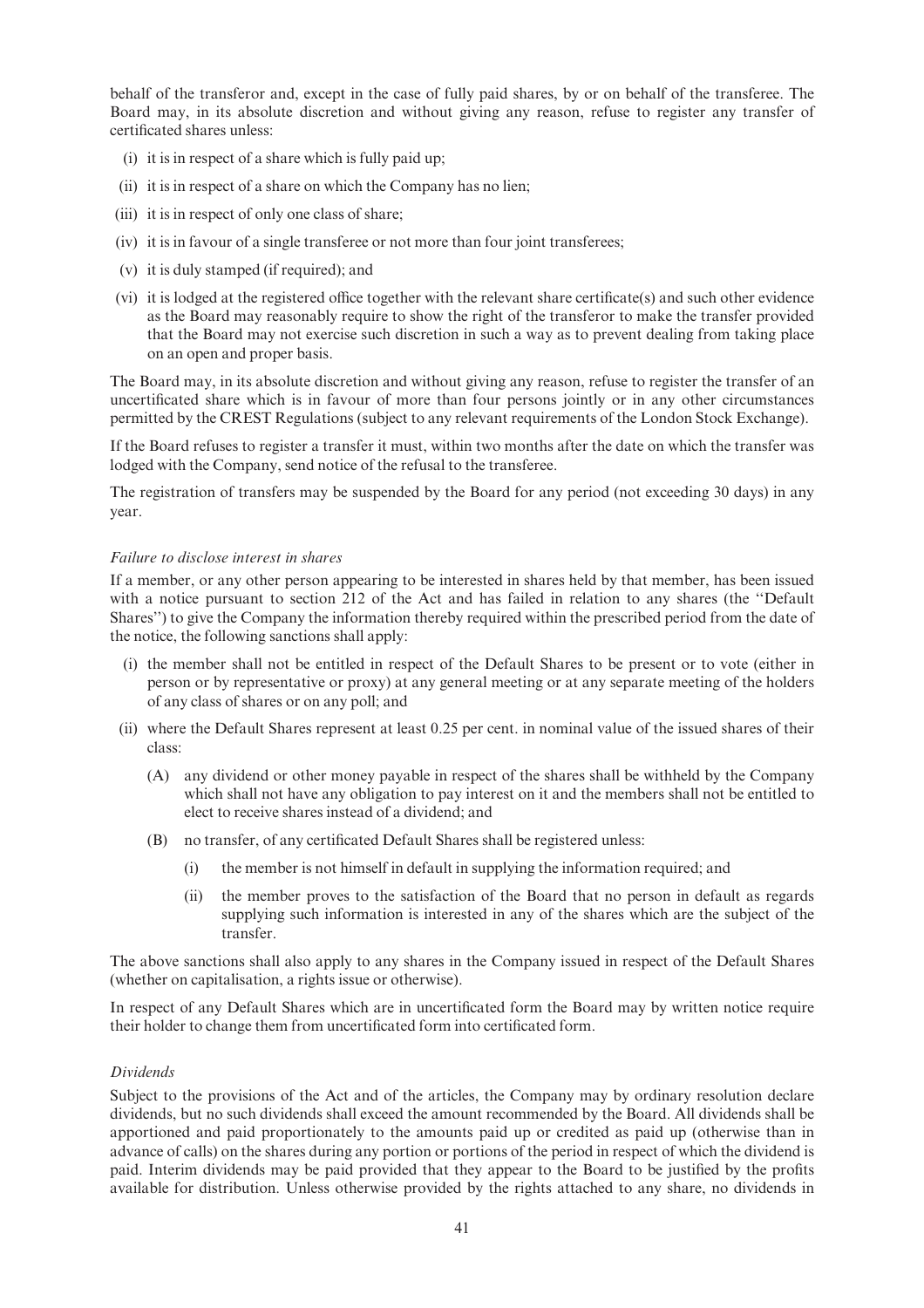respect of a share shall bear interest. The Board may, with the prior authority of an ordinary resolution of the Company, direct that payment of a dividend may be satisfied by the distribution of specific assets including Ordinary Shares in the Company or in any other company.

Any dividend unclaimed after a period of 12 years from its due date of payment shall (if the Board so resolves) be forfeited and cease to remain owing by the Company and shall thereafter belong to the Company absolutely.

# Distribution of assets on liquidation

Subject to any rights or restrictions attached to any class of shares, on a winding-up of the Company, the surplus of assets available for distribution shall be divided among the members in proportion to the amounts paid on their respective shares at the commencement of the winding-up, or, with the sanction of an extraordinary resolution of the Company, be divided amongst the members *in specie* in such manner as shall be determined by the liquidator.

# Changes in share capital

The Company may alter its share capital as follows:

- (i) it may by ordinary resolution increase its share capital, consolidate and divide all or any of its share capital into shares of larger amounts, cancel any shares which have not been taken or agreed to be taken by any person and sub-divide its shares or any of them into shares of smaller amounts;
- (ii) subject to any consent required by law and to any rights for the time being attached to any shares, it may by special resolution reduce its share capital, any capital redemption reserve, any share premium account or other undistributable reserve in any manner; and
- (iii) subject to the provisions of the Act and to any rights for the time being attached to any shares it may with the sanction of a special resolution enter into any contract for the purchase of its own shares.

#### Directors' interests in contracts

Save as provided below, a Director shall not vote on, or be counted in the quorum in relation to, any resolution of the board or any committee of the Board in respect of any transaction or any proposal to which the Company is or is to be a party and in which he has any material interest or duty which conflicts with the interests of the Company. A Director shall be entitled to vote (and be counted in the quorum) in respect of any resolution at such meeting if his duty or interest arises only because the resolution relates to one of the following matters:

- (i) the giving to him of any guarantee, security or indemnity in respect of money lent or obligations incurred by him at the request of or for the benefit of the Company or any of its subsidiary undertakings;
- (ii) the giving to a third party of any guarantee, security or indemnity in respect of a debt or obligation of the Company or any of its subsidiary undertakings for which he himself has assumed responsibility in whole or in part, either alone or jointly with others, under a guarantee or indemnity or by the giving of security;
- (iii) where the Company or any of its subsidiary undertakings is offering securities in which offer the Director is or may be entitled to participate as a holder of securities or in the underwriting or subunderwriting of which the Director is to participate;
- (iv) relating to another company in which he and any persons connected with him do not to his knowledge hold an interest in shares (as that term is used in sections 198 to 211 of the Act) representing one per cent. or more of either any class of the equity share capital, or the voting rights in such company;
- (v) relating to an arrangement for the bene¢t of the employees of the company or any of its subsidiary undertakings which does not award him any privilege or benefit not generally awarded to the employees to whom such arrangement relates; or
- (vi) concerning insurance which the Company proposes to maintain or purchase for the bene¢t of Directors or for the bene¢t of persons including Directors.

A Director may not vote or be counted in the quorum on any resolution of the Board or committee of the Board concerning his own appointment as the holder of any office or place of profit with the Company or any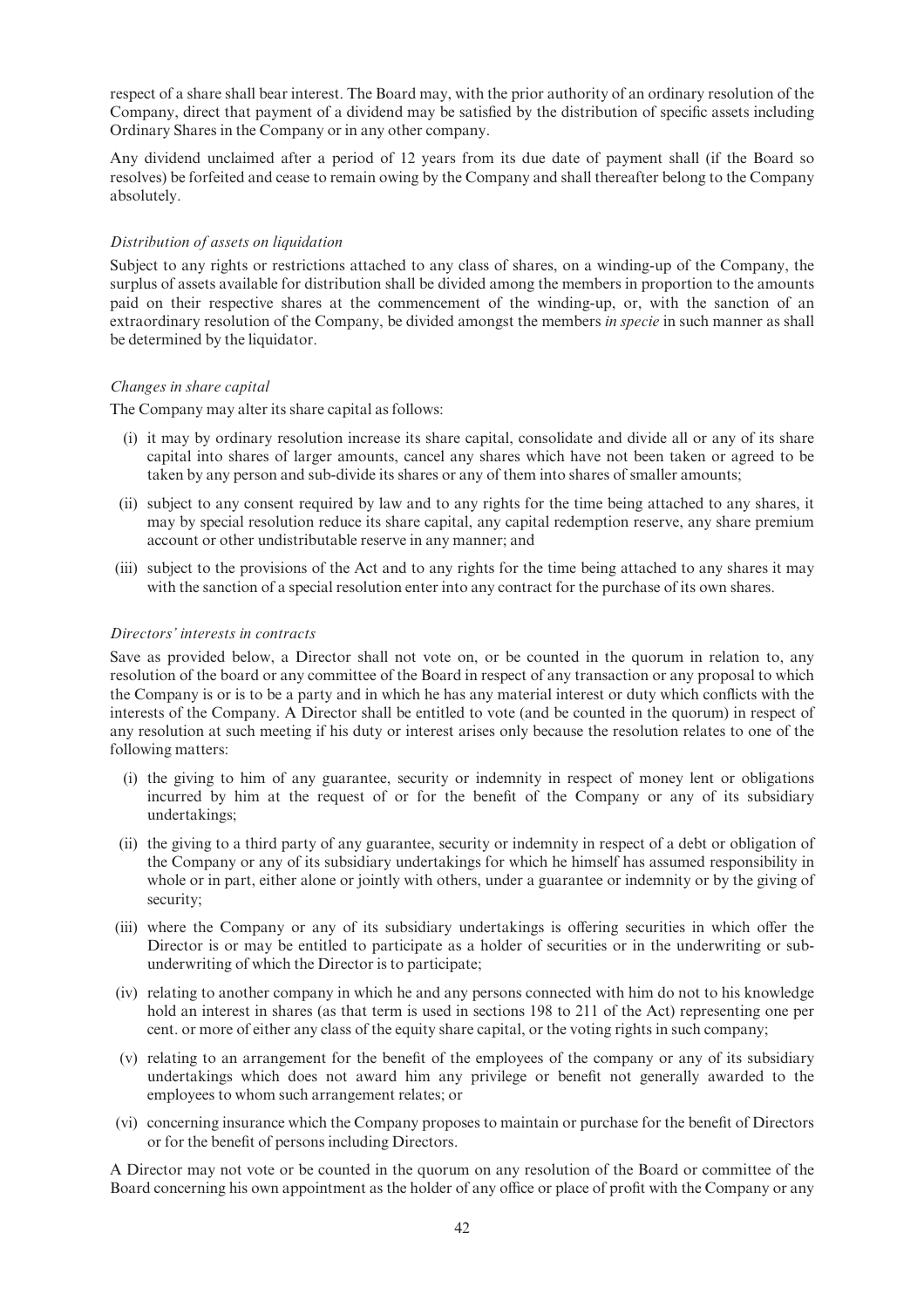company in which the Company is interested (including fixing or varying the terms of such appointment or its termination).

Where proposals are under consideration concerning the appointments (including fixing or varying the terms of the appointment) of two or more Directors, such proposals may be divided and a separate resolution considered in relation to each Director. In each case, each such Director (if not otherwise debarred from voting) is entitled to vote (and be counted in the quorum) in respect of each resolution except that resolution concerning his own appointment.

## **Directors**

Unless otherwise decided by the Company by ordinary resolution the aggregate fees which the Directors shall be entitled to receive for their services in the office of director shall be such amount as the Board decides. Such sum (unless otherwise directed by the resolution of the Company by which it is approved) shall be divided among the Directors in such proportions and in such manner as the Board may determine or, in default of such determination, equally.

All the Directors are entitled to be repaid all reasonable travelling, hotel and other expenses properly incurred by them in or about the performance of their duties as Directors. If by arrangement with the Board any Director performs any special duties or services outside their ordinary duties as a Director and not in his capacity as a holder of employment or executive office, he may be paid such reasonable additional remuneration which may be by a lump sum or by way of salary, commission, participation in profits or otherwise as the board may determine.

No Director is to retire from office pursuant to section 293 of the Act by reason of the fact that he has attained the age of 70 or any other age and section 293 of the Act does not apply to the Company.

# Borrowing powers

The Board may exercise all the powers of the Company to borrow money and to mortgage or charge all or any of its undertakings, property, assets (present or future) and uncalled capital and, subject to the provisions of the Act, to issue debentures and other securities whether outright or as collateral security for any debt, liability or obligation of the Company or any third party.

# Redemption of Shares and Variation of Rights

Subject to the Act and to the rights attached to existing shares:

- (a) shares may be issued on terms that they are to be redeemed or, at the option of the Company or the holder, are liable to be redeemed; and
- (b) the rights attached to a class of shares may be varied or abrogated (whether or not the Company is being wound up) either with the consent in writing of the holders of at least three-fourths of the nominal amount of the issued shares of that class or with the sanction of an extraordinary resolution passed at a separate meeting of the holders of the issued shares of that class validly held in accordance with article 68 of the Articles and other relevant provisions of the articles.

The rights attached to a class of shares are not, unless otherwise expressly provided for in the rights attaching to those shares, deemed to be varied by the creation, allotment or issue of further shares ranking *pari passu* with or subsequent to them or by the purchase or redemption by the Company of its own shares in accordance with the Act and article 39 of the articles of association of the Company.

# Winding Up

On a voluntary winding up of the Company the liquidator may, on obtaining any sanction required by law, divide among the members in kind the whole or any part of the assets of the Company, whether or not the assets consist of property of one kind or of different kinds, and vest the whole or any part of the assets in trustees upon such trusts for the benefit of the Shareholders as he, with the like sanction, shall determine. For this purpose the liquidator may set the value he deems fair on a class or classes of property, and may determine on the basis of that valuation and in accordance with the then existing rights of Shareholders how the division is to be carried out between Shareholders or classes of Shareholders. The liquidator may not, however, distribute to a Shareholder without his consent an asset to which there is attached a liability or potential liability for the owner.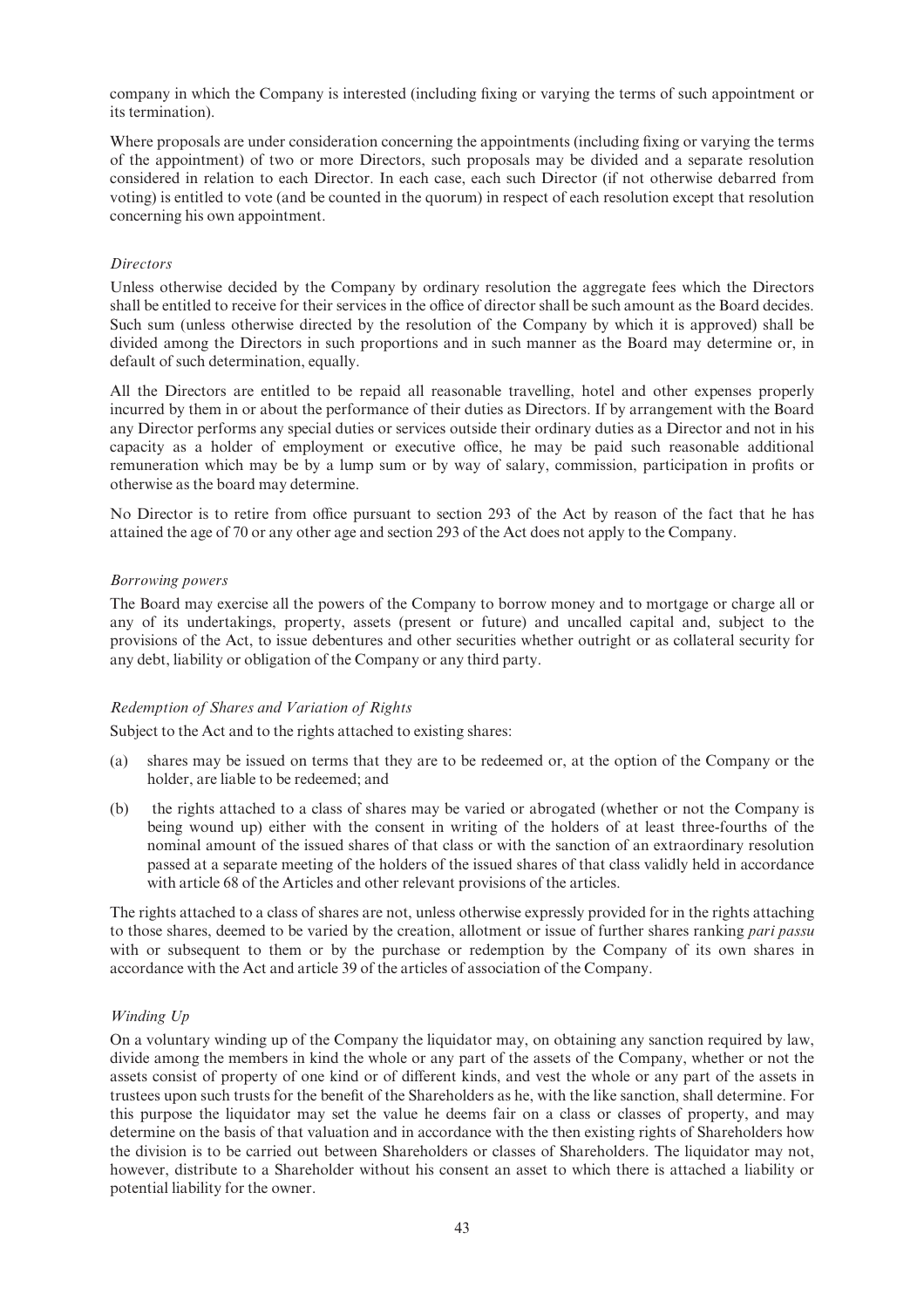# 5. Material contracts

The following contracts have been entered into by the Group, otherwise than in the ordinary course of business, during the two years preceding the date of this document, and are or may be material:

# (a) Investment Agreement

By an agreement dated 5 July 2004 between the Company, Sareum Limited, Zyzygy, Tim Mitchell, John Reader and David Williams (''Sareum Directors'') and certain other investors, Zyzygy agreed, subject to the satisfaction of certain conditions, to subscribe for convertible loan notes in the Company. Other investors agreed to subscribe for Ordinary Shares in the Company. Each of the conditions set out in the agreement were satisfied on 8 July 2004 upon which the agreement completed and the other investors, subscribed for Ordinary Shares and Zyzygy subscribed for £450,000 loan notes in Sareum Limited. Under the terms of the agreement each of the Sareum Directors agreed to take all reasonable steps to procure the admission of the Company to trading on AIM and a placing of the Ordinary Shares. Certain warranties were given by the Sareum Directors to Zyzygy and the other investors.

#### (b) Convertible Loan Notes

Pursuant to a loan note instrument and deed made between Sareum Limited, the Company and Zyzygy dated 5 August 2004, Zyzygy on 20 September 2004 exercised its right to convert its holding of £450,000 loan notes issued by Sareum Limited into 60,000,000 Ordinary Shares at the rate of 0.75p for each Ordinary Share

# (c) Nominated Adviser Agreement

On 5 August 2004, the Company entered into an agreement with Grant Thornton Corporate Finance pursuant to which Grant Thornton Corporate Finance agreed to act as the Company's nominated adviser and to advise and assist the Company in respect of the AIM Rules. The agreement is terminable by either party on the giving to the other of thirty days' prior written notice. The agreement contains indemnities from the Company to Grant Thornton Corporate Finance.

# (d) Broker Agreement

On 5 October 2004 the Company and the Directors entered into an agreement with Seymour Pierce Ellis (''Broker Agreement'') pursuant to which Seymour Pierce Ellis agreed to act as broker to the Company for the purpose of the AIM Rules. Under the terms of the agreement, Seymour Pierce Ellis is to be paid an annual retainer fee of  $\text{\pounds}20,000$  plus VAT payable in two equal instalments in advance every six months from 5 October 2004. The Broker Agreement is for an initial period of 12 months terminable thereafter by either party on not less than three months' prior written notice.

# (e) Seymour Pierce Ellis Option Agreement

On 5 October 2004 the Company entered into an agreement with Seymour Pierce Ellis under which, subject to and conditional upon Admission, the Company has granted to Seymour Pierce Ellis options to subscribe at the Placing Price for Ordinary Shares representing 2 per cent. of the Enlarged Issued Share Capital. The options are exercisable by Seymour Pierce Ellis at any time from Admission for a period of five years. All of the unexercised options may be assigned by Seymour Pierce Ellis, but onward transfer by the assignee is not permitted.

# (f) Placing Agreement

On 5 October 2004, the Company and the Directors entered into a conditional agreement (''the Placing Agreement'') with Seymour Pierce Ellis pursuant to which Seymour Pierce Ellis agreed to use its reasonable endeavours to procure placees, as agent for the Company for 100,000,000 Placing Shares at the Placing Price and to the extent it did not do so, then to subscribe for Placing Shares itself. The Placing Agreement is conditional upon, inter alia, Admission occurring on or before 11 October 2004 (or such later date as the Company and Seymour Pierce Ellis may agree), being not later than 8 November 2004. Subject to the Placing becoming unconditional, the Company agreed to pay to Seymour Pierce Ellis a fee of  $£25,000$  and commission of 3.5 per cent. of the value of the Placing Shares at the Placing Price, together with all costs and expenses and VAT thereon, where appropriate.

The Placing Agreement contains warranties and indemnities given by the Company and the Directors in favour of Seymour Pierce Ellis as to, *inter alia*, the accuracy of information contained in this document and other matters relating to the Company, the Group and its business.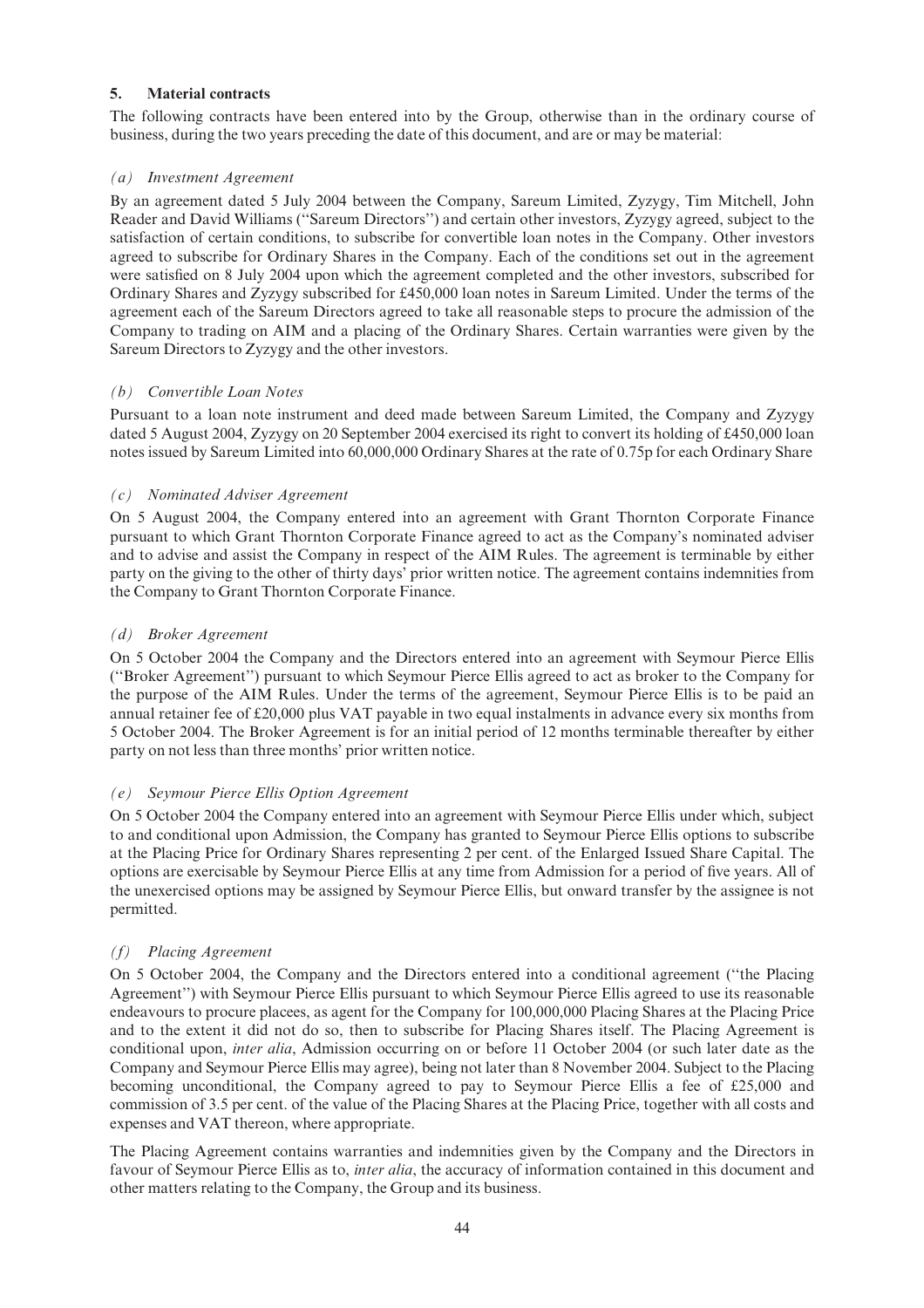Seymour Pierce Ellis is entitled to terminate the Placing Agreement in specified circumstances prior to Admission, principally in the event of a material breach of the Placing Agreement or any of the warranties contained in it.

# (g) Assignment of Know-how Agreement and Sale of Ordinary Shares

By separate agreements each dated 4 June 2004 between Sareum and each of Tim Mitchell, John Reader and David Williams (''the Assignors''), each Assignor assigned all his rights, title and interest in certain knowhow to Sareum. In consideration therefor, each Assignor was allotted and issued 999,900 ordinary shares of 1p each in the capital of Sareum.

On 5 July 2004 each Assignor sold all their holdings of ordinary shares in the share capital of Sareum to the Company in consideration of the allotment and issue on the same day to each Assignor of 1,000,000 ordinary shares of 1p each in the share capital of the Company.

# (h) Acquisition of Assets

Pursuant to an agreement dated 31 October 2003 between Sareum, Tim Mitchell, John Reader and David Williams and QTL Biosystems (UK) Limited (''QTL'') (as subsequently varied) Sareum acquired from QTL a large quantity of laboratory and office equipment, which had been purchased from Millennium by OTL. The total payment made by Sareum for such assets was  $\text{\textsterling}358,336$  plus VAT. A further payment of £93,436 plus VAT was made to cover the purchase of additional assets and expenses on 10 August 2004.

# (i) Billam AG Consultancy Agreement

On 5 October 2004 Billam AG entered into a confirmatory agreement with the Company for the provision by Billam AG of general and strategic corporate services (''Consultancy Agreement''). The Consultancy Agreement commenced on 1 April 2004 and is for an initial fixed period of 18 months commencing on 1 April 2004 and on the expiry of such period is thereafter terminable by either party on giving to the other three months' written notice. In consideration for such services Billam AG will be paid a fee of  $\text{\pounds}105,000$  subject to Admission to be satisfied at the option of the Company (which it has resolved to exercise) by the allotment of Ordinary Shares at the Placing Price in relation to its services provided from 1 April to 30 September 2004. Billam AG will be paid in addition  $\text{\pounds}1,000$  per month payable monthly in arrears from 1 October 2004.

#### (j) Peter Hoskins Agreement

By an agreement dated 5 October 2004 the Company agreed to pay a fee of  $\text{\pounds}21,000$  to Peter Hoskins for certain introduction services provided by him to the Company. The Company reserved the right to issue 1,050,000 Ordinary Shares in satisfaction of the debt created by such fee at the Placing Price.

# (k) Jemima Thorpe Agreement

By an agreement dated 5 October 2004 the Company agreed to pay a fee of £4,000 to Jemima Thorpe for work in relation to the preparation of the business plan of the Company. The Company reserved the right to issue 200,000 Ordinary Shares in satisfaction of the debt created by such fee at the Placing Price.

# (l) Billam AG Put & Call Option

On 5 October 2004 the Company entered into a put and call option with Billam AG under the terms of which the Company has the right to call upon Billam AG to subscribe from time to time for an aggregate of 25,000,000 Ordinary Shares (Option Shares), at the Placing Price during the period ending 28 February 2006. Billam AG has a corresponding right to subscribe for up to the maximum number of the Option Shares less those in respect of which the Company had exercised its option. In addition, the Company agreed to pay Billam AG a fee of  $£25,000$  as consideration for Billam AG agreeing to enter into the agreement. The Company has the right to require Billam AG to accept the issue of Ordinary Shares at the Placing Price in settlement of this debt.

#### (m) Material Contracts Lease Agreement

By a lease dated 15 July 2004 made between Padrino Properties Limited (Landlord) and Sareum Limited (Tenant) the Landlord demised the premises known as 2 Pampisford Park, Pampisford, Cambridge to the Tenant for a term of 10 years from 15 July 2004 at an annual rent of  $\text{\pounds}122,740$  payable from 15 September 2004 for the first 2 years and at annual rents of  $£129,960$  and  $£144,000$  from 15 July 2006 and 15 July 2007 respectively and subject to an upwards only rent review on 15 July 2009. The Tenant also agreed to pay a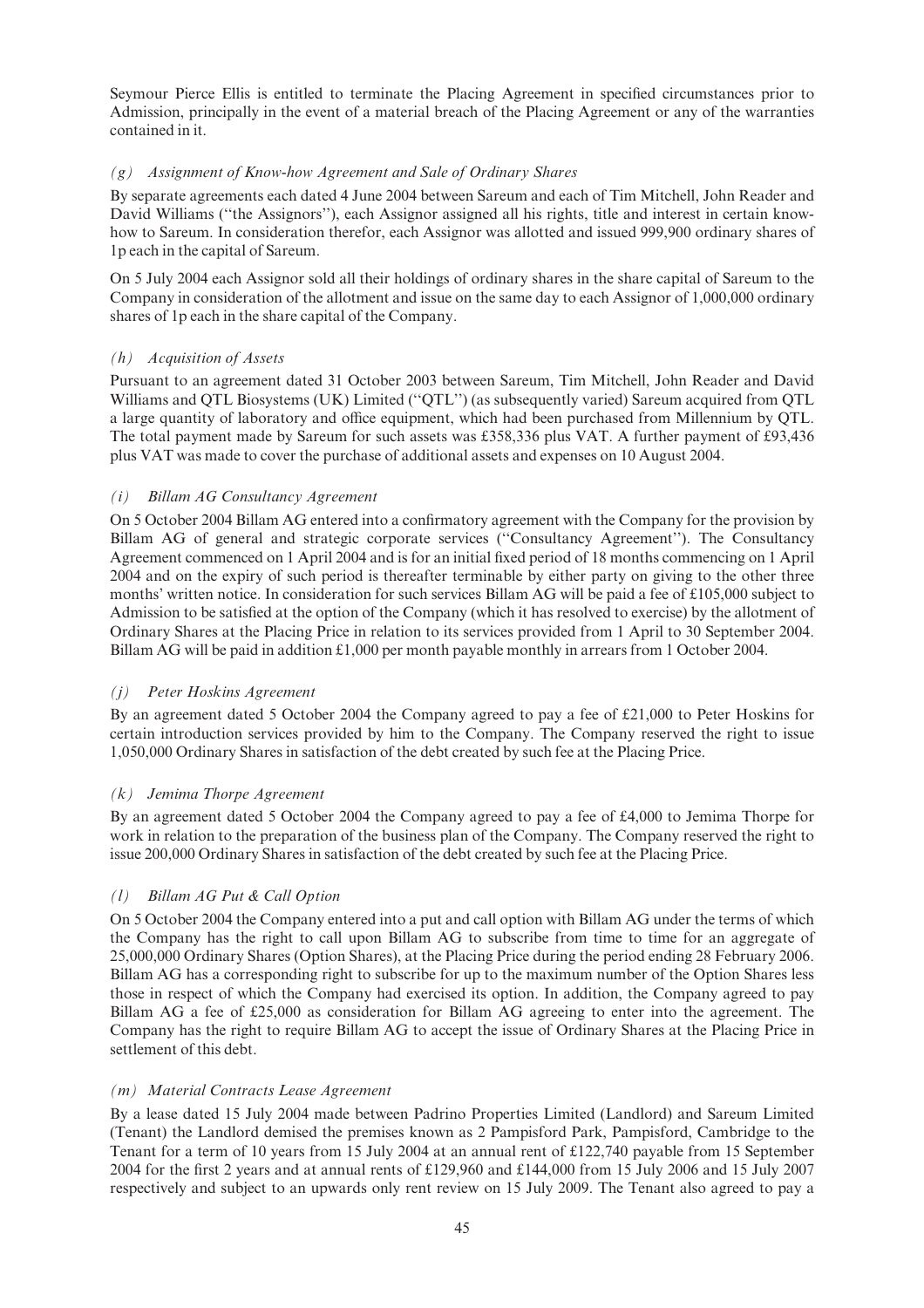service charge and agreed to pay all other outgoings relating to the premises, and further entered into covenants to repair and maintain the premises, and other covenants.

# (n) Loan Agreement

By a Loan Agreement dated 15 July 2004 made between the Landlord (as defined in (m) above) and the Tenant (as defined in (m) above) the Landlord agreed to advance to the Tenant  $\pounds150,000$  and the Tenant agreed to repay the same equal quarterly instalments of  $\text{\pounds}9,622.07$  commencing on 15 July 2004 plus interest at 10 per cent. per annum.

# 6. Litigation

Neither the Company nor Sareum is engaged in any litigation or arbitration and, so far as the Directors are aware, has no litigation or claim pending or threatened against it which has, has had or may have a significant effect on the Company's financial position.

# 7. Group structure

At the date of this document the Company has one wholly owned subsidiary, Sareum.

# 8. Taxation

The following information is intended only as a general guide to the position under current United Kingdom law and Inland Revenue practice as at the date of this document for shareholders who are the beneficial owners of Ordinary Shares, resident or ordinarily resident in the United Kingdom for tax purposes and who hold their Ordinary Shares as an investment and is not a substitute for the investors obtaining professional advice before buying shares. Its applicability will depend upon the particular circumstances of individual shareholders. The summary is not exhaustive and does not generally consider tax reliefs or exemptions.

- (a) United Kingdom Residents
- (i) Taxation of chargeable gains

If a Shareholder disposes of all or any of the Ordinary Shares acquired under the Placing he or she may, depending on the Shareholder's particular circumstances, incur a liability to taxation or chargeable gains. Individuals, personal representatives and trustees may be entitled to taper relief, but are not entitled to an indexation allowance on assets acquired after 5 April 1998 to reduce the gain chargeable. Companies which hold shares as investments may be entitled to an indexation allowance to reduce the gain chargeable.

(ii) Stamp Duty and Stamp Duty Reserve Tax

Except in relation to certain categories of person, including market makes, brokers, dealers and persons connected with depository arrangements or clearance services, where special rules apply:

No stamp duty or stamp duty reserve tax will be payable on the issue of the Placing Shares;

The transfer or sale of Ordinary Shares will normally be subject to *ad valorem* stamp duty (rounded up to the nearest  $\pounds$ 5) at the rate of one-half of one per cent. of the consideration paid. However, if an unconditional agreement to transfer such shares is not completed by a duly stamped transfer, stamp duty reserve tax will be payable, normally at the rate of one-half of one per cent. of the consideration paid.

(iii) Taxation of dividends and distributions

Under current United Kingdom tax legislation, no withholding tax will be deducted from dividends paid by the Company.

An individual Shareholder who is resident in the United Kingdom for tax purposes and who receives a dividend will be entitled to a tax credit in respect of the dividend and will be taxable on the aggregate of the net dividend received and the tax credit (such aggregate being the ''gross dividend''). The value of the tax credit is currently one ninth of the net dividend (or 10 per cent. of the ''gross dividend''). The gross dividend is treated as the top slice of such individual's income. An individual so resident who is not liable to income tax in respect of the gross dividend will not be able to claim repayment of the tax credit from the Inland Revenue.

In the case of an individual so resident who is not liable to income tax at a rate greater than the basic rate, the tax credit will discharge his liability to income tax in respect of the gross dividend and there will be no further tax to pay and no right to claim any repayment of the tax credit from the Inland Revenue. In the case of an individual so resident who is liable to income tax at the higher rate on dividends (currently 32.5 per cent.) the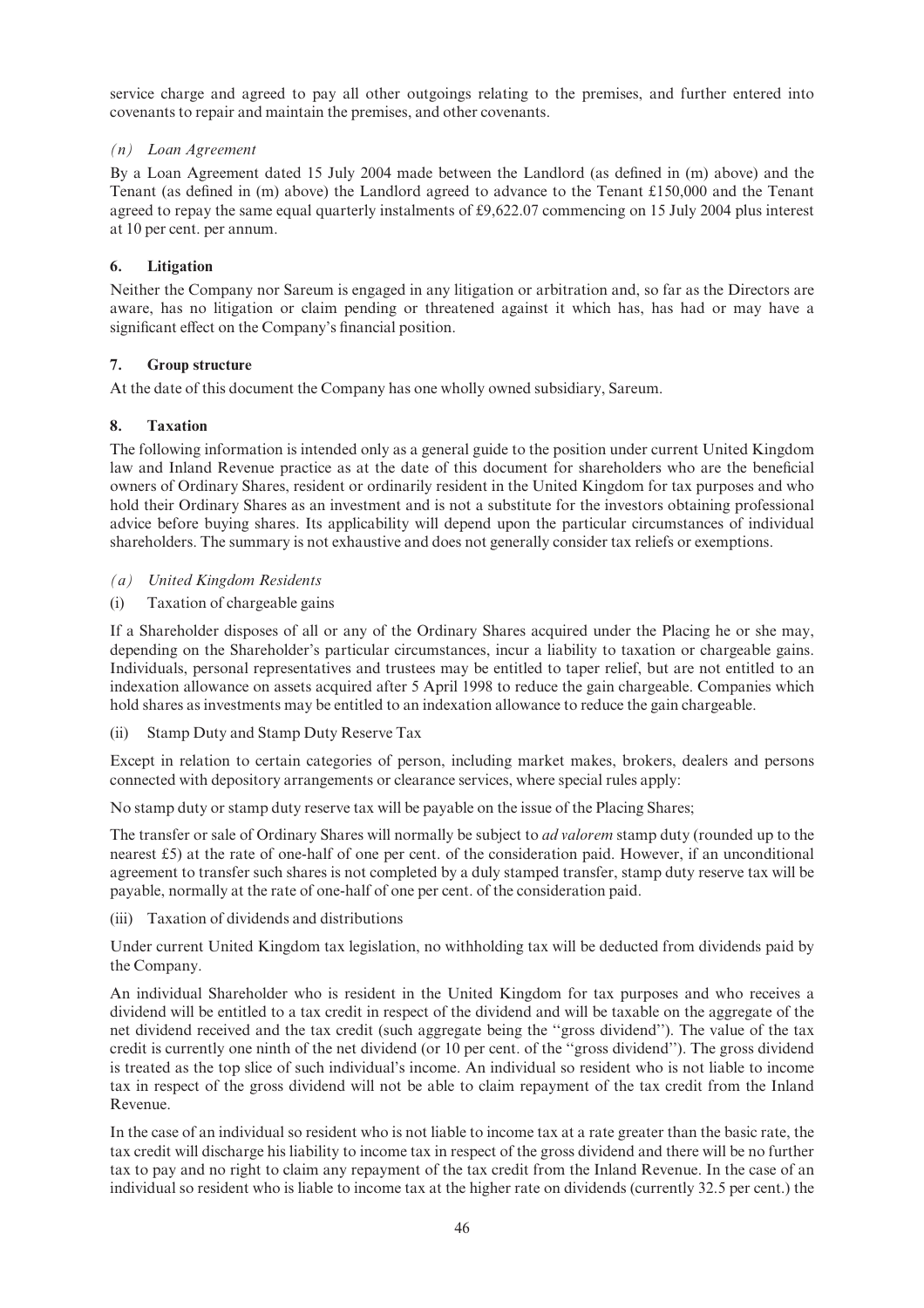tax credit will be set against his tax liability in respect of the gross dividend and, accordingly, he will have to pay additional tax at the rate of 22.5 per cent. of the gross dividend, to the extent that the gross dividend falls above the threshold for higher rate income tax.

Subject to certain exceptions a shareholder which is a company resident in the United Kingdom for tax purposes will not be liable to United Kingdom corporation tax on any dividend received from the Company.

Trustees of discretionary trusts and of trusts where dividend income is accumulated are liable to tax at the rate of 32.5 per cent. of the gross dividend receipt. The tax credit of 10 per cent. will be set against the trustee's tax liability in respect of the gross dividend and accordingly the trustees will have to pay additional tax at the rate of 22.5 per cent. of the gross dividend. This is a complex area and trustees of such trusts should consult their own tax adviser.

# Non-United Kingdom Residents

Subject to certain exemptions for individuals who are Commonwealth citizens, citizens of the Republic of Ireland, residents of the Isle of Man of the Channel Islands, nationals of states which are part of the European Economic Area and certain others, the right of a Shareholder who is not a resident in the UK (for tax purposes) to claim any part of the tax credit will depend upon the existence and terms of any double taxation treaty between the UK and the country in which that person is resident. The tax credit is one ninth of the cash dividend paid. Persons who are not resident in the UK should consult their own tax advisers concerning their liabilities (in the UK and any other country) on dividends received, whether they are entitled to claim any part of the tax credit and if so, the procedure for doing so, and whether any double taxation relief is due in any country in which they are subject to tax.

Any person who is any doubt as to his or her tax position or who is subject to tax in a jurisdiction other than the United Kingdom should consult an appropriate professional adviser.

# 9. Working capital

The Directors are of the opinion that, having made due and careful enquiry and taking into account the net proceeds of the Placing and the Billam AG Put & Call Option Agreement described in paragraph 5(l) of this Part V, the working capital available to the Group is sufficient for its present requirements, that is for at least 12 months from the date of Admission.

#### 10. Intellectual property

The Company currently has copyright in, and know-how to, various processes, none of which is, in the opinion of the Directors, patentable. The Company has established systems for the protection of such intellectual property including by contract with its Directors and employees. Save as disclosed above, the Company is not dependent on patents or other intellectual property rights, licences or particular contracts and which are of fundamental importance to the Company's business.

#### 11. Miscellaneous

- (a) The total costs and expenses payable by the Company in connection with or incidental to the Admission including are estimated to amount to approximately  $£250,000$  excluding VAT.
- (b) The financial information for the relevant accounting periods set out in the Accountant's Reports in Part IV of this document concerning the Company and Sareum does not constitute statutory accounts of the Company and Sareum within the meaning of section 240 of the Act.
- (c) The minimum amount which, in the opinion of the Directors, must be raised under the Placing to provide sums required to be provided in respect of the matters specified in paragraph  $21(a)$  to Schedule I of the POS Regulations is  $£1.85$  million which will be applied as set out below:

| (i) Purchase of property                                       | £nil                   |
|----------------------------------------------------------------|------------------------|
| (ii) Expenses of the Placing (including commissions)           | $\pounds$ 0.25 million |
| (iii) Repayment of borrowings in respect of (i) and (ii) above | £nil                   |
| (iv) Working capital                                           | £1.60 million          |

(d) Save as disclosed in paragraph 5 of this Part V, no person (excluding professional advisers otherwise disclosed in this document and trade suppliers) has received directly or indirectly from the Company within the twelve months preceding the application for admission to trading on AIM, being the latest